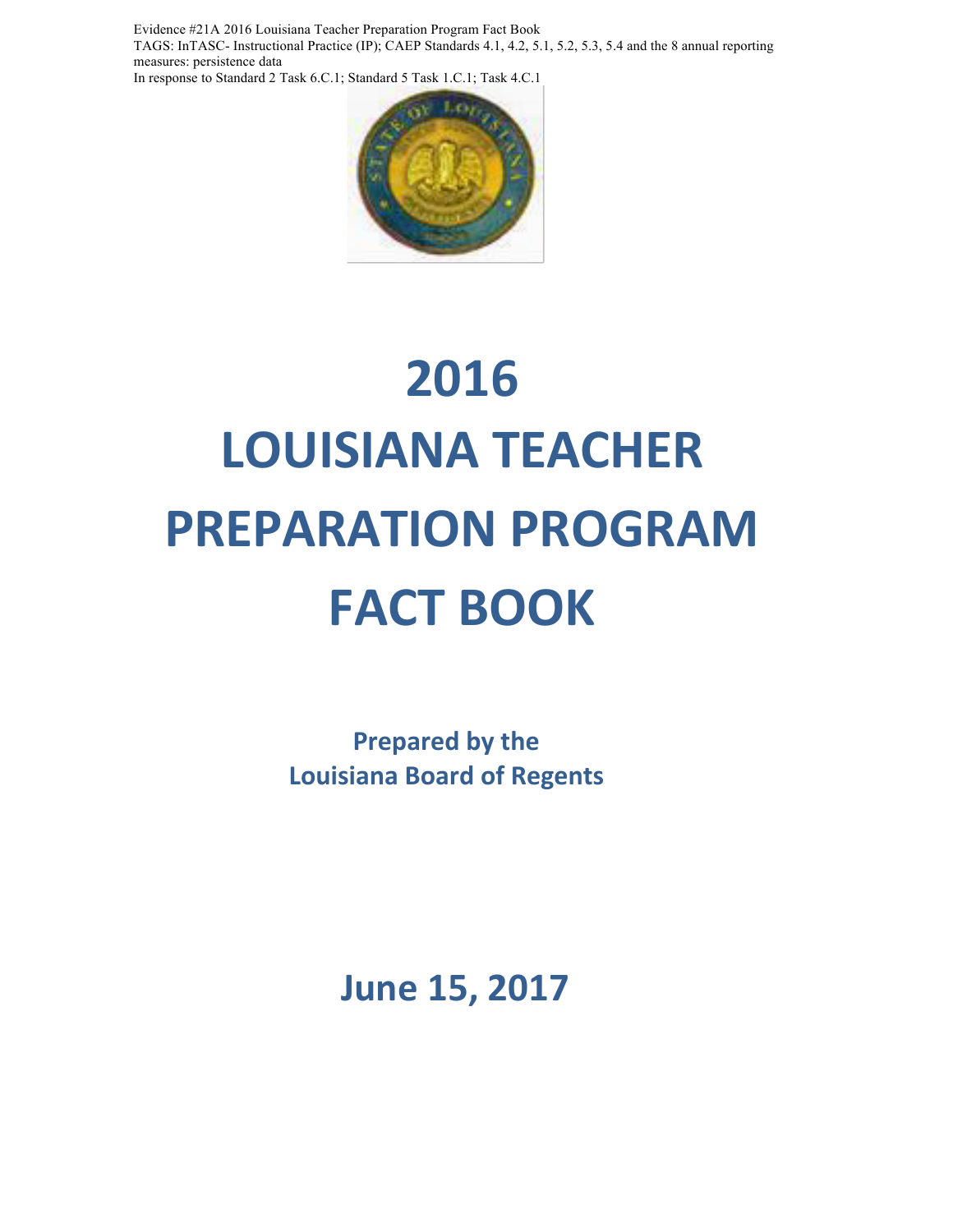TAGS: InTASC- Instructional Practice (IP); CAEP Standards 4.1, 4.2, 5.1, 5.2, 5.3, 5.4 and the 8 annual reporting measures: persistence data In response to Standard 2 Task 6.C.1; Standard 5 Task 1.C.1; Task 4.C.1

#### **TABLE OF CONTENTS**

| State, Regional, and National Approval/Accreditation of Teacher Preparation Programs  5                                                            |  |
|----------------------------------------------------------------------------------------------------------------------------------------------------|--|
| Percentage of Program Completers Passing Praxis Assessments For Teacher                                                                            |  |
| Percentage of Program Completers Passing Praxis Assessments For Teacher                                                                            |  |
| Median Grade Point Average of Candidates Entering and Completing Teacher                                                                           |  |
| Median Grade Point Averages of Candidates Entering and Completing Teacher                                                                          |  |
| Number of Teacher Candidates Enrolled and Teacher Candidate Completers -                                                                           |  |
| Number of Teacher Candidates Enrolled and Teacher Candidate Completers -                                                                           |  |
| Gender for Enrolled Teacher Candidates - Undergraduate and Alternate                                                                               |  |
|                                                                                                                                                    |  |
|                                                                                                                                                    |  |
| Number of Hours for Clinical Experiences for Teacher Preparation Programs -                                                                        |  |
| Number of Hours for Clinical Experiences for Teacher Preparation Programs -                                                                        |  |
| Number and Percentage of 2013-14 Completers Who Taught in Public                                                                                   |  |
|                                                                                                                                                    |  |
| Means and Effectiveness Levels for Compass Evaluation Scores By Undergraduate<br>Programs for First and Second Year Teachers Who Taught in 2013-14 |  |
|                                                                                                                                                    |  |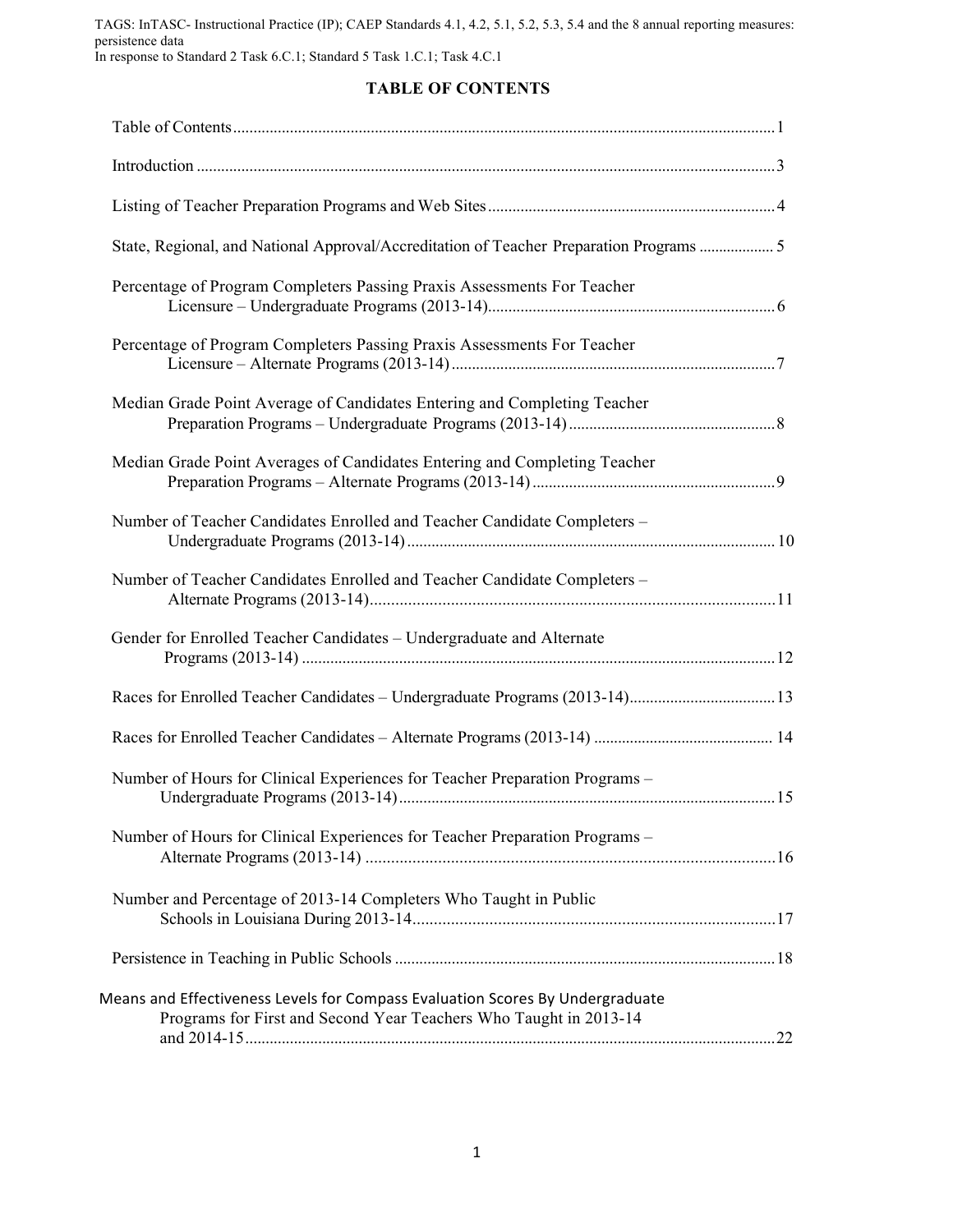Evidence #21A 2016 Louisiana Teacher Preparation Program Fact Book TAGS: InTASC- Instructional Practice (IP); CAEP Standards 4.1, 4.2, 5.1, 5.2, 5.3, 5.4 and the 8 annual reporting measures: persistence data In response to Standard 2 Task 6.C.1; Standard 5 Task 1.C.1; Task 4.C.1

#### **TABLE OF CONTENTS (CONT'D.)**

| Means and Effectiveness Levels for Compass Final Evaluation Scores By Alternate<br>Programs for First and Second Year Teachers Who Taught in 2013-14 |           |
|------------------------------------------------------------------------------------------------------------------------------------------------------|-----------|
|                                                                                                                                                      | <b>26</b> |
| Value-Added Evaluation of Louisiana Teacher Preparation Programs for Academic                                                                        |           |
|                                                                                                                                                      |           |
| Percentage of Undergraduate and Undergraduate Completers Obtaining Value-Added                                                                       |           |
| Scores in the Teacher Effectiveness Levels During Their First and/or Second                                                                          | 38        |
|                                                                                                                                                      |           |
|                                                                                                                                                      |           |
|                                                                                                                                                      |           |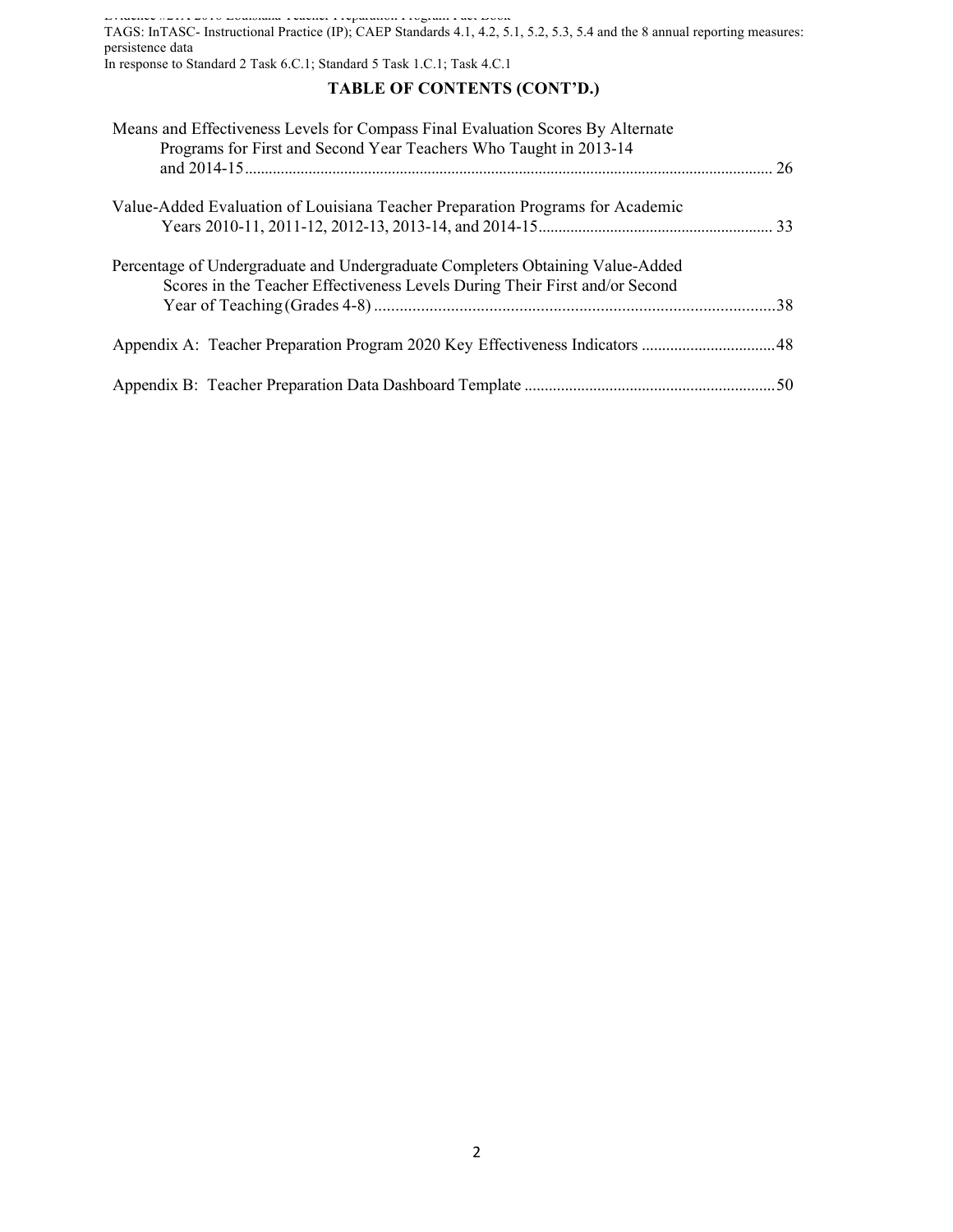#### **PERSISTENCE IN TEACHING IN PUBLIC SCHOOLS**

Undergraduate and alternate program completers have the option of teaching in public schools in Louisiana, private schools in Louisiana, or schools in other states. It is not possible to track the retention of completers in private schools or out-of-state schools. The following two charts identify only the number and percentage of a cohort of program completers in 2009-10 who taught in public schools in Louisiana during the five year time period. Completers not reflected in the following chart may be teaching in private schools in Louisiana or teaching in other states.

#### **UNDERGRADUATE**

|                                          | Persistence in Teaching in Public Schools - 2009-10 Completers |                               |                               |                               |                               |                               |
|------------------------------------------|----------------------------------------------------------------|-------------------------------|-------------------------------|-------------------------------|-------------------------------|-------------------------------|
| <b>Undergraduate</b>                     | <b>Number of</b>                                               | <b>Number &amp;</b>           | Number &                      | Number &                      | <b>Number &amp;</b>           | Number &                      |
| <b>Teacher Preparation Programs</b>      | 2009-10                                                        | Percentage                    | Percentage                    | Percentage                    | Percentage                    | Percentage                    |
|                                          | <b>Completers</b>                                              | <b>Teaching in</b><br>2010-11 | <b>Teaching in</b><br>2011-12 | <b>Teaching in</b><br>2012-13 | <b>Teaching in</b><br>2013-14 | <b>Teaching in</b><br>2014-15 |
|                                          | <b>PUBLIC UNIVERSITIES</b>                                     |                               |                               |                               |                               |                               |
|                                          | 100%                                                           | 68%                           | 63%                           | 63%                           | 68%                           | 68%                           |
| Grambling State University               | $(n=19)$                                                       | $(n=13)$                      | $(n=12)$                      | $(n=12)$                      | $(n=13)$                      | $(n=13)$                      |
|                                          | 100%                                                           | 83%                           | 83%                           | 83%                           | 83%                           | 83%                           |
| Louisiana State University at Alexandria | $(n=12)$                                                       | $(n=10)$                      | $(n=10)$                      | $(n=10)$                      | $(n=10)$                      | $(n=10)$                      |
| Louisiana State University and A&M       | 100%                                                           | 46%                           | 47%                           | 47%                           | 47%                           | 49%                           |
| College                                  | $(n=137)$                                                      | $(n=63)$                      | $(n=65)$                      | $(n=64)$                      | $(n=65)$                      | $(n=67)$                      |
|                                          | 100%                                                           | 73%                           | 70%                           | 73%                           | 70%                           | 70%                           |
| Louisiana State University at Shreveport | $(n=40)$                                                       | $(n=29)$                      | $(n=28)$                      | $(n=29)$                      | $(n=28)$                      | $(n=28)$                      |
|                                          | 100%                                                           | 49%                           | 61%                           | 58%                           | 58%                           | 61%                           |
| Louisiana Tech University                | $(n=84)$                                                       | $(n=41)$                      | $(n=51)$                      | $(n=49)$                      | $(n=49)$                      | $(n=51)$                      |
|                                          | 100%                                                           | 74%                           | 75%                           | 75%                           | 76%                           | 72%                           |
| <b>McNeese State University</b>          | $(n=105)$                                                      | $(n=78)$                      | $(n=79)$                      | $(n=79)$                      | $(n=80)$                      | $(n=76)$                      |
|                                          | 100%                                                           | 65%                           | 69%                           | 64%                           | 66%                           | 65%                           |
| Nicholls State University                | $(n=109)$                                                      | $(n=71)$                      | $(n=75)$                      | $(n=70)$                      | $(n=72)$                      | $(n=71)$                      |
|                                          | 100%                                                           | 66%                           | 65%                           | 59%                           | 59%                           | 58%                           |
| Northwestern State University            | $(n=71)$                                                       | $(n=47)$                      | $(n=46)$                      | $(n=42)$                      | $(n=42)$                      | $(n=41)$                      |
|                                          | 100%                                                           | 60%                           | 65%                           | 68%                           | 71%                           | 70%                           |
| Southeastern Louisiana University        | $(n=182)$                                                      | $(n=109)$                     | $(n=118)$                     | $(n=124)$                     | $(n=129)$                     | $(n=128)$                     |
|                                          | 100%                                                           | 74%                           | 65%                           | 67%                           | 63%                           | 61%                           |
| Southern University and A&M College      | $(n=43)$                                                       | $(n=32)$                      | $(n=28)$                      | $(n=29)$                      | $(n=27)$                      | $(n=26)$                      |
|                                          | 100%                                                           | 100%                          | 67%                           | 67%                           | 100%                          | 100%                          |
| Southern University at New Orleans       | $(n=3)$                                                        | $(n=3)$                       | $(n=2)$                       | $(n=2)$                       | $(n=3)$                       | $(n=3)$                       |
|                                          | 100%                                                           | 63%                           | 65%                           | 66%                           | 66%                           | 64%                           |
| University of Louisiana at Lafayette     | $(n=166)$                                                      | $(n=104)$                     | $(n=107)$                     | $(n=109)$                     | $(n=109)$                     | $(n=106)$                     |
|                                          | 100%                                                           | 76%                           | 78%                           | 72%                           | 71%                           | 70%                           |
| University of Louisiana at Monroe        | $(n=76)$                                                       | $(n=58)$                      | $(n=59)$                      | $(n=55)$                      | $(n=54)$                      | $(n=53)$                      |
|                                          | 100%                                                           | 47%                           | 47%                           | 44%                           | 49%                           | 49%                           |
| University of New Orleans                | $(n=45)$                                                       | $(n=21)$                      | $(n=21)$                      | $(n=20)$                      | $(n=22)$                      | $(n=22)$                      |
|                                          | <b>PRIVATE UNIVERSITIES</b>                                    |                               |                               |                               |                               |                               |
|                                          | 100%                                                           | 94%                           | 69%                           | 75%                           | 69%                           | 69%                           |
| Louisiana College                        | $(n=16)$                                                       | $(n=15)$                      | $(n=11)$                      | $(n=12)$                      | $(n=11)$                      | $(n=11)$                      |
|                                          | 100%                                                           | 42%                           | 42%                           | 46%                           | 46%                           | 42%                           |
| University of Holy Cross                 | $(n=26)$                                                       | $(n=11)$                      | $(n=11)$                      | $(n=12)$                      | $(n=12)$                      | $(n=11)$                      |
|                                          | 100%                                                           | 57%                           | 57%                           | 71%                           | 57%                           | 43%                           |
| Xavier University of Louisiana           | $(n=7)$                                                        | $(n=4)$                       | $(n=4)$                       | $(n=5)$                       | $(n=4)$                       | $(n=3)$                       |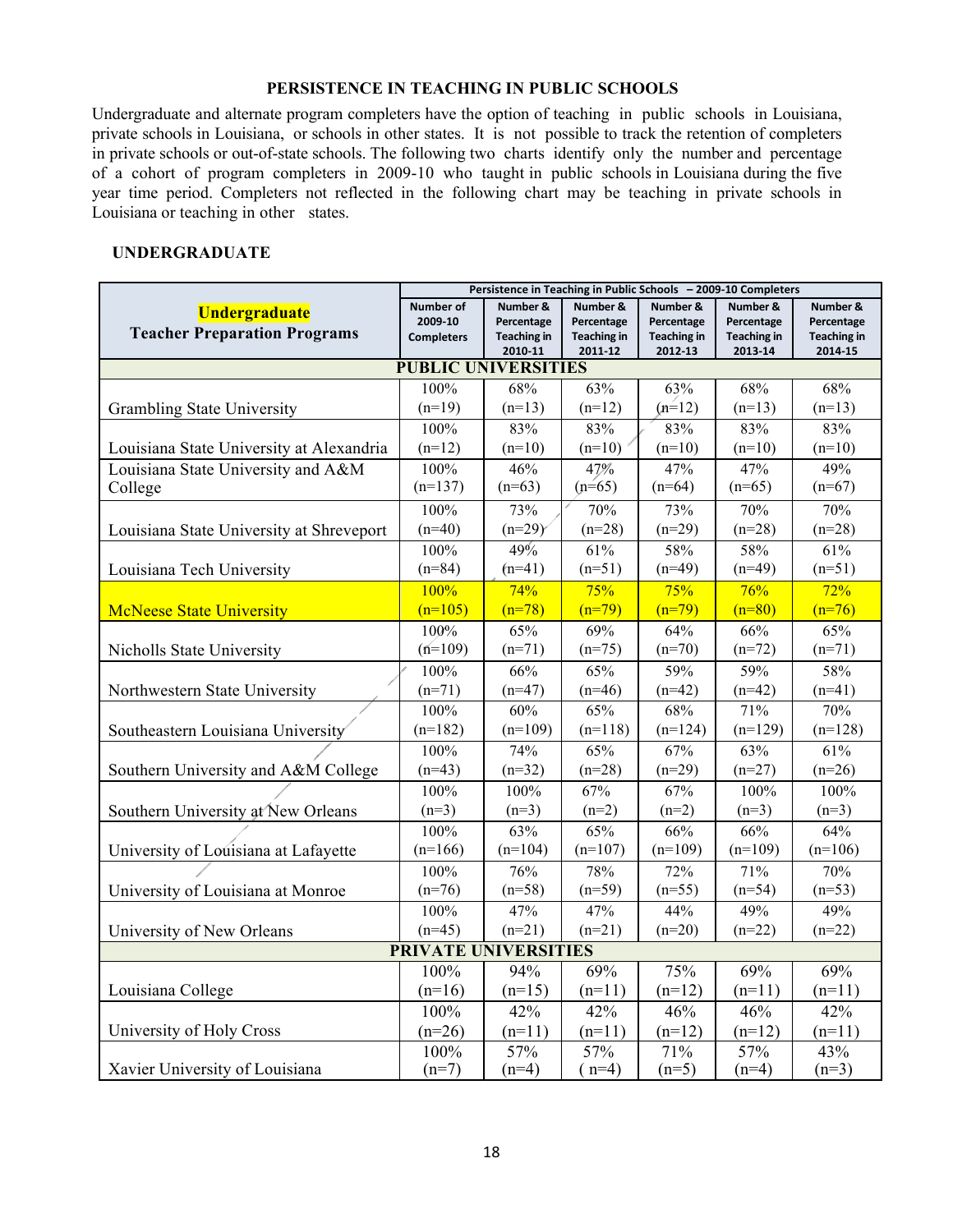# **PERSISTENCE IN TEACHING IN PUBLIC SCHOOLS (CONT'D.)**

# **ALTERNATE**

|                                          | Persistence in Teaching in Public Schools - 2009-10 Completers |                               |                               |                               |                               |                               |
|------------------------------------------|----------------------------------------------------------------|-------------------------------|-------------------------------|-------------------------------|-------------------------------|-------------------------------|
| <b>Alternate</b>                         | Number of                                                      | Number &                      | Number &                      | Number &                      | Number &                      | Number &                      |
| <b>Teacher Preparation Programs</b>      | 2009-10                                                        | Percentage                    | Percentage                    | Percentage                    | Percentage                    | Percentage                    |
|                                          | <b>Completers</b>                                              | <b>Teaching in</b><br>2010-11 | <b>Teaching in</b><br>2011-12 | <b>Teaching in</b><br>2012-13 | <b>Teaching in</b><br>2013-14 | <b>Teaching in</b><br>2014-15 |
|                                          | <b>PUBLIC UNIVERSITIES</b>                                     |                               |                               |                               |                               |                               |
|                                          | 100%                                                           | 87%                           | 93%                           | 93%                           | 80%                           | 93%                           |
| Grambling State University               | $(n=15)$                                                       | $(n=13)$                      | $(n=14)$                      | $(n=14)$                      | $(n=12)$                      | $(n=14)$                      |
|                                          | 100%                                                           | 88%                           | 75%                           | 75%                           | 88%                           | 75%                           |
| Louisiana State University at Alexandria | $(n=8)$                                                        | $(n=7)$                       | $(n=6)$                       | $(n=6)$                       | $(n=7)$                       | $(n=6)$                       |
| Louisiana State University and A&M       | 100%                                                           | 55%                           | 54%                           | 54%                           | 49%                           | 45%                           |
| College                                  | $(n=89)$                                                       | $(n=49)$                      | $(n=48)$                      | $(n=48)$                      | $(n=44)$                      | $(n=40)$                      |
|                                          | 100%                                                           | 80%                           | 77%                           | 73%                           | 71%                           | 67%                           |
| Louisiana State University at Shreveport | $(n=51)$                                                       | $(n=41)$                      | $(n=39)$                      | $(n=37)$                      | $(n=36)$                      | $(n=34)$                      |
|                                          | 100%                                                           | 81%                           | 74%                           | 74%                           | 75%                           | 71%                           |
| Louisiana Tech University                | $(n=105)$                                                      | $(n=85)$                      | $(n=78)$                      | $(n=78)$                      | $(n=79)$                      | $(n=74)$                      |
|                                          | 100%                                                           | 71%                           | 79%                           | 80%                           | 74%                           | 70%                           |
| <b>McNeese State University</b>          | $(n=70)$                                                       | $(n=50)$                      | $(n=55)$                      | $(n=56)$                      | $(n=52)$                      | $(n=49)$                      |
|                                          | 100%                                                           | 79%                           | 80%                           | 71%                           | 71%                           | 68%                           |
| Nicholls State University                | $(n=76)$                                                       | $(n=60)$                      | $(n=61)$                      | $(n=54)$                      | $(n=54)$                      | $(n=52)$                      |
|                                          | 100%                                                           | 90%                           | 85%                           | 80%                           | 75%                           | 75%                           |
| Northwestern State University            | $(n=61)$                                                       | $(n=55)$                      | $(n=52)$                      | $(n=49)$                      | $(n=46)$                      | $(n=46)$                      |
|                                          | 100%                                                           | 55%                           | 57%                           | 59%                           | 55%                           | 55%                           |
| Southeastern Louisiana University        | $(n=53)$                                                       | $(n=29)$                      | $(n=30)$                      | $(n=31)$                      | $(n=29)$                      | $(n=29)$                      |
|                                          | 100%                                                           | 92%                           | 86%                           | 85%                           | 85%                           | 86%                           |
| Southern University and A&M College      | $(n=84)$                                                       | $(n=77)$                      | $(n=72)$                      | $(n=71)$                      | $(n=71)$                      | $(n=72)$                      |
|                                          | 100%                                                           | 100%                          | 100%                          | 100%                          | 100%                          | $0\%$                         |
| Southern University at New Orleans       | $(n=1)$                                                        | $(n=1)$                       | $(n=1)$                       | $(n=1)$                       | $(n=1)$                       | $(n=0)$                       |
|                                          | 100%                                                           | 65%                           | 63%                           | 64%                           | 67%                           | 62%                           |
| University of Louisiana at Lafayette     | $(n=146)$                                                      | $(n=95)$                      | $(n=92)$                      | $(n=94)$                      | $(n=98)$                      | $(n=91)$                      |
|                                          | 100%                                                           | 86%                           | 78%                           | 75%                           | 65%                           | 65%                           |
| University of Louisiana at Monroe        | $(n=51)$                                                       | $(n=44)$                      | $(n=40)$                      | $(n=38)$                      | $(n=33)$                      | $(n=33)$                      |
|                                          | 100%                                                           | 78%                           | 70%                           | 60%                           | 60%                           | 54%                           |
| University of New Orleans                | $(n=37)$                                                       | $(n=29)$                      | $(n=26)$                      | $(n=22)$                      | $(n=22)$                      | $(n=20)$                      |
|                                          | <b>PRIVATE UNIVERSITIES</b>                                    |                               |                               |                               |                               |                               |
|                                          | 100%                                                           | 33%                           | 33%                           | 33%                           | 33%                           | 33%                           |
| Centenary College                        | $(n=9)$                                                        | $(n=3)$                       | $(n=3)$                       | $(n=3)$                       | $(n=3)$                       | $(n=3)$                       |
|                                          | 100%                                                           | 89%                           | 86%                           | 83%                           | 77%                           | 76%                           |
| Louisiana College                        | $(n=270)$                                                      | $(n=239)$                     | $(n=231)$                     | $(n=223)$                     | $(n=208)$                     | $(n=206)$                     |
|                                          | 100%                                                           | 38%                           | 38%                           | 31%                           | 38%                           | 38%                           |
| <b>Tulane University</b>                 | $(n=16)$                                                       | $(n=6)$                       | $(n=6)$                       | $(n=5)$                       | $(n=6)$                       | $(n=6)$                       |
| University of Holy Cross                 | 100%                                                           | 48%                           | 52%                           | 52%                           | 52%                           | 50%                           |
|                                          | $(n=42)$                                                       | $(n=20)$                      | $(n=22)$                      | $(n=22)$                      | $(n=22)$                      | $(n=21)$                      |
|                                          | 100%                                                           | 67%                           | 70%                           | 59%                           | 63%                           | 52%                           |
| Xavier University of Louisiana           | $(n=27)$                                                       | $(n=18)$                      | $(n=19)$                      | $(n=16)$                      | $(n=17)$                      | $(n=14)$                      |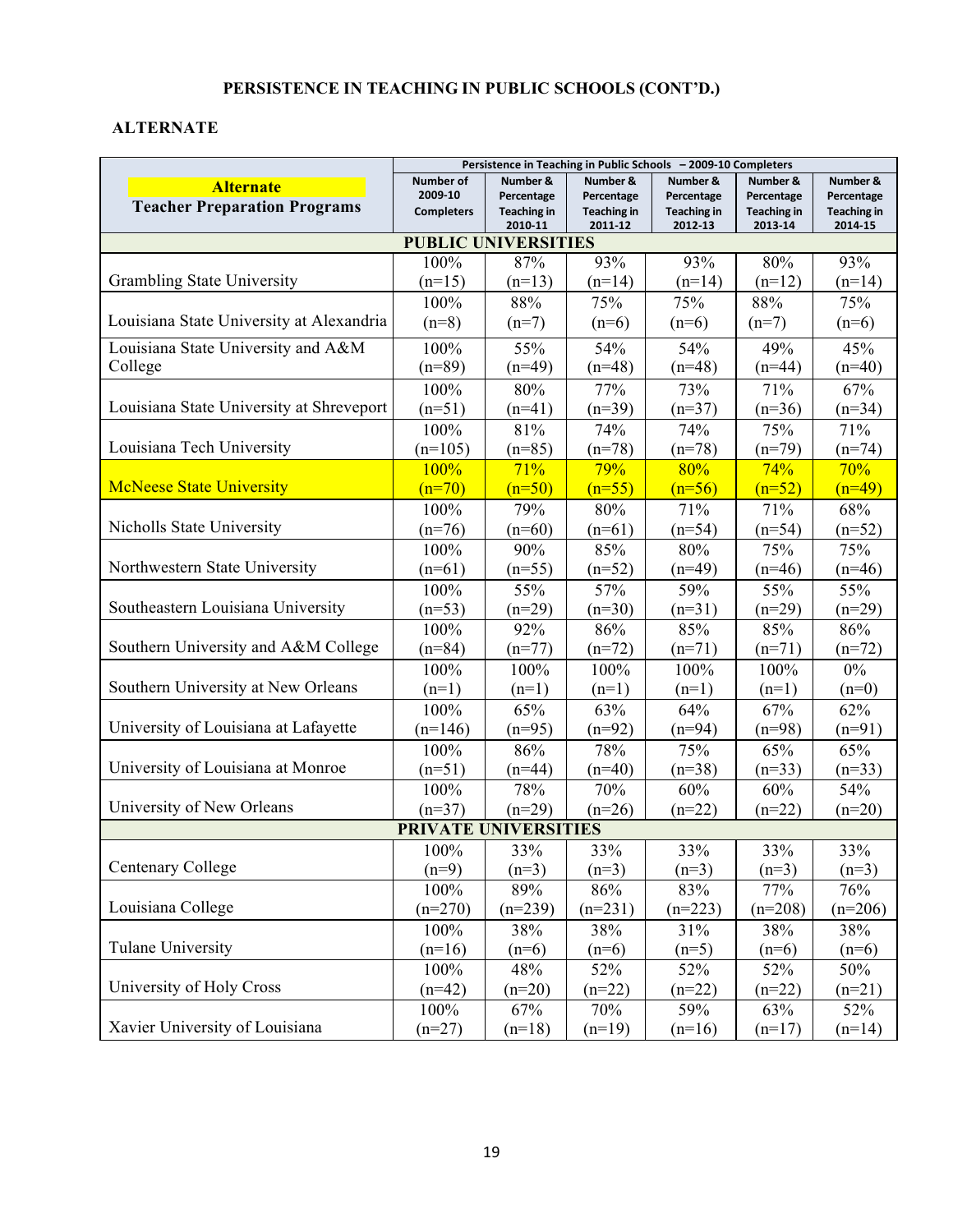# **PERSISTENCE IN TEACHING IN PUBLIC SCHOOLS (CONT'D.)**

# **ALTERNATE (CONT'D.)**

|                                         | Persistence in Teaching in Public Schools - 2009-10 Completers |                        |                               |                        |                               |                               |  |  |
|-----------------------------------------|----------------------------------------------------------------|------------------------|-------------------------------|------------------------|-------------------------------|-------------------------------|--|--|
| <b>Alternate</b>                        | Number of                                                      | Number &               | Number &                      | Number &               | Number &                      | Number &                      |  |  |
| <b>Teacher Preparation Programs</b>     | 2009-10                                                        | Percentage             | Percentage                    | Percentage             | Percentage                    | Percentage                    |  |  |
|                                         | <b>Completers</b>                                              | Teaching in<br>2010-11 | <b>Teaching in</b><br>2011-12 | Teaching in<br>2012-13 | <b>Teaching in</b><br>2013-14 | <b>Teaching in</b><br>2014-15 |  |  |
|                                         |                                                                |                        |                               |                        |                               |                               |  |  |
| <b>PRIVATE PROVIDERS</b>                |                                                                |                        |                               |                        |                               |                               |  |  |
| iTeach Louisiana                        | N/A                                                            | N/A                    | N/A                           | N/A                    | N/A                           | N/A                           |  |  |
| Louisiana Resource Center for Educators | $100\%$                                                        | 80%                    | 75%                           | 75%                    | 72%                           | 69%                           |  |  |
|                                         | $(n=279)$                                                      | $(n=224)$              | $(n=210)$                     | $(n=208)$              | $(n=200)$                     | $(n=192)$                     |  |  |
| The New Teacher Project                 | 100%                                                           | 93%                    | 47%                           | 33%                    | 27%                           | 20%                           |  |  |
|                                         | $(n=360)$                                                      | $(n=333)$              | $(n=170)$                     | $(n=120)$              | $(n=97)$                      | $(n=73)$                      |  |  |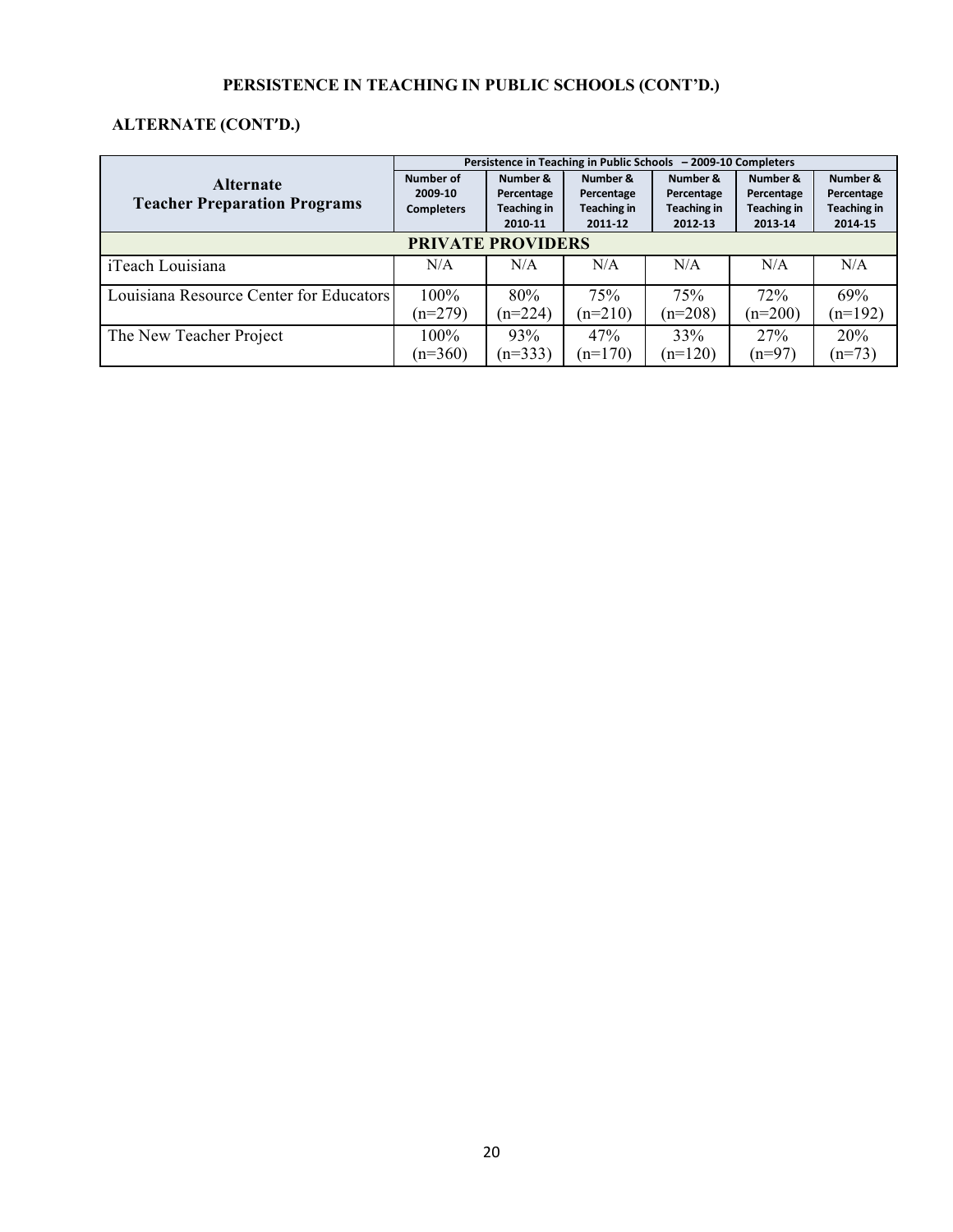#### **NUMBER AND PERCENTAGE OF 2013-14 COMPLETERS WHO TAUGHT IN PUBLIC SCHOOLS IN LOUISIANA DURING 2013-14**

The numbers of undergraduate and alternate completers who completed in 2013-14 and taught in public schools in Louisiana in 2014-15 are listed below. **Teacher candidates completers who began teaching in private schools in Louisiana or began teaching in other states during 2013-14 are not listed below.**

|                                               |                             | <b>Undergraduate Completers</b> | <b>Alternate Completers</b> |                         |  |  |
|-----------------------------------------------|-----------------------------|---------------------------------|-----------------------------|-------------------------|--|--|
|                                               | Number &                    | Number &                        | Number &                    | Number &                |  |  |
| <b>Teacher Preparation Programs</b>           | Percentage                  | Percentage                      | Percentage                  | Percentage              |  |  |
|                                               | <b>Completed in</b>         | <b>Teaching in</b>              | <b>Completed in</b>         | <b>Teaching</b> in      |  |  |
|                                               | 2013-14                     | <b>Public Schools</b>           | 2013-14                     | <b>Public Schools</b>   |  |  |
|                                               | <b>PUBLIC UNIVERSITIES</b>  | in 2014-15                      |                             | in 2014-15              |  |  |
|                                               |                             |                                 |                             |                         |  |  |
| <b>Grambling State University</b>             | $100\%$ (n=23)              | $74\%$ (n=17)                   | $100\%$ (n=10)              | $100\%$ (n=10)          |  |  |
| Louisiana State University at<br>Alexandria   |                             |                                 |                             |                         |  |  |
|                                               | $100\%$ (n=23)              | $100\%$ (n=23)                  | $100\% (n=7)$               | $100\% (n=7)$           |  |  |
| Louisiana State University and<br>A&M College | $100\%$ (n=218)             |                                 | $100\%$ (n=56)              | 59% (n=33)              |  |  |
| Louisiana State University at                 |                             | $50\%$ (n=108)                  |                             |                         |  |  |
| Shreveport                                    | $100\%$ (n=35)              | $89\%$ (n=31)                   | $100\%$ (n=23)              | $83\%$ (n=19)           |  |  |
| Louisiana Tech University                     | $100\%$ (n=73)              | $60\%$ (n=44)                   | $\frac{100\%}{(n=72)}$      | $\frac{76\%}{2}$ (n=55) |  |  |
| <b>McNeese State University</b>               | $100\%$ (n=102)             | $73\%$ (n=74)                   | $100\%$ (n=37)              | $\sqrt{67\%}$ (n=24)    |  |  |
| Nicholls State University                     |                             |                                 |                             |                         |  |  |
|                                               | $100\%$ (n=106)             | $79\%$ (n=83)                   | $100\%$ (n=41)              | $83\%$ (n=34)           |  |  |
| Northwestern State University                 | $100\%$ (n=41)              | $66\%$ (n=27)                   | $100\%$ (n=58)              | $88\%$ (n=51)           |  |  |
| Southeastern Louisiana University             | $\frac{100\%}{(n=187)}$     | $75\%$ (n=140)                  | $100\%$ (n=28)              | $79\% (n=22)$           |  |  |
| Southern University and A&M                   |                             |                                 |                             |                         |  |  |
| College                                       | $100\%$ (n=14)              | $93\%$ (n=13)                   | $100\%$ (n=16)              | $81\%$ (n=13)           |  |  |
| Southern University at New<br>Orleans         | $100\%$ (n=11)              |                                 | $100\%$ (n=10)              | $100\%$ (n=10)          |  |  |
| University of Louisiana at                    |                             | $73\%$ (n=8)                    |                             |                         |  |  |
| Lafayette                                     | $100\%$ (n=223)             | $81\%$ (n=177)                  | $100\%$ (n=53)              | $71\%$ (n=36)           |  |  |
| University of Louisiana at Monroe             | $100\%$ (n=46)              | $72\%$ (n=33)                   | $100\%$ (n=32)              | $84\%$ (n=27)           |  |  |
| University of New Orleans                     | $100\%$ (n=68)              | $75\%$ (n=51)                   | $100\%$ (n=78)              | $63\%$ (n=49)           |  |  |
|                                               | <b>PRIVATE UNIVERSITIES</b> |                                 |                             |                         |  |  |
| Centenary College                             |                             |                                 | $100\%$ (n=28)              | $54\%$ (n=15)           |  |  |
|                                               |                             |                                 |                             |                         |  |  |
| Louisiana College                             | $\frac{100\%}{(n=13)}$      | $77\%$ (n=10)                   | $100\%$ (n=113)             | $87\%$ (n=98)           |  |  |
| Tulane University                             |                             |                                 | $100\%$ (n=30)              | $\frac{1}{53\%}$ (n=16) |  |  |
| University of Holy Cross                      | $100\%$ (n=13)              | $54\%$ (n=7)                    | $100\%$ (n=29)              | $28\%$ (n=8)            |  |  |
| Xavier University of Louisiana                | $100\%$ (n=6)               | $75\%$ (n=3)                    | $100\%$ (n=24)              | $88\%$ (n=21)           |  |  |
| <b>PRIVATE PROVIDERS</b>                      |                             |                                 |                             |                         |  |  |
| iTeach Louisiana -                            |                             |                                 | $100\%$ (n=100)             | $77\%$ (n=77)           |  |  |
| Certification-Only                            |                             |                                 |                             |                         |  |  |
| Louisiana Resource Center for                 |                             |                                 |                             |                         |  |  |
| Educators                                     |                             |                                 | $100\%$ (n=137)             | 72% (n=98)              |  |  |
| The New Teacher Project                       |                             |                                 | $100\%$ (n=341)             | $80\%$ (n=269)          |  |  |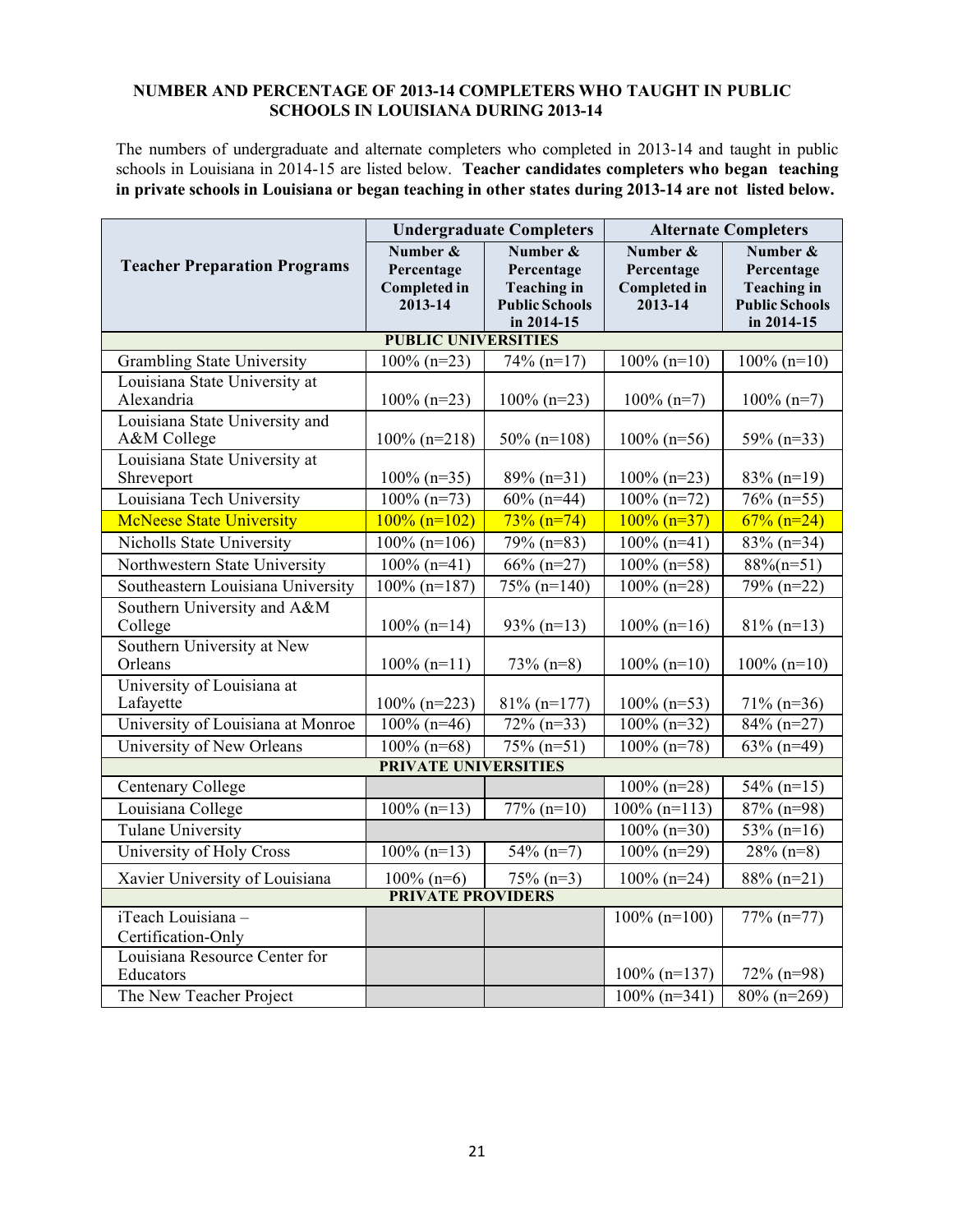The Louisiana Department of Education states that Compass is Louisiana's educator support and evaluation system designed to provide all educators with regular, meaningful feedback on their performance (http://www.louisianabelieves.com/teaching/compass). Under this system, every teacher in public schools in Louisiana is evaluated annually using a four-tiered rating – Highly Effective, Effective: Proficient, Effective: Emerging, and Ineffective. Half of the evaluation is based on achievement of student learning targets to generate the Compass Student Growth score and half of the evaluation is based on observations by teachers' supervisors using the appropriate Compass rubric to generate a Compass Professional Practice score. The two scores are combined to generate Compass Final Evaluation Scores that range from 1.00 to 4.00.

The first chart identifies the mean Compass Student Growth scores of all first and second year teachers who taught in 2013-14 and 2014-15 and completed undergraduate teacher preparation programs during or before 2013-14. In addition, it identifies the percentage of first and second year teachers who obtained Compass Student Growth scores in each of the four effectiveness levels after completing their undergraduate teacher preparation programs.

The next chart identifies the mean Compass Professional Practice scores of all first and second year teachers who taught in 2013-14 and 2014-15 and completed undergraduate teacher preparation programs during or before 2013-14. In addition, it identifies the percentage of first and second year teachers who obtained Compass Professional Practices scores in each of the four effectiveness levels after completing their undergraduate teacher preparation programs.

The chart on the next page identifies the mean Compass Final Evaluation scores of all first and second year teachers who taught in 2013-14 and 2014-15 and completed undergraduate teacher preparation programs during or before 2013-14. In addition, it identifies the percentage of first and second year teachers who obtained Compass Final Evaluation scores in each of the four effectiveness levels after completing their undergraduate teacher preparation programs.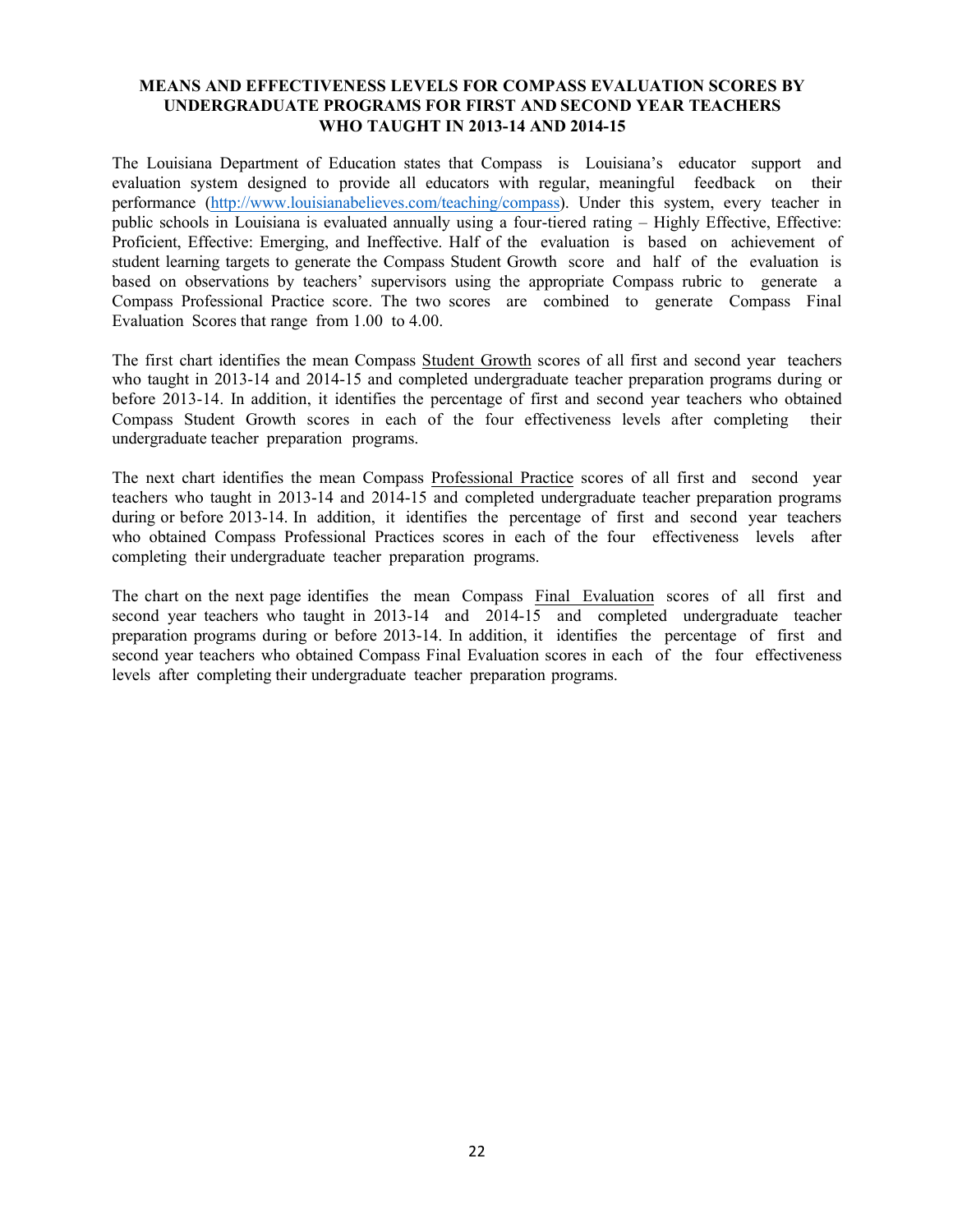#### **UNDERGRADUATE PROGRAMS**

## **COMPASS STUDENT GROWTH (GRADES K-12 – ALL CERTIFICATION AREAS)**

|                                 | <b>Compass Student Growth</b> |                                     |                   |                   |                  |  |
|---------------------------------|-------------------------------|-------------------------------------|-------------------|-------------------|------------------|--|
| <b>Undergraduate</b> Teacher    |                               | <b>Compass Effectiveness Levels</b> |                   |                   |                  |  |
| <b>Preparation Programs</b>     | Mean                          |                                     | <b>Effective:</b> | <b>Effective:</b> | <b>Highly</b>    |  |
|                                 |                               | Ineffective                         | Emerging          | Proficient        | <b>Effective</b> |  |
|                                 |                               | <b>PUBLIC UNIVERSITIES</b>          |                   |                   |                  |  |
| <b>Grambling State</b>          | 3.1                           |                                     |                   |                   |                  |  |
| University                      | $(n=52)$                      | 4%                                  | 6%                | 42%               | 48%              |  |
| Louisiana State University      | 3.2                           |                                     |                   |                   |                  |  |
| at Alexandria                   | $(n=75)$                      | 4%                                  | 12%               | 25%               | 59%              |  |
| Louisiana State University      | $\overline{3.2}$              |                                     |                   |                   |                  |  |
| and A&M College                 | $(n=594)$                     | 3%                                  | 12%               | 31%               | 54%              |  |
| Louisiana State University      | 3.3                           |                                     |                   |                   |                  |  |
| at Shreveport                   | $(n=193)$                     | $1\%$                               | 14%               | 26%               | 59%              |  |
| Louisiana Tech University       | 3.4                           |                                     |                   |                   |                  |  |
|                                 | $(n=292)$                     | 2%                                  | 8%                | 30%               | 61%              |  |
| <b>McNeese State University</b> | 3.4                           |                                     |                   |                   |                  |  |
|                                 | $(n=446)$                     | 3%                                  | $7\%$             | 28%               | 63%              |  |
| Nicholls State University       | 3.2                           |                                     |                   |                   |                  |  |
|                                 | $(n=463)$                     | 2%                                  | 13%               | 33%               | 52%              |  |
| Northwestern State              | 3.2                           |                                     |                   |                   |                  |  |
| University                      | $(n=205)$                     | 4%                                  | 13%               | 29%               | 55%              |  |
| Southeastern Louisiana          | 3.2                           |                                     |                   |                   |                  |  |
| University                      | $(n=877)$                     | 3%                                  | 10%               | 34%               | 54%              |  |
| Southern University and         | 3.2                           |                                     |                   |                   |                  |  |
| A&M College                     | $(n=109)$                     | 2%                                  | 17%               | 33%               | 48%              |  |
| Southern University at          | 3.0                           |                                     |                   |                   |                  |  |
| New Orleans                     | $(n=41)$                      | 5%                                  | 15%               | 37%               | 44%              |  |
| University of Louisiana at      | 3.2                           |                                     |                   |                   |                  |  |
| Lafayette                       | $(n=821)$                     | 4%                                  | 12%               | 35%               | 50%              |  |
| University of Louisiana at      | 3.2                           |                                     |                   |                   |                  |  |
| Monroe                          | $(n=256)$                     | 3%                                  | 12%               | 31%               | 54%              |  |
| University of New Orleans       | 3.0                           |                                     |                   |                   |                  |  |
|                                 | $(n=203)$                     | 3%<br><b>PRIVATE UNIVERSITIES</b>   | 16%               | 40%               | 40%              |  |
|                                 |                               |                                     |                   |                   |                  |  |
| Louisiana College               | 3.4                           | $2\%$                               | 4%                | 31%               | 64%              |  |
| University of Holy Cross        | $(n=55)$                      |                                     |                   |                   |                  |  |
|                                 | 3.1<br>$(n=26)$               | $0\%$                               | 19%               | 39%               | 42%              |  |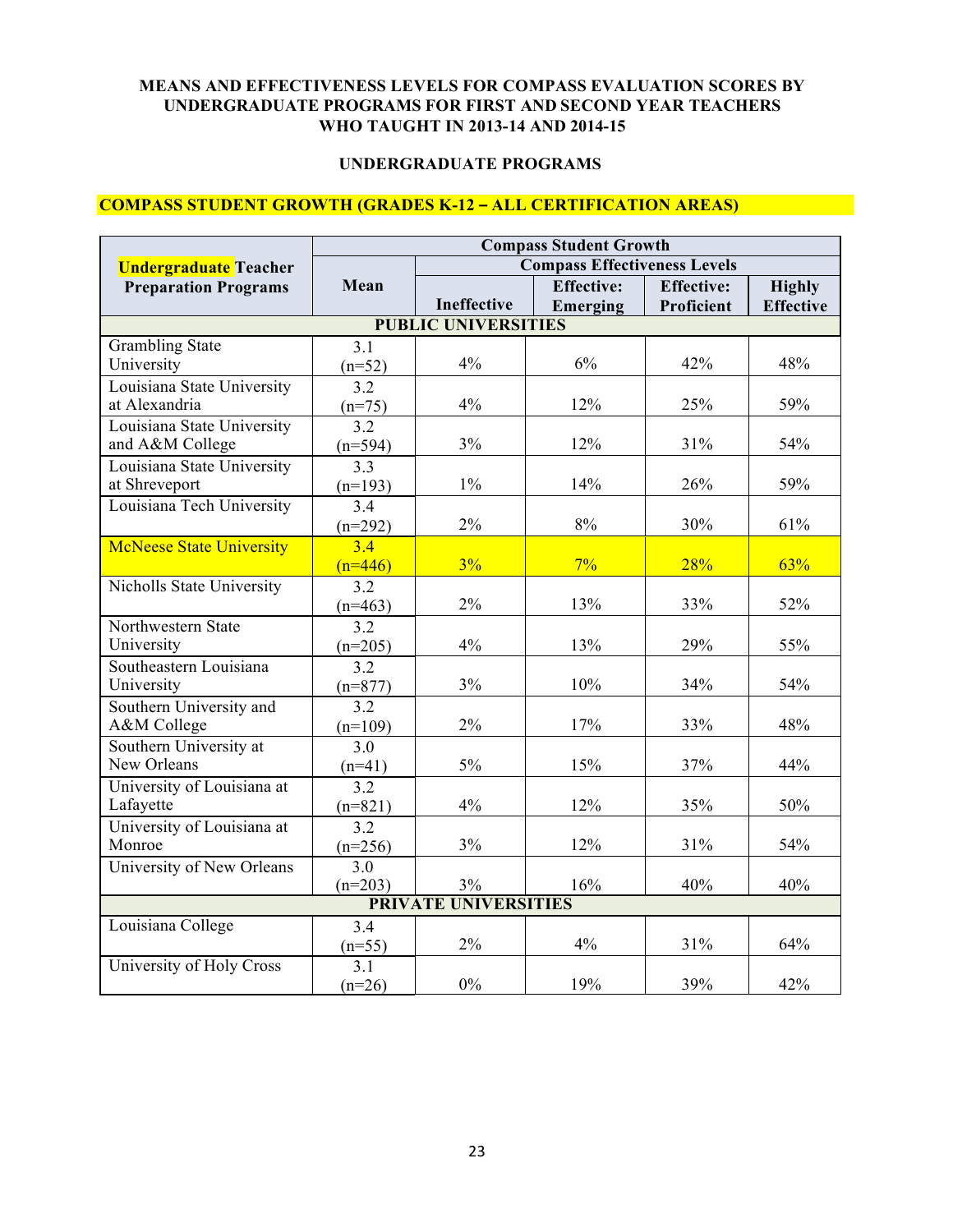#### **UNDERGRADUATE PROGRAMS (CONT'D.)**

#### **COMPASS PROFESSIONAL PRACTICE (GRADES K-12 – ALL CERTIFICATION AREAS)**

|                                 | <b>Compass Professional Practice</b> |                                     |                   |                   |                  |  |
|---------------------------------|--------------------------------------|-------------------------------------|-------------------|-------------------|------------------|--|
| <b>Undergraduate</b> Teacher    |                                      | <b>Compass Effectiveness Levels</b> |                   |                   |                  |  |
| <b>Preparation Programs</b>     | Mean                                 |                                     | <b>Effective:</b> | <b>Effective:</b> | <b>Highly</b>    |  |
|                                 |                                      | <b>Ineffective</b>                  | Emerging          | Proficient        | <b>Effective</b> |  |
|                                 |                                      | <b>PUBLIC UNIVERSITIES</b>          |                   |                   |                  |  |
| <b>Grambling State</b>          | $\overline{3.0}$                     |                                     |                   |                   |                  |  |
| University                      | $(n=52)$                             | 0%                                  | 12%               | 69%               | 19%              |  |
| Louisiana State University      | 3.1                                  |                                     |                   |                   |                  |  |
| at Alexandria                   | $(n=75)$                             | $1\%$                               | 7%                | 73%               | 19%              |  |
| Louisiana State University      | 3.0                                  |                                     |                   |                   |                  |  |
| and A&M College                 | $(n=594)$                            | $1\%$                               | 15%               | 66%               | 19%              |  |
| Louisiana State University      | 3.2                                  |                                     |                   |                   |                  |  |
| at Shreveport                   | $(n=193)$                            | $1\%$                               | 10%               | 53%               | 36%              |  |
| Louisiana Tech University       | $\overline{3.2}$                     |                                     |                   |                   |                  |  |
|                                 | $(n=292)$                            | $\leq1\%$                           | 12%               | 59%               | 29%              |  |
| <b>McNeese State University</b> | $\overline{3.2}$                     |                                     |                   |                   |                  |  |
|                                 | $(n=446)$                            | $\leq 1\%$                          | 8%                | 62%               | 30%              |  |
| Nicholls State University       | 3.0                                  |                                     |                   |                   |                  |  |
|                                 | $(n=463)$                            | $\leq1\%$                           | 12%               | 75%               | 13%              |  |
| Northwestern State              | 3.0                                  |                                     |                   |                   |                  |  |
| University                      | $(n=205)$                            | $1\%$                               | 13%               | 65%               | 21%              |  |
| Southeastern Louisiana          | 3.0                                  |                                     |                   |                   |                  |  |
| University                      | $(n=877)$                            | $\leq$ 1%                           | 16%               | 67%               | 17%              |  |
| Southern University and         | $\overline{2.9}$                     |                                     |                   |                   |                  |  |
| A&M College                     | $(n=109)$                            | 2%                                  | 20%               | 60%               | 18%              |  |
| Southern University at          | 2.9                                  |                                     |                   |                   |                  |  |
| New Orleans                     | $(n=41)$                             | 2%                                  | 12%               | 68%               | 17%              |  |
| University of Louisiana at      | 3.1                                  |                                     |                   |                   |                  |  |
| Lafayette                       | $(n=821)$                            | $\leq1\%$                           | 11%               | 67%               | 21%              |  |
| University of Louisiana at      | 3.2                                  |                                     |                   |                   |                  |  |
| Monroe                          | $(n=256)$                            | $1\%$                               | 7%                | 63%               | 30%              |  |
| University of New Orleans       | 3.0                                  |                                     |                   |                   |                  |  |
|                                 | $(n=203)$                            | $1\%$                               | 14%               | 74%               | 12%              |  |
|                                 |                                      | <b>PRIVATE UNIVERSITIES</b>         |                   |                   |                  |  |
| Louisiana College               | 3.2                                  |                                     |                   |                   |                  |  |
|                                 | $(n=55)$                             | $0\%$                               | 9%                | 60%               | 31%              |  |
| University of Holy Cross        | 2.9                                  |                                     |                   |                   |                  |  |
|                                 | $(n=26)$                             | $0\%$                               | 12%               | 73%               | 15%              |  |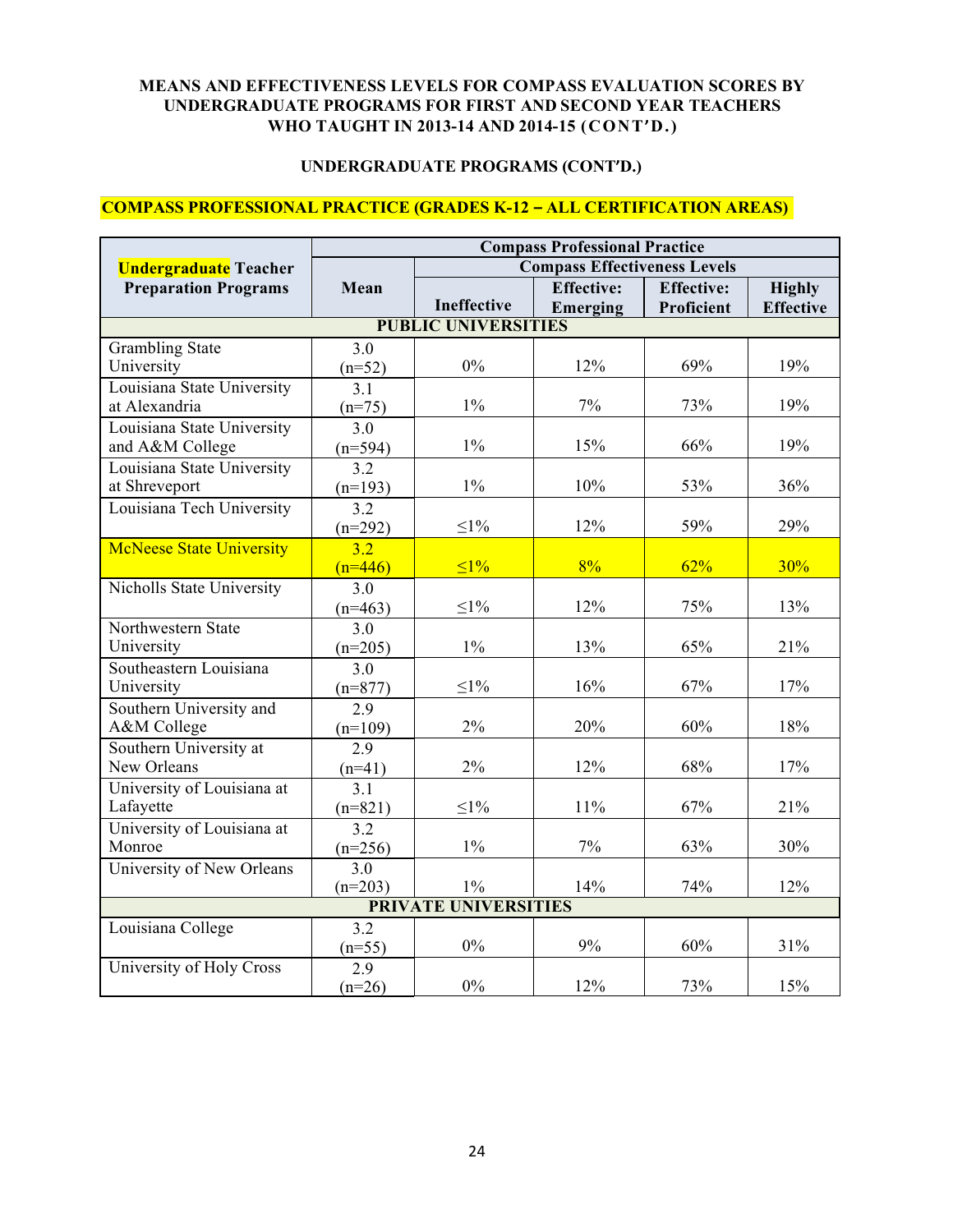#### **UNDERGRADUATE PROGRAMS (CONT'D.)**

## **COMPASS FINAL EVALUATION (GRADES K-12 – ALL CERTIFICATION AREAS)**

|                                  | <b>Compass Final Evaluation</b> |                                     |                   |                   |                  |  |
|----------------------------------|---------------------------------|-------------------------------------|-------------------|-------------------|------------------|--|
| <b>Undergraduate Teacher</b>     |                                 | <b>Compass Effectiveness Levels</b> |                   |                   |                  |  |
| <b>Preparation Programs</b>      | Mean                            |                                     | <b>Effective:</b> | <b>Effective:</b> | <b>Highly</b>    |  |
|                                  |                                 | Ineffective                         | Emerging          | Proficient        | <b>Effective</b> |  |
|                                  |                                 | <b>PUBLIC UNIVERSITIES</b>          |                   |                   |                  |  |
| <b>Grambling State</b>           | 3.0                             |                                     |                   |                   |                  |  |
| University                       | $(n=52)$                        | 4%                                  | 10%               | 67%               | 19%              |  |
| Louisiana State University       | 3.1                             |                                     |                   |                   |                  |  |
| at Alexandria                    | $(n=75)$                        | 5%                                  | 11%               | 53%               | 31%              |  |
| Louisiana State University       | 3.1                             |                                     |                   |                   |                  |  |
| and A&M College                  | $(n=594)$                       | 3%                                  | 12%               | 59%               | 27%              |  |
| Louisiana State University       | $\overline{3.2}$                |                                     |                   |                   |                  |  |
| at Shreveport                    | $(n=193)$                       | 2%                                  | 12%               | 48%               | 39%              |  |
| Louisiana Tech University        | 3.3                             |                                     |                   |                   |                  |  |
|                                  | $(n=292)$                       | 2%                                  | 8%                | 54%               | 37%              |  |
| <b>McNeese State University</b>  | 3.3                             |                                     |                   |                   |                  |  |
|                                  | $(n=446)$                       | 3%                                  | 6%                | 51%               | 41%              |  |
| <b>Nicholls State University</b> | 3.1                             |                                     |                   |                   |                  |  |
|                                  | $(n=463)$                       | $2\%$                               | 9%                | 65%               | 24%              |  |
| Northwestern State               | 3.1                             |                                     |                   |                   |                  |  |
| University                       | $(n=205)$                       | 4%                                  | 10%               | 59%               | 26%              |  |
| Southeastern Louisiana           | 3.1                             |                                     |                   |                   |                  |  |
| University                       | $(n=877)$                       | 3%                                  | 9%                | 63%               | 26%              |  |
| Southern University and          | 3.0                             |                                     |                   |                   |                  |  |
| A&M College                      | $(n=109)$                       | 4%                                  | 14%               | 59%               | 24%              |  |
| Southern University at           | 2.9                             |                                     |                   |                   |                  |  |
| New Orleans                      | $(n=41)$                        | 5%                                  | 17%               | 61%               | 17%              |  |
| University of Louisiana at       | $\overline{3.1}$                |                                     |                   |                   |                  |  |
| Lafayette                        | $(n=821)$                       | 4%                                  | 8%                | 60%               | 29%              |  |
| University of Louisiana at       | 3.2                             |                                     |                   |                   |                  |  |
| Monroe                           | $(n=256)$                       | 4%                                  | 9%                | 55%               | 33%              |  |
| University of New Orleans        | 2.9                             |                                     |                   |                   |                  |  |
|                                  | $(n=203)$                       | 3%                                  | 11%               | 74%               | 12%              |  |
|                                  |                                 | <b>PRIVATE UNIVERSITIES</b>         |                   |                   |                  |  |
| Louisiana College                | 3.4                             |                                     |                   |                   |                  |  |
|                                  | $(n=55)$                        | 2%                                  | 4%                | 51%               | 44%              |  |
| University of Holy Cross         | 3.0                             |                                     |                   |                   |                  |  |
|                                  | $(n=26)$                        | $0\%$                               | 19%               | 65%               | 15%              |  |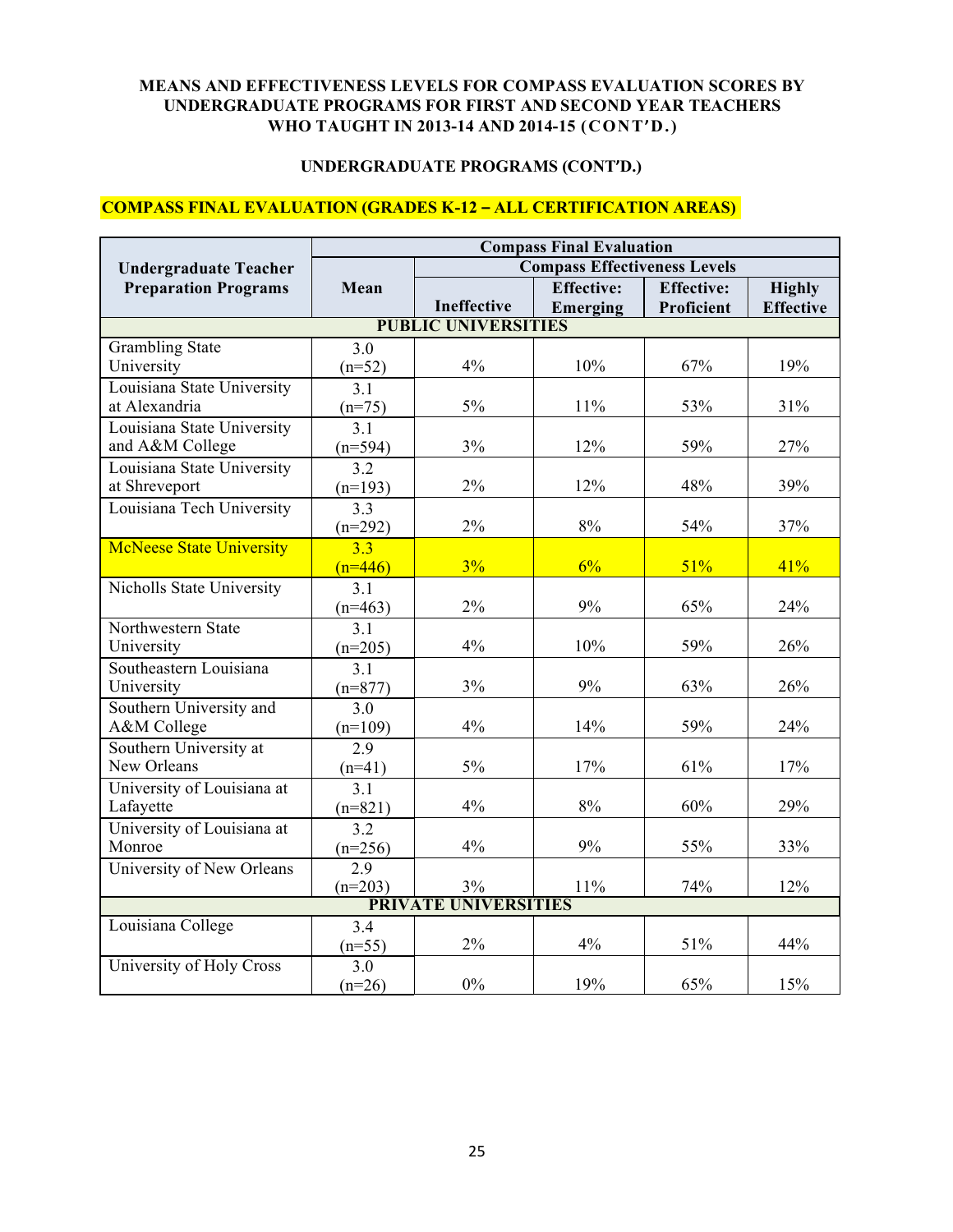The Louisiana Department of Education states that Compass is Louisiana's educator support and evaluation system designed to provide all educators with regular, meaningful feedback on their performance (http://www.louisianabelieves.com/teaching/compass). Under this system, every teacher in public schools in Louisiana is evaluated annually using a four-tiered rating – Highly Effective, Effective: Proficient, Effective: Emerging, and Ineffective. Half of the evaluation is based on a c h i e ve m e n t of student learning targets to generate the Compass Student Growth score and half of the evaluation is based on observations by their supervisor using the appropriate Compass rubric to generate a Compass Professional Practice score. The two scores are averaged to generate a Compass Final Evaluation Scores that ranges from 1.00 to 4.00.

The results in the following tables represent new teachers in grades K-12 for all areas of certification.

The first chart identifies the mean Compass Student Growth scores of all first and second year teachers who taught in 2013-14 and 2014 -15 and completed alternate teacher preparation programs during or before 2013-14. In addition, it identifies the percentage of first and second year teachers who obtained Compass Student Growth scores in each of the four effectiveness levels after completing their alternate teacher preparation programs.

The next chart identifies the mean Compass Professional Practice scores of all first and second year teachers who taught in 2013-14 and 2014 - 15 and completed alternate teacher preparation programs during or before 2013-14. In addition, the following chart identifies the percentage of first and second year teachers who obtained Compass Professional Practices scores in each of the four effectiveness levels after completing their alternate teacher preparation programs.

The chart on the next page identifies the mean Compass Final Evaluation scores of all first and second year teachers who taught in 2013-14 and 2014-15 and completed alternate teacher preparation programs during or before 2013-14. In addition, it identifies the percentage of first and second year teachers who obtained Compass Final Evaluation scores in each of the four effectiveness levels after completing their alternate teacher preparation programs.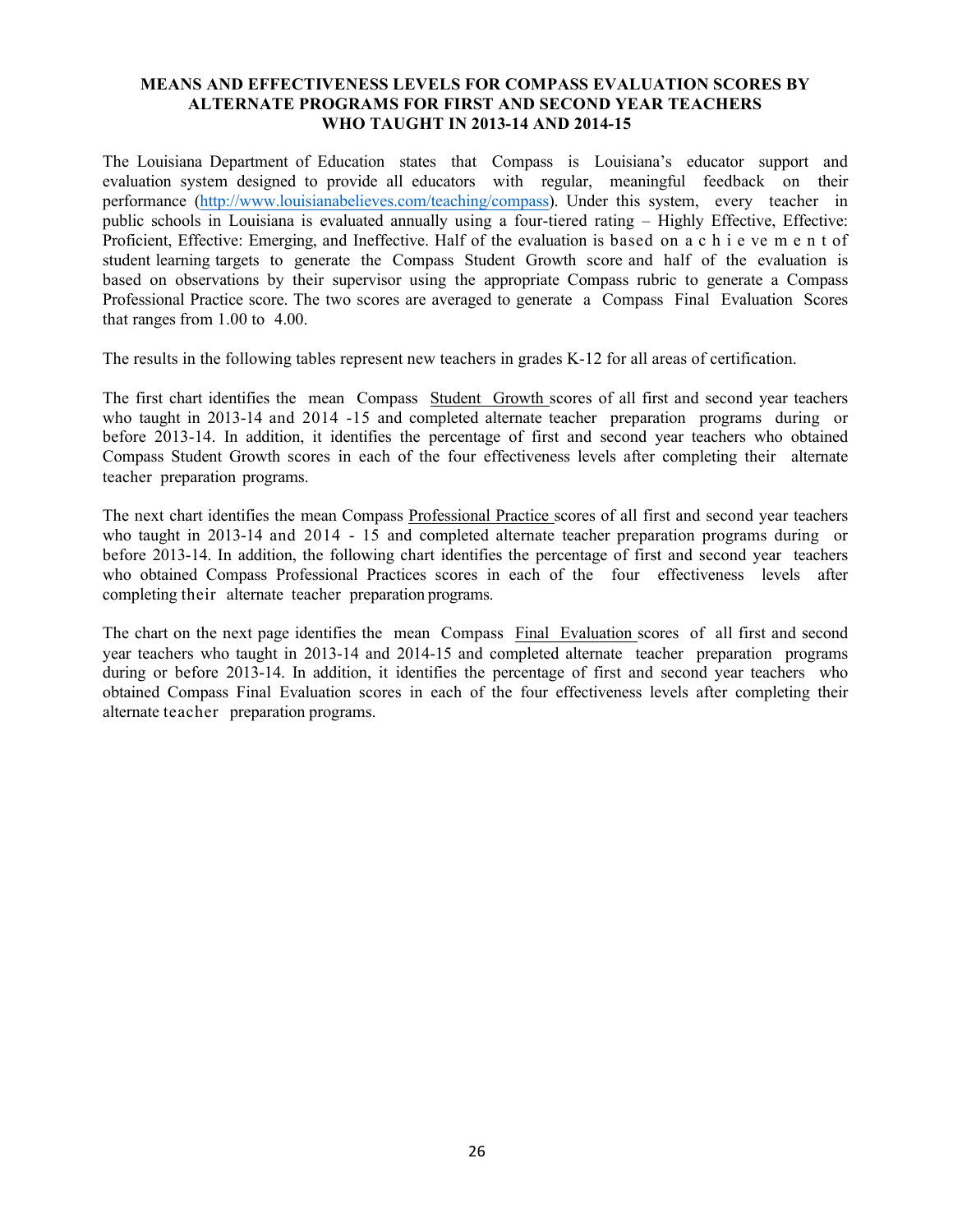#### **ALTERNATE PROGRAMS**

## **COMPASS STUDENT GROWTH (GRADES K-12 – ALL CERTIFICATION AREAS)**

|                                                            | <b>COMPASS STUDENT GROWTH</b>       |                            |                  |                  |                  |  |
|------------------------------------------------------------|-------------------------------------|----------------------------|------------------|------------------|------------------|--|
| <b>Alternate Teacher</b>                                   | <b>Compass Effectiveness Levels</b> |                            |                  |                  |                  |  |
| <b>Preparation Programs</b>                                | Mean                                |                            | <b>Effective</b> | <b>Effective</b> | <b>Highly</b>    |  |
|                                                            |                                     | Ineffective                | <b>Emerging</b>  | Proficient       | <b>Effective</b> |  |
|                                                            |                                     | <b>PUBLIC UNIVERSITIES</b> |                  |                  |                  |  |
| Louisiana State University                                 | $2.9$ (n=33)                        | 6%                         | 21%              | 30%              | 42%              |  |
| at Alexandria -                                            |                                     |                            |                  |                  |                  |  |
| Certification-Only                                         |                                     |                            |                  |                  |                  |  |
| Louisiana State University                                 | $3.2 (n=223)$                       | 2%                         | 13%              | 32%              | 53%              |  |
| and A&M College - Master                                   |                                     |                            |                  |                  |                  |  |
| of Arts in Teaching                                        |                                     |                            |                  |                  |                  |  |
| Louisiana State University                                 | $3.3 (n=70)$                        | 0%                         | 6%               | 41%              | 53%              |  |
| and A&M College -                                          |                                     |                            |                  |                  |                  |  |
| Certification-Only                                         |                                     |                            |                  |                  |                  |  |
| Louisiana State University                                 | $3.4 (n=180)$                       | 4%                         | $8\%$            | 25%              | 63%              |  |
| at Shreveport-                                             |                                     |                            |                  |                  |                  |  |
| Certification-Only                                         |                                     |                            |                  |                  |                  |  |
| Louisiana Tech University                                  | $3.5 (n=290)$                       | 3%                         | 6%               | 22%              | 69%              |  |
| Master of Arts in Teaching                                 |                                     |                            |                  |                  |                  |  |
| Louisiana Tech University                                  | $3.3 (n=83)$                        | 4%                         | 10%              | 27%              | 60%              |  |
| Certification Only                                         |                                     |                            |                  |                  |                  |  |
| McNeese State University -                                 | $3.4 (n=179)$                       | 3%                         | $6\%$            | 27%              | 64%              |  |
| <b>Master of Arts in Teaching</b>                          |                                     |                            |                  |                  |                  |  |
| McNeese State University -                                 | $3.4 (n=105)$                       | $1\%$                      | 10%              | 26%              | 64%              |  |
| Certification-Only                                         |                                     |                            |                  |                  |                  |  |
| Nicholls State University -<br>Masters of Arts in Teaching | $2.9$ (n=27)                        | 7%                         | 22%              | 26%              | 44%              |  |
|                                                            | $3.1 (n=240)$                       | 2%                         | 15%              | 38%              | 46%              |  |
| Nicholls State University -<br>Certification-Only          |                                     |                            |                  |                  |                  |  |
| Northwestern State                                         | $3.3$ (n=158)                       | 2%                         | 8%               | 34%              | 56%              |  |
| University - Masters of                                    |                                     |                            |                  |                  |                  |  |
| Arts in Teaching                                           |                                     |                            |                  |                  |                  |  |
| Northwestern State                                         | $3.1 (n=70)$                        | 4%                         | 13%              | 34%              | 49%              |  |
| University - Practitioner                                  |                                     |                            |                  |                  |                  |  |
| Teacher Program                                            |                                     |                            |                  |                  |                  |  |
| Southeastern Louisiana                                     | $3.2 (n=57)$                        | $0\%$                      | 14%              | 33%              | 53%              |  |
| University – Master of Arts                                |                                     |                            |                  |                  |                  |  |
| in Teaching                                                |                                     |                            |                  |                  |                  |  |
| Southeastern Louisiana                                     | $3.2 (n=75)$                        | $1\%$                      | $11\%$           | 40%              | 48%              |  |
| University - Certification-                                |                                     |                            |                  |                  |                  |  |
| Only                                                       |                                     |                            |                  |                  |                  |  |
| Southern University and                                    | $3.2 (n=129)$                       | 4%                         | $11\%$           | 36%              | 50%              |  |
| A&M College-                                               |                                     |                            |                  |                  |                  |  |
| Certification-Only                                         |                                     |                            |                  |                  |                  |  |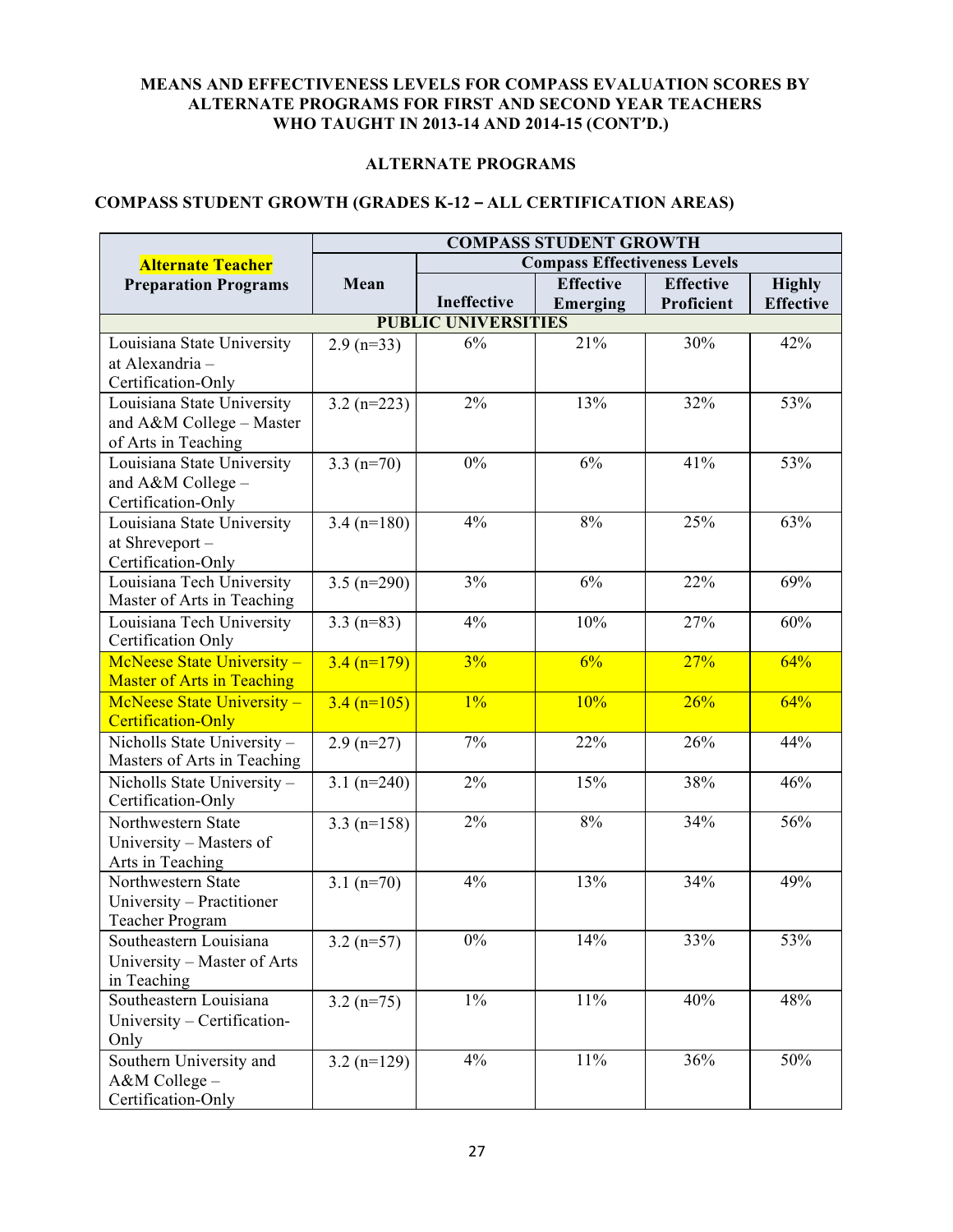## **ALTERNATE PROGRAMS (CONT'D.)**

# **COMPASS STUDENT GROWTH (GRADES K-12 – ALL CERTIFICATION AREAS) (CONT'D.)**

|                                                                              | <b>COMPASS STUDENT GROWTH</b> |                                     |                              |                                |                                   |  |
|------------------------------------------------------------------------------|-------------------------------|-------------------------------------|------------------------------|--------------------------------|-----------------------------------|--|
| <b>Alternate Teacher</b>                                                     |                               | <b>Compass Effectiveness Levels</b> |                              |                                |                                   |  |
| <b>Preparation Programs</b>                                                  | Mean                          | Ineffective                         | <b>Effective</b><br>Emerging | <b>Effective</b><br>Proficient | <b>Highly</b><br><b>Effective</b> |  |
|                                                                              |                               | <b>PUBLIC UNIVERSITIES</b>          |                              |                                |                                   |  |
| Southern University of<br>New Orleans -<br>Certification-Only                | $3.1 (n=54)$                  | 6%                                  | 17%                          | 30%                            | 48%                               |  |
| University of Louisiana at<br>Lafayette - Certification-<br>Only             | $3.2 (n=362)$                 | $5\%$                               | 14%                          | 32%                            | 50%                               |  |
| University of Louisiana at<br>Monroe – Master of Arts in<br>Teaching         | $3.1 (n=235)$                 | 6%                                  | 12%                          | 33%                            | 49%                               |  |
| University of New Orleans<br>- Masters of Arts in Teaching                   | $3.1(n=162)$                  | 3%                                  | 13%                          | 39%                            | 46%                               |  |
| University of New Orleans<br>- Certification-Only                            | $2.9$ (n=82)                  | 7%                                  | 18%                          | 38%                            | 37%                               |  |
|                                                                              |                               | <b>PRIVATE UNIVERSITIES</b>         |                              |                                |                                   |  |
| Centenary College - Master<br>of Arts in Teaching                            | $3.2(n=60)$                   | 3%                                  | 12%                          | 37%                            | 48%                               |  |
| Louisiana College -<br>Practitioner Teacher Program                          | 3.3 $(n=599)$                 | 2%                                  | 11%                          | 31%                            | 57%                               |  |
| Tulane University -<br>Certification Only                                    | $3.2 (n=46)$                  | 7%                                  | 17%                          | 22%                            | 54%                               |  |
| University of Holy Cross-<br>Certification-Only                              | $2.9$ (n=56)                  | 4%                                  | 23%                          | 41%                            | 32%                               |  |
| Xavier University - Master<br>of Arts in Teaching                            | $2.9$ (n=61)                  | 3%                                  | 20%                          | 48%                            | 30%                               |  |
|                                                                              |                               | <b>PRIVATE PROVIDERS</b>            |                              |                                |                                   |  |
| iTeach Louisiana -<br>Certification-Only                                     | $3.1 (n=105)$                 | 4%                                  | 11%                          | 37%                            | 48%                               |  |
| Louisiana Resource Center<br>for Educators - Practitioner<br>Teacher Program | $3.3 (n=555)$                 | $1\%$                               | 11%                          | 34%                            | 54%                               |  |
| The New Teacher Project -<br><b>Practitioner Teacher</b><br>Program          | $3.0 (n=623)$                 | 6%                                  | 17%                          | 42%                            | 36%                               |  |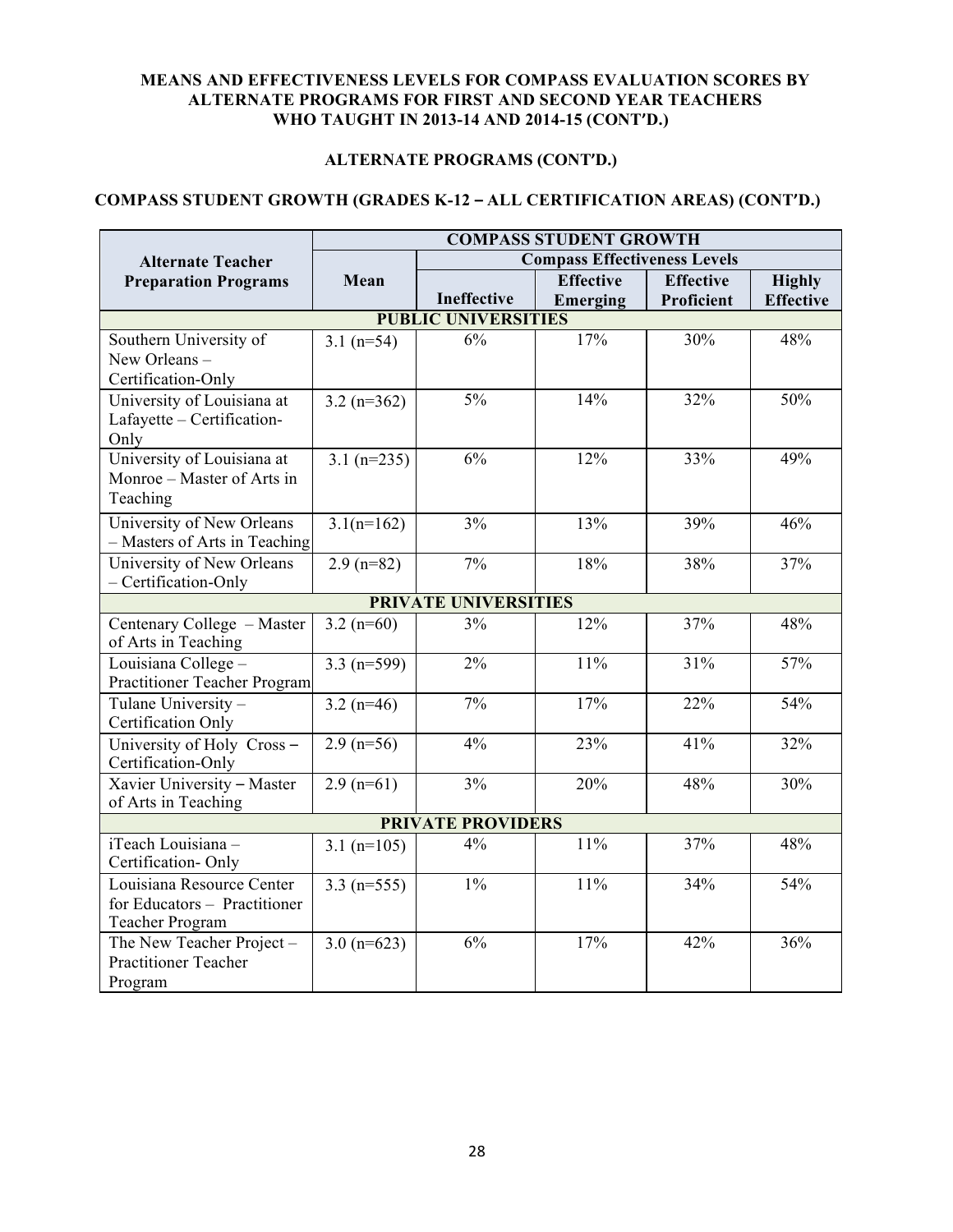#### **ALTERNATE PROGRAMS (CONT'D.)**

## **COMPASS PROFESSIONAL PRACTICE (GRADES K-12 – ALL CERTIFICATION AREAS)**

| <b>Compass Effectiveness Levels</b><br><b>Alternate Teacher</b><br>Mean<br><b>Effective</b><br><b>Preparation Program</b><br><b>Effective</b><br><b>Highly</b><br>Ineffective<br>Emerging<br>Proficient<br><b>Effective</b><br><b>PUBLIC UNIVERSITIES</b><br>$0\%$<br>3%<br>70%<br>27%<br>Louisiana State University<br>$3.12 (n=33)$<br>at Alexandria -<br>Certification-Only<br>$1\%$<br>12%<br>66%<br>21%<br>Louisiana State University<br>$3.1 (n=223)$<br>and A&M College - Master<br>of Arts in Teaching<br>0%<br>21%<br>10%<br>69%<br>$3.1 (n=70)$<br>Louisiana State University<br>and A&M College -<br>Certification-Only |                            | <b>COMPASS PROFESSIONAL PRACTICE</b> |       |    |     |     |  |
|------------------------------------------------------------------------------------------------------------------------------------------------------------------------------------------------------------------------------------------------------------------------------------------------------------------------------------------------------------------------------------------------------------------------------------------------------------------------------------------------------------------------------------------------------------------------------------------------------------------------------------|----------------------------|--------------------------------------|-------|----|-----|-----|--|
|                                                                                                                                                                                                                                                                                                                                                                                                                                                                                                                                                                                                                                    |                            |                                      |       |    |     |     |  |
|                                                                                                                                                                                                                                                                                                                                                                                                                                                                                                                                                                                                                                    |                            |                                      |       |    |     |     |  |
|                                                                                                                                                                                                                                                                                                                                                                                                                                                                                                                                                                                                                                    |                            |                                      |       |    |     |     |  |
|                                                                                                                                                                                                                                                                                                                                                                                                                                                                                                                                                                                                                                    |                            |                                      |       |    |     |     |  |
|                                                                                                                                                                                                                                                                                                                                                                                                                                                                                                                                                                                                                                    |                            |                                      |       |    |     |     |  |
|                                                                                                                                                                                                                                                                                                                                                                                                                                                                                                                                                                                                                                    |                            |                                      |       |    |     |     |  |
|                                                                                                                                                                                                                                                                                                                                                                                                                                                                                                                                                                                                                                    |                            |                                      |       |    |     |     |  |
|                                                                                                                                                                                                                                                                                                                                                                                                                                                                                                                                                                                                                                    |                            |                                      |       |    |     |     |  |
|                                                                                                                                                                                                                                                                                                                                                                                                                                                                                                                                                                                                                                    |                            |                                      |       |    |     |     |  |
|                                                                                                                                                                                                                                                                                                                                                                                                                                                                                                                                                                                                                                    |                            |                                      |       |    |     |     |  |
|                                                                                                                                                                                                                                                                                                                                                                                                                                                                                                                                                                                                                                    |                            |                                      |       |    |     |     |  |
|                                                                                                                                                                                                                                                                                                                                                                                                                                                                                                                                                                                                                                    |                            |                                      |       |    |     |     |  |
|                                                                                                                                                                                                                                                                                                                                                                                                                                                                                                                                                                                                                                    |                            |                                      |       |    |     |     |  |
|                                                                                                                                                                                                                                                                                                                                                                                                                                                                                                                                                                                                                                    | Louisiana State University | $3.3 (n=180)$                        | $0\%$ | 4% | 52% | 44% |  |
| at Shreveport-                                                                                                                                                                                                                                                                                                                                                                                                                                                                                                                                                                                                                     |                            |                                      |       |    |     |     |  |
| Certification-Only                                                                                                                                                                                                                                                                                                                                                                                                                                                                                                                                                                                                                 |                            |                                      |       |    |     |     |  |
| 51%<br>45%<br>Louisiana Tech University<br>$3.4 (n=290)$<br>4%<br>0%                                                                                                                                                                                                                                                                                                                                                                                                                                                                                                                                                               |                            |                                      |       |    |     |     |  |
| Master of Arts in Teaching                                                                                                                                                                                                                                                                                                                                                                                                                                                                                                                                                                                                         |                            |                                      |       |    |     |     |  |
| Louisiana Tech University<br>$3.3 (n=83)$<br>6%<br>53%<br>41%<br>0%                                                                                                                                                                                                                                                                                                                                                                                                                                                                                                                                                                |                            |                                      |       |    |     |     |  |
| - Certification-Only                                                                                                                                                                                                                                                                                                                                                                                                                                                                                                                                                                                                               |                            |                                      |       |    |     |     |  |
| 51%<br>McNeese State University -<br>$7\%$<br>42%<br>$3.3 (n=179)$<br>0%                                                                                                                                                                                                                                                                                                                                                                                                                                                                                                                                                           |                            |                                      |       |    |     |     |  |
| <b>Master of Arts in Teaching</b>                                                                                                                                                                                                                                                                                                                                                                                                                                                                                                                                                                                                  |                            |                                      |       |    |     |     |  |
| 50%<br>McNeese State University -<br>6%<br>45%<br>$3.3 (n=105)$<br>0%                                                                                                                                                                                                                                                                                                                                                                                                                                                                                                                                                              |                            |                                      |       |    |     |     |  |
| Certification-Only                                                                                                                                                                                                                                                                                                                                                                                                                                                                                                                                                                                                                 |                            |                                      |       |    |     |     |  |
| 15%<br>Nicholls State University -<br>$3.1 (n=27)$<br>56%<br>30%<br>$0\%$                                                                                                                                                                                                                                                                                                                                                                                                                                                                                                                                                          |                            |                                      |       |    |     |     |  |
| Master of Arts in Teaching                                                                                                                                                                                                                                                                                                                                                                                                                                                                                                                                                                                                         |                            |                                      |       |    |     |     |  |
| 18%<br>12%<br>70%<br>Nicholls State University -<br>$3.0 (n=240)$<br>$0\%$                                                                                                                                                                                                                                                                                                                                                                                                                                                                                                                                                         |                            |                                      |       |    |     |     |  |
| Certification-Only                                                                                                                                                                                                                                                                                                                                                                                                                                                                                                                                                                                                                 |                            |                                      |       |    |     |     |  |
| $0\%$<br>4%<br>59%<br>37%<br>Northwestern State<br>$3.3$ (n=158)                                                                                                                                                                                                                                                                                                                                                                                                                                                                                                                                                                   |                            |                                      |       |    |     |     |  |
| University - Master of                                                                                                                                                                                                                                                                                                                                                                                                                                                                                                                                                                                                             |                            |                                      |       |    |     |     |  |
| Arts in Teaching<br>$1\%$<br>9%<br>66%<br>24%<br>Northwestern State                                                                                                                                                                                                                                                                                                                                                                                                                                                                                                                                                                |                            |                                      |       |    |     |     |  |
| $3.1 (n=70)$                                                                                                                                                                                                                                                                                                                                                                                                                                                                                                                                                                                                                       |                            |                                      |       |    |     |     |  |
| University - Practitioner<br><b>Teacher Program</b>                                                                                                                                                                                                                                                                                                                                                                                                                                                                                                                                                                                |                            |                                      |       |    |     |     |  |
| 9%<br>70%<br>21%<br>Southeastern Louisiana<br>$3.1 (n=57)$                                                                                                                                                                                                                                                                                                                                                                                                                                                                                                                                                                         |                            |                                      |       |    |     |     |  |
| $0\%$<br>University - Master of Arts                                                                                                                                                                                                                                                                                                                                                                                                                                                                                                                                                                                               |                            |                                      |       |    |     |     |  |
| in Teaching                                                                                                                                                                                                                                                                                                                                                                                                                                                                                                                                                                                                                        |                            |                                      |       |    |     |     |  |
| 15%<br>69%<br>15%<br>Southeastern Louisiana<br>$3.1 (n=75)$<br>$1\%$                                                                                                                                                                                                                                                                                                                                                                                                                                                                                                                                                               |                            |                                      |       |    |     |     |  |
| University - Certification-                                                                                                                                                                                                                                                                                                                                                                                                                                                                                                                                                                                                        |                            |                                      |       |    |     |     |  |
| Only                                                                                                                                                                                                                                                                                                                                                                                                                                                                                                                                                                                                                               |                            |                                      |       |    |     |     |  |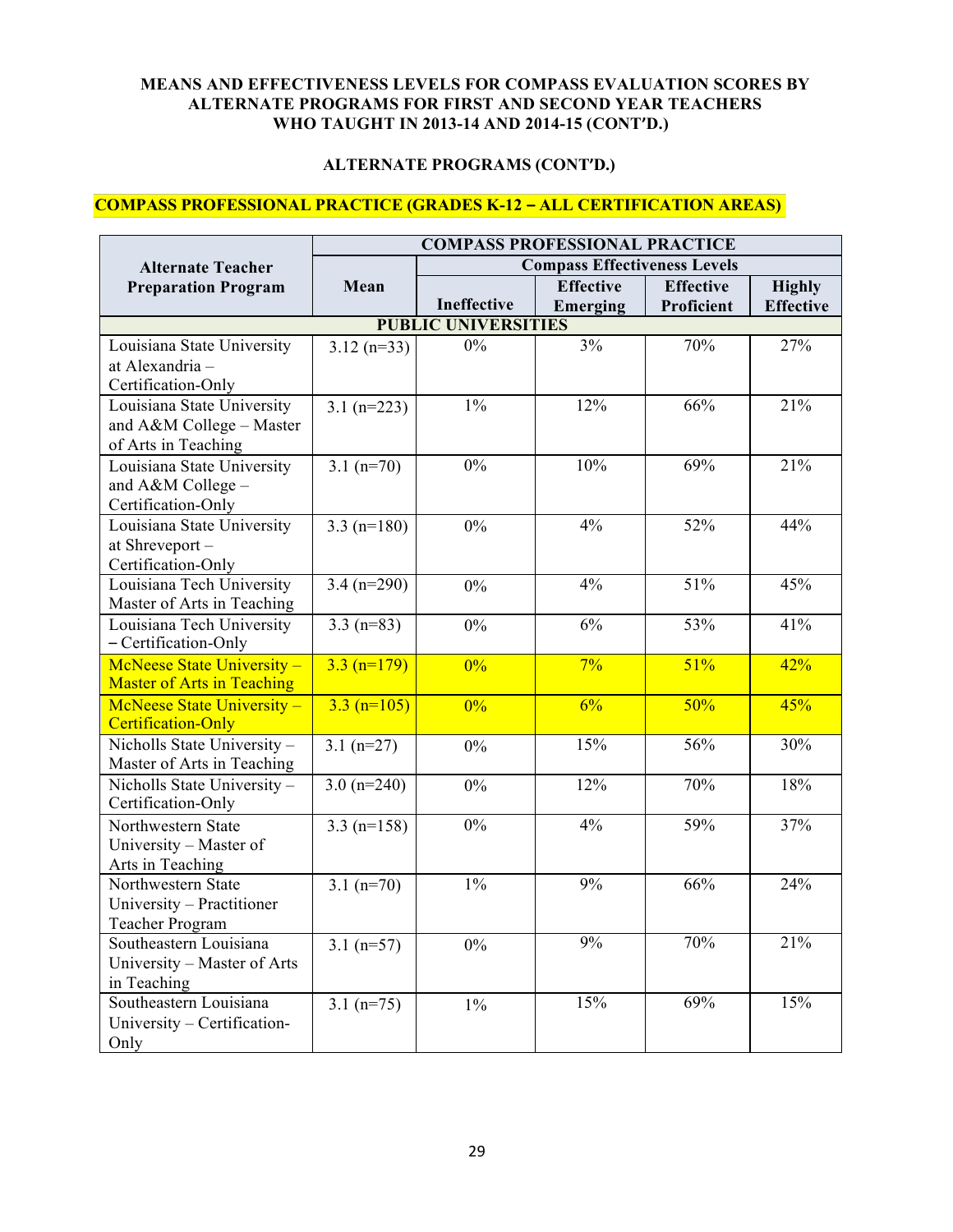## **ALTERNATE PROGRAMS (CONT'D.)**

#### **COMPASS PROFESSIONAL PRACTICE (GRADES K-12 – ALL CERTIFICATION AREAS) (CONT'D.)**

|                                      | <b>COMPASS PROFESSIONAL PRACTICE</b> |                             |                                     |                  |                  |  |  |  |  |
|--------------------------------------|--------------------------------------|-----------------------------|-------------------------------------|------------------|------------------|--|--|--|--|
| <b>Alternate Teacher</b>             |                                      |                             | <b>Compass Effectiveness Levels</b> |                  |                  |  |  |  |  |
| <b>Preparation Program</b>           | Mean                                 |                             | <b>Effective</b>                    | <b>Effective</b> | <b>Highly</b>    |  |  |  |  |
|                                      |                                      | Ineffective                 | <b>Emerging</b>                     | Proficient       | <b>Effective</b> |  |  |  |  |
| <b>PUBLIC UNIVERSITIES (CONT'D.)</b> |                                      |                             |                                     |                  |                  |  |  |  |  |
| Southern University and              | $3.0 (n=129)$                        | $0\%$                       | 15%                                 | 70%              | 16%              |  |  |  |  |
| A&M College-                         |                                      |                             |                                     |                  |                  |  |  |  |  |
| Certification-Only                   |                                      |                             |                                     |                  |                  |  |  |  |  |
| Southern University at               | $3.0 (n=54)$                         | 0%                          | 13%                                 | 70%              | 17%              |  |  |  |  |
| New Orleans-                         |                                      |                             |                                     |                  |                  |  |  |  |  |
| Certification-Only                   |                                      |                             |                                     |                  |                  |  |  |  |  |
| University of Louisiana at           | $3.1 (n=362)$                        | $1\%$                       | 11%                                 | 69%              | 19%              |  |  |  |  |
| Lafayette - Certification-           |                                      |                             |                                     |                  |                  |  |  |  |  |
| Only                                 |                                      |                             |                                     |                  |                  |  |  |  |  |
| University of Louisiana at           | $3.2 (n=235)$                        | 0%                          | $5\%$                               | 66%              | 29%              |  |  |  |  |
| Monroe – Master of Arts in           |                                      |                             |                                     |                  |                  |  |  |  |  |
| Teaching                             |                                      |                             |                                     |                  |                  |  |  |  |  |
| University of New Orleans -          | $3.1 (n=162)$                        | $1\%$                       | 9%                                  | 69%              | 21%              |  |  |  |  |
| Master of Arts in Teaching           |                                      |                             |                                     |                  |                  |  |  |  |  |
| University of New Orleans            | $3.0 (n=82)$                         | $1\%$                       | 17%                                 | 56%              | 26%              |  |  |  |  |
| - Certification-Only                 |                                      |                             |                                     |                  |                  |  |  |  |  |
|                                      |                                      | <b>PRIVATE UNIVERSITIES</b> |                                     |                  |                  |  |  |  |  |
| Centenary College - Master           | 3.2 $(n=60)$                         | 0%                          | 10%                                 | 52%              | 38%              |  |  |  |  |
| of Arts in Teaching                  |                                      |                             |                                     |                  |                  |  |  |  |  |
| Louisiana College -                  | 3.2 $(n=599)$                        | $\leq1\%$                   | 7%                                  | 61%              | 31%              |  |  |  |  |
| Practitioner Teacher Program         |                                      |                             |                                     |                  |                  |  |  |  |  |
| Tulane University -                  | $3.0 (n=46)$                         | 0%                          | 17%                                 | 67%              | 15%              |  |  |  |  |
| Certification-Only                   |                                      |                             |                                     |                  |                  |  |  |  |  |
| University of Holy Cross -           | $3.1 (n=56)$                         | 2%                          | 7%                                  | 71%              | 20%              |  |  |  |  |
| Certification-Only                   |                                      |                             |                                     |                  |                  |  |  |  |  |
| Xavier University - Master           | $2.8(n=61)$                          | 0%                          | 20%                                 | 72%              | $8\%$            |  |  |  |  |
| of Arts in Teaching                  |                                      |                             |                                     |                  |                  |  |  |  |  |
|                                      |                                      | <b>PRIVATE PROVIDERS</b>    |                                     |                  |                  |  |  |  |  |
| iTeach Louisiana -                   | $3.2 (n=105)$                        | 0%                          | 10%                                 | 60%              | 31%              |  |  |  |  |
| Certification Only                   |                                      |                             |                                     |                  |                  |  |  |  |  |
| Louisiana Resource Center            | $3.1 (n=555)$                        | $0\%$                       | $11\%$                              | 65%              | 25%              |  |  |  |  |
| for Educators - Practitioner         |                                      |                             |                                     |                  |                  |  |  |  |  |
| Teacher Program                      |                                      |                             |                                     |                  |                  |  |  |  |  |
| The New Teacher Project              | $3.0 (n=623)$                        | $0\%$                       | $11\%$                              | 70%              | 19%              |  |  |  |  |
| - Practitioner Teacher               |                                      |                             |                                     |                  |                  |  |  |  |  |
| Program                              |                                      |                             |                                     |                  |                  |  |  |  |  |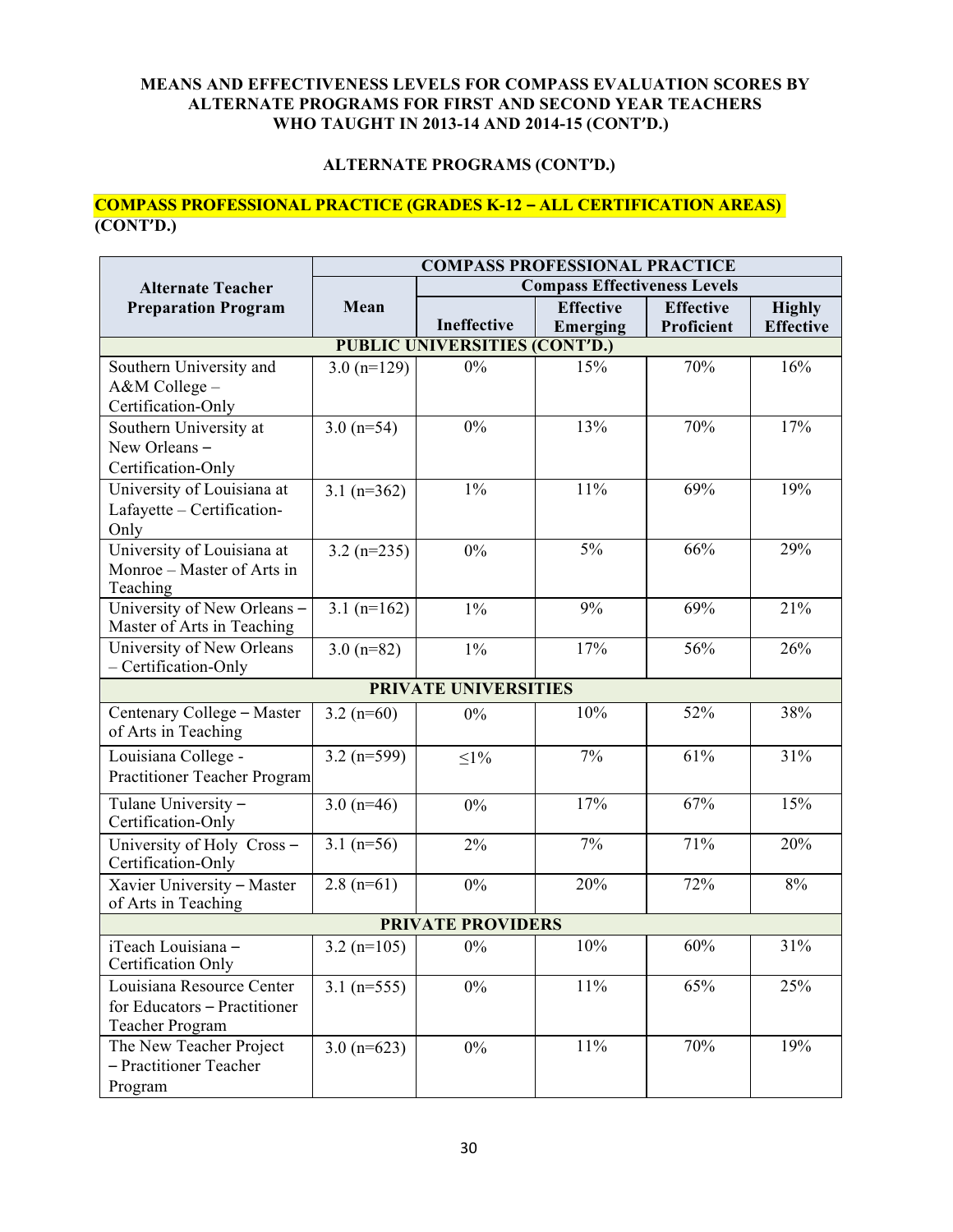## **ALTERNATE PROGRAMS (CONT'D.)**

## **COMPASS FINAL EVALUATION**

| <b>Compass Effectiveness Levels</b><br>Alternate Teacher<br><b>Effective</b><br>Effective<br><b>Highly</b><br><b>Preparation Programs</b><br>Mean<br>Ineffective<br>Proficient<br><b>Effective</b><br>Emerging<br><b>PUBLIC UNIVERSITIES</b><br>6%<br>12%<br>58%<br>24%<br>Louisiana State University<br>$3.0 (n=33)$<br>at Alexandria -<br>Certification-Only<br>3%<br>9%<br>56%<br>32%<br>Louisiana State University<br>$3.2 (n=223)$<br>and A&M College - Master<br>of Arts in Teaching<br>4%<br>66%<br>30%<br>Louisiana State University<br>$0\%$<br>$3.3 (n=70)$<br>and A&M College -<br>Certification-Only<br>$4\%$<br>$5\%$<br>46%<br>46%<br>Louisiana State University<br>$3.3 (n=180)$<br>at Shreveport-<br>Certification-Only<br>Louisiana Tech University<br>3%<br>3%<br>40%<br>54%<br>$3.5 (n=290)$<br>- Master of Arts |
|-------------------------------------------------------------------------------------------------------------------------------------------------------------------------------------------------------------------------------------------------------------------------------------------------------------------------------------------------------------------------------------------------------------------------------------------------------------------------------------------------------------------------------------------------------------------------------------------------------------------------------------------------------------------------------------------------------------------------------------------------------------------------------------------------------------------------------------|
|                                                                                                                                                                                                                                                                                                                                                                                                                                                                                                                                                                                                                                                                                                                                                                                                                                     |
|                                                                                                                                                                                                                                                                                                                                                                                                                                                                                                                                                                                                                                                                                                                                                                                                                                     |
|                                                                                                                                                                                                                                                                                                                                                                                                                                                                                                                                                                                                                                                                                                                                                                                                                                     |
|                                                                                                                                                                                                                                                                                                                                                                                                                                                                                                                                                                                                                                                                                                                                                                                                                                     |
|                                                                                                                                                                                                                                                                                                                                                                                                                                                                                                                                                                                                                                                                                                                                                                                                                                     |
|                                                                                                                                                                                                                                                                                                                                                                                                                                                                                                                                                                                                                                                                                                                                                                                                                                     |
|                                                                                                                                                                                                                                                                                                                                                                                                                                                                                                                                                                                                                                                                                                                                                                                                                                     |
|                                                                                                                                                                                                                                                                                                                                                                                                                                                                                                                                                                                                                                                                                                                                                                                                                                     |
|                                                                                                                                                                                                                                                                                                                                                                                                                                                                                                                                                                                                                                                                                                                                                                                                                                     |
|                                                                                                                                                                                                                                                                                                                                                                                                                                                                                                                                                                                                                                                                                                                                                                                                                                     |
|                                                                                                                                                                                                                                                                                                                                                                                                                                                                                                                                                                                                                                                                                                                                                                                                                                     |
|                                                                                                                                                                                                                                                                                                                                                                                                                                                                                                                                                                                                                                                                                                                                                                                                                                     |
|                                                                                                                                                                                                                                                                                                                                                                                                                                                                                                                                                                                                                                                                                                                                                                                                                                     |
|                                                                                                                                                                                                                                                                                                                                                                                                                                                                                                                                                                                                                                                                                                                                                                                                                                     |
|                                                                                                                                                                                                                                                                                                                                                                                                                                                                                                                                                                                                                                                                                                                                                                                                                                     |
|                                                                                                                                                                                                                                                                                                                                                                                                                                                                                                                                                                                                                                                                                                                                                                                                                                     |
|                                                                                                                                                                                                                                                                                                                                                                                                                                                                                                                                                                                                                                                                                                                                                                                                                                     |
| in Teaching                                                                                                                                                                                                                                                                                                                                                                                                                                                                                                                                                                                                                                                                                                                                                                                                                         |
| Louisiana Tech University<br>48%<br>42%<br>4%<br>6%<br>$3.3 (n=83)$                                                                                                                                                                                                                                                                                                                                                                                                                                                                                                                                                                                                                                                                                                                                                                 |
| - Certification-Only                                                                                                                                                                                                                                                                                                                                                                                                                                                                                                                                                                                                                                                                                                                                                                                                                |
| 49%<br>45%<br>McNeese State University -<br>3%<br>3%<br>$3.4 (n=179)$                                                                                                                                                                                                                                                                                                                                                                                                                                                                                                                                                                                                                                                                                                                                                               |
| <b>Master of Arts in Teaching</b>                                                                                                                                                                                                                                                                                                                                                                                                                                                                                                                                                                                                                                                                                                                                                                                                   |
| $1\%$<br>50%<br>McNeese State University -<br>$5\%$<br>45%<br>$3.4 (n=105)$                                                                                                                                                                                                                                                                                                                                                                                                                                                                                                                                                                                                                                                                                                                                                         |
| <b>Certification-Only</b>                                                                                                                                                                                                                                                                                                                                                                                                                                                                                                                                                                                                                                                                                                                                                                                                           |
| Nicholls State University -<br>$\overline{0\%}$<br>22%<br>52%<br>26%<br>$3.0 (n=27)$                                                                                                                                                                                                                                                                                                                                                                                                                                                                                                                                                                                                                                                                                                                                                |
| Masters of Arts in                                                                                                                                                                                                                                                                                                                                                                                                                                                                                                                                                                                                                                                                                                                                                                                                                  |
| Teaching                                                                                                                                                                                                                                                                                                                                                                                                                                                                                                                                                                                                                                                                                                                                                                                                                            |
| Nicholls State University -<br>2%<br>12%<br>63%<br>23%<br>$3.1 (n=240)$                                                                                                                                                                                                                                                                                                                                                                                                                                                                                                                                                                                                                                                                                                                                                             |
| Certification-Only                                                                                                                                                                                                                                                                                                                                                                                                                                                                                                                                                                                                                                                                                                                                                                                                                  |
| Northwestern State<br>2%<br>6%<br>49%<br>42%<br>$3.3 (n=158)$                                                                                                                                                                                                                                                                                                                                                                                                                                                                                                                                                                                                                                                                                                                                                                       |
| University - Master of                                                                                                                                                                                                                                                                                                                                                                                                                                                                                                                                                                                                                                                                                                                                                                                                              |
| Arts in Teaching                                                                                                                                                                                                                                                                                                                                                                                                                                                                                                                                                                                                                                                                                                                                                                                                                    |
| Northwestern State<br>6%<br>6%<br>64%<br>24%<br>$3.1 (n=70)$                                                                                                                                                                                                                                                                                                                                                                                                                                                                                                                                                                                                                                                                                                                                                                        |
| University - Practitioner                                                                                                                                                                                                                                                                                                                                                                                                                                                                                                                                                                                                                                                                                                                                                                                                           |
| Teacher Program<br>Southeastern Louisiana<br>$0\%$<br>70%<br>28%<br>$2\%$                                                                                                                                                                                                                                                                                                                                                                                                                                                                                                                                                                                                                                                                                                                                                           |
| $3.3 (n=57)$<br>University - Master of Arts                                                                                                                                                                                                                                                                                                                                                                                                                                                                                                                                                                                                                                                                                                                                                                                         |
| in Teaching                                                                                                                                                                                                                                                                                                                                                                                                                                                                                                                                                                                                                                                                                                                                                                                                                         |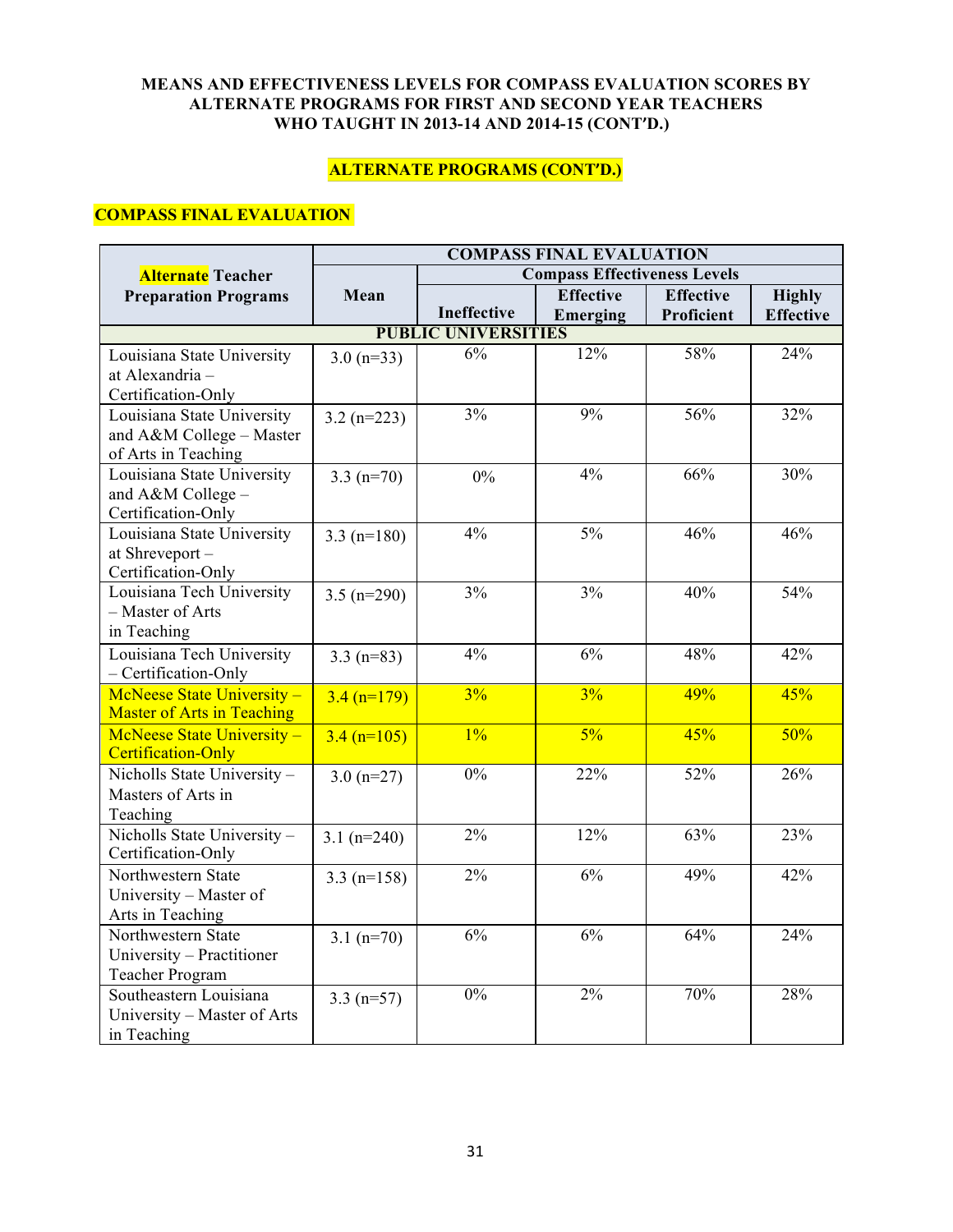#### **ALTERNATE PROGRAMS (CONT'D.)**

## **COMPASS FINAL EVALUATION (GRADES K-12 – ALL CERTIFICATION AREAS) (CONT'D.)**

|                                                                                     | <b>COMPASS FINAL EVALUATION</b> |                             |                                     |                  |                  |  |  |  |  |  |
|-------------------------------------------------------------------------------------|---------------------------------|-----------------------------|-------------------------------------|------------------|------------------|--|--|--|--|--|
| <b>Alternate Teacher</b>                                                            |                                 |                             | <b>Compass Effectiveness Levels</b> |                  |                  |  |  |  |  |  |
| <b>Preparation Programs</b>                                                         | Mean                            |                             | <b>Effective</b>                    | <b>Effective</b> | <b>Highly</b>    |  |  |  |  |  |
|                                                                                     |                                 | Ineffective                 | Emerging                            | Proficient       | <b>Effective</b> |  |  |  |  |  |
| <b>PUBLIC UNIVERSITIES</b>                                                          |                                 |                             |                                     |                  |                  |  |  |  |  |  |
| Southeastern Louisiana<br>University - Certification-<br>Only                       | $3.2 (n=75)$                    | 3%                          | 11%                                 | 55%              | 32%              |  |  |  |  |  |
| Southern University and                                                             | $3.1 (n=129)$                   | 4%                          | 7%                                  | 65%              | 24%              |  |  |  |  |  |
| A&M College-<br>Certification-Only                                                  |                                 |                             |                                     |                  |                  |  |  |  |  |  |
| Southern University at<br>New Orleans -<br>Certification-Only                       | $3.0 (n=54)$                    | 6%                          | 13%                                 | 54%              | 28%              |  |  |  |  |  |
| University of Louisiana at<br>Lafayette - Certification-<br>Only                    | $3.1 (n=362)$                   | 5%                          | 9%                                  | 58%              | 29%              |  |  |  |  |  |
| University of Louisiana at<br>Monroe – Master of Arts in<br>Teaching                | $3.2 (n=235)$                   | 6%                          | 6%                                  | 55%              | 33%              |  |  |  |  |  |
| University of New Orleans -<br>Master of Arts in Teaching                           | $3.1$ (n=162)                   | 3%                          | 9%                                  | 61%              | 27%              |  |  |  |  |  |
| University of New Orleans<br>- Certification-Only                                   | $3.0 (n=82)$                    | 9%                          | 11%                                 | 56%              | 24%              |  |  |  |  |  |
|                                                                                     |                                 | <b>PRIVATE UNIVERSITIES</b> |                                     |                  |                  |  |  |  |  |  |
| Centenary College - Masters<br>of Arts in Teaching                                  | 3.3 $(n=60)$                    | 3%                          | 7%                                  | 50%              | 40%              |  |  |  |  |  |
| Louisiana College -<br>Practitioner Teacher Program                                 | $3.3 (n=599)$                   | 2%                          | 7%                                  | 52%              | 40%              |  |  |  |  |  |
| Tulane University -<br>Certification Only                                           | 3.1 $(n=46)$                    | 7%                          | 11%                                 | 52%              | 30%              |  |  |  |  |  |
| University of Holy Cross -<br>Certification Only                                    | $3.0 (n=56)$                    | 4%                          | 9%                                  | 73%              | 14%              |  |  |  |  |  |
| Xavier University - Master<br>of Arts in Teaching                                   | $2.9$ (n=61)                    | 3%                          | 20%                                 | 64%              | 13%              |  |  |  |  |  |
|                                                                                     |                                 | <b>PRIVATE PROVIDERS</b>    |                                     |                  |                  |  |  |  |  |  |
| iTeach Louisiana -<br>Certification-Only                                            | $3.1$ (n=105)                   | 4%                          | $5\%$                               | 65%              | 27%              |  |  |  |  |  |
| Louisiana Resource Center<br>for Educators - Practitioner<br><b>Teacher Program</b> | $3.2 (n=555)$                   | $1\%$                       | 7%                                  | 61%              | 30%              |  |  |  |  |  |
| The New Teacher Project-<br>Practitioner Teacher Program                            | $3.0 (n=623)$                   | 6%                          | 11%                                 | 61%              | 21%              |  |  |  |  |  |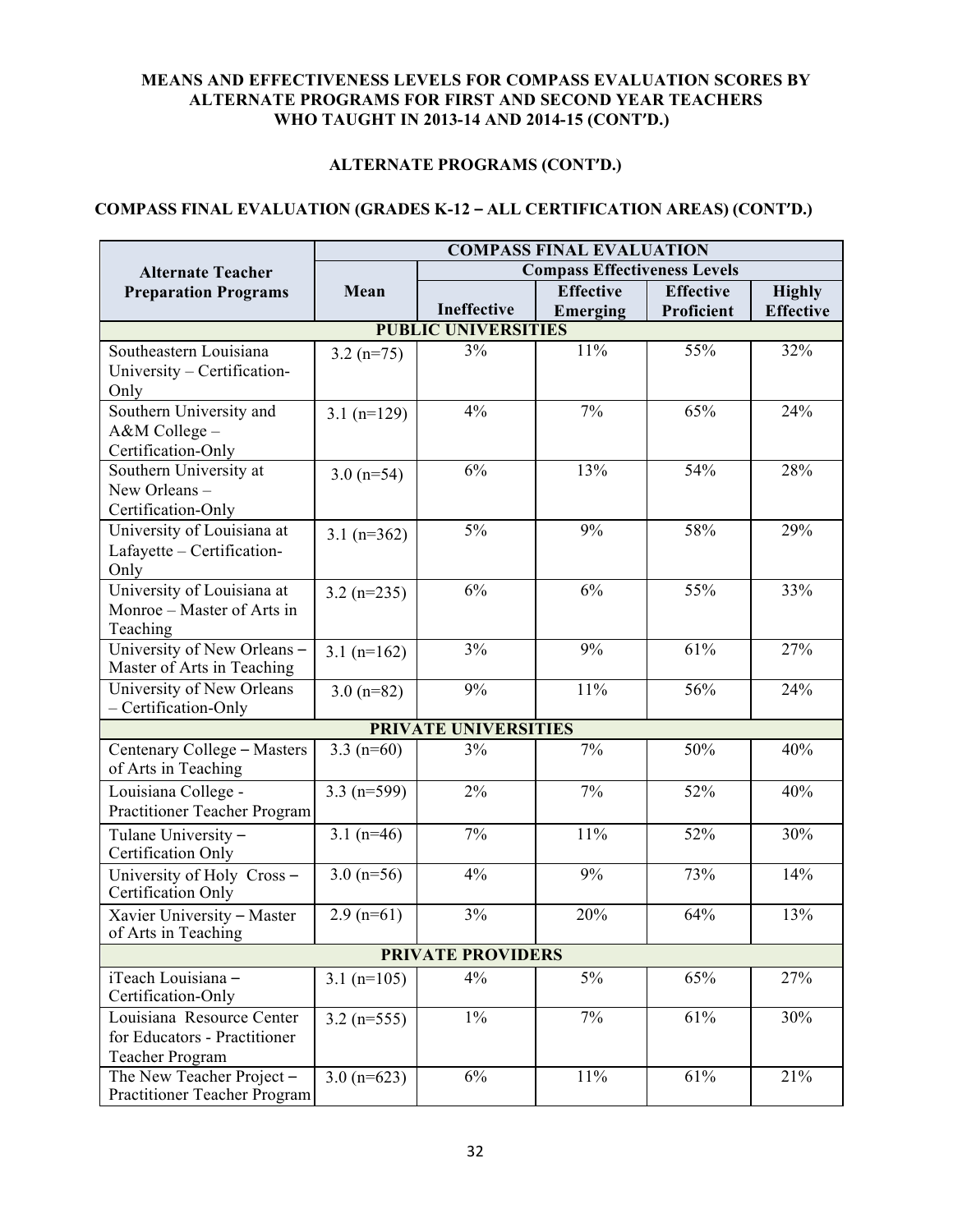#### **VALUE-ADDED EVALUATION OF LOUISIANA TEACHER PREPARATION PROGRAMS FOR ACADEMIC YEARS 2010-11, 2011-12, 2013-14, AND 2014-15**

Value-added scores have been calculated by the Louisiana Department of Education for all teachers whose students are assessed for mathematics, science, social studies, and English language arts. The value-added scores examine the growth of learning of grades 4-8 students and link the students' growth in achievement to their teachers and the teacher preparation programs that prepared the new teachers.

Value-added scores have been listed in the following tables for first and second year teachers who have completed Elementary (Grades 1-5), Middle School (Grades 4-8), or Secondary (Grades 6-12) teacher preparation programs and are teaching grades 4-8 students in mathematics, science, social studies, and English/language arts. Data have only been provided if there are 25 or more valueadded scores for first and second year teachers for each content area. In some cases, the same teacher may have value-added scores for different content areas. As an example, an elementary teacher is responsible for teaching math, science, social studies, and language arts and the same teacher may have a value-added score included in the means for each of those areas. Thus, the same 25 teachers could have scores that were used to calculate the means for mathematics, science, social studies, and English language arts. In the case of a middle school teacher responsible for teaching j u s t science, their value-added score would also be included to calculate the mean for science.

On the following pages, all means describe the performance of the teacher preparation programs listed in the left column. The means, *N*s, and standard errors of the mean appear in the same row for each group. The value added score means were calculated using the Louisiana department of Education hierarchical linear model. The value-added scores are rounded to the nearest tenth of a point. The means for new teachers are calculated for *all* teachers in a given content area who are teaching in their first or second year. If a program had 25 or more new teachers with 3 years of data, the 3 year means are reported. If four- or five-years of data are needed to generate a minimum of 25 scores for a content area, the means represent the four- or five-years of data. Teachers from Louisiana teacher preparation programs are only counted as new from a teacher preparation program if they entered as a first year teacher within five years or less from their program completion date. Data are not reported if institutions have less than 25 new teachers in a content area.

Three, four, and five year value-added means are only being reported for Science and Social Studies this year. This is due to new mathematics and English language arts assessments being administered to grades 4-8 students during 2014-15. The distribution of value-added scores identified by the Louisiana Department of Education for teachers to be performing in each of the four effectiveness levels differed from previous years for mathematics and English language arts due to the new assessments. Thus, it was not possible this year to calculate means that contained value-added scores from previous years. Conversions will be used in the future to calculate value-added means for mathematics and English language arts.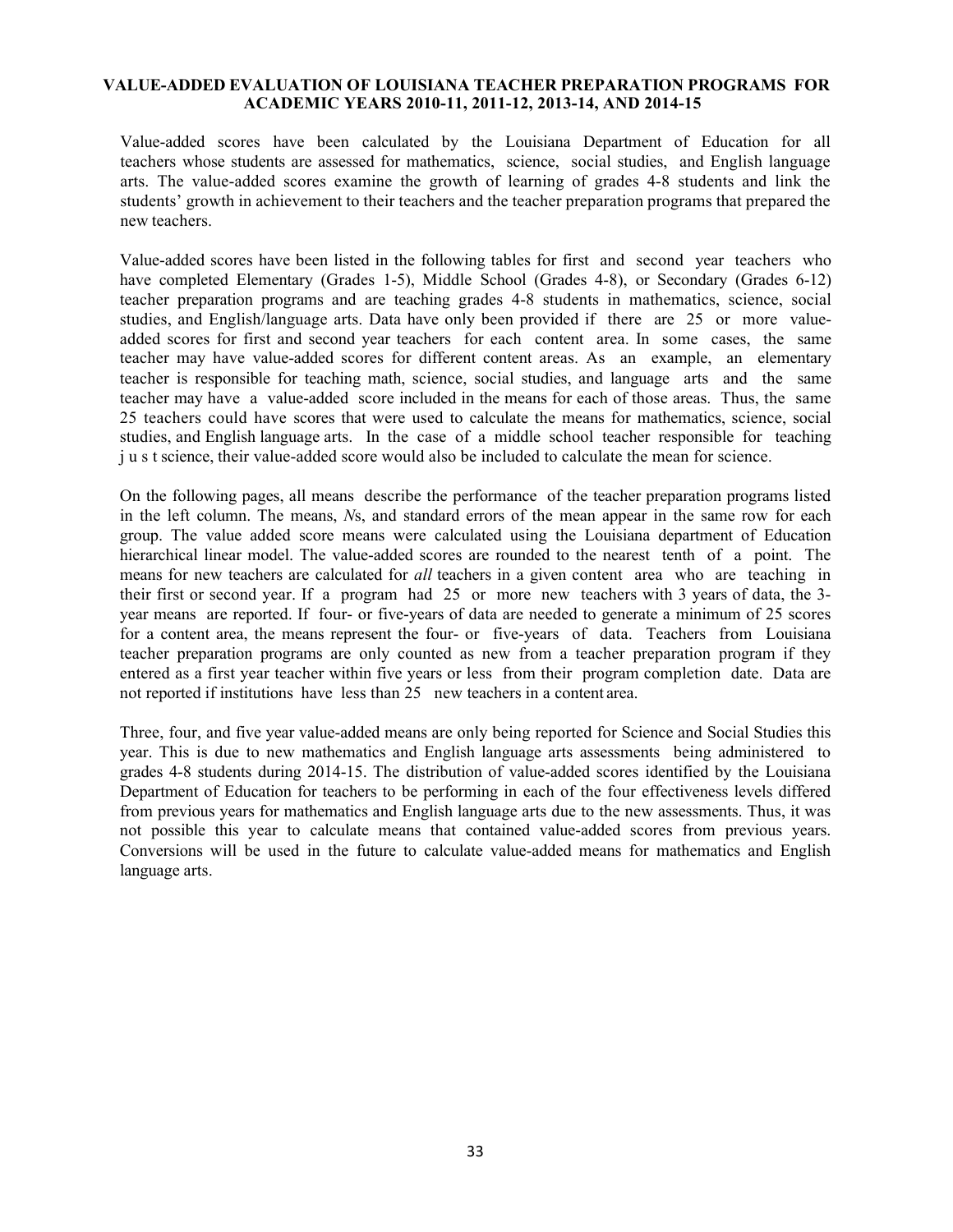#### **MEANS, NUMBERS, AND STANDARD ERRORS FOR VALUE-ADDED SCORES BY CONTENT AREAS FOR TEACHER PREPARATION PROGRAMS (CONT'D.)**

#### **UNDERGRADUATE**

## **SCIENCE (GRADES 4-8)**

| Undergraduate<br><b>Teacher Preparation</b>   | 3 years<br>2012-13 to 2014-15 |                            | 4 years<br>2011-12 to 2014-15 |        | 5 years<br>2010-11 to 2014-15 |            |        |                  |            |
|-----------------------------------------------|-------------------------------|----------------------------|-------------------------------|--------|-------------------------------|------------|--------|------------------|------------|
| <b>Programs</b>                               | Mean                          | $\boldsymbol{N}$           | <b>SEM</b>                    | Mean   | $\boldsymbol{N}$              | <b>SEM</b> | Mean   | $\boldsymbol{N}$ | <b>SEM</b> |
|                                               |                               | <b>PUBLIC UNIVERSITIES</b> |                               |        |                               |            |        |                  |            |
| Louisiana State University and<br>A&M College | $-0.1$                        | 52                         | 0.9                           |        |                               |            |        |                  |            |
| Louisiana State University-<br>Shreveport     |                               |                            |                               | 0.6    | 27                            | 1.6        |        |                  |            |
| Louisiana Tech University                     | $-2.5$                        | 35                         | 1.6                           |        |                               |            |        |                  |            |
| <b>McNeese State University</b>               |                               |                            |                               | $-3.7$ | 27                            | 1.1        |        |                  |            |
| Nicholls State University                     |                               |                            |                               | $-1.1$ | 39                            | 1.2        |        |                  |            |
| Northwestern State University                 |                               |                            |                               |        |                               |            | $-0.3$ | 29               | 1.5        |
| Southeastern Louisiana<br>University          | $-0.5$                        | 59                         | 1.0                           |        |                               |            |        |                  |            |
| Southern University and A&M<br>College        |                               |                            |                               |        |                               |            | $-1.6$ | 26               | 2.0        |
| University of Louisiana<br>Lafayette          | $-0.9$                        | 80                         | 0.7                           |        |                               |            |        |                  |            |
| University of Louisiana<br>Monroe             | $-2.3$                        | 32                         | 1.1                           |        |                               |            |        |                  |            |
| University of New Orleans                     |                               |                            |                               | 2.0    | 27                            | 1.5        |        |                  |            |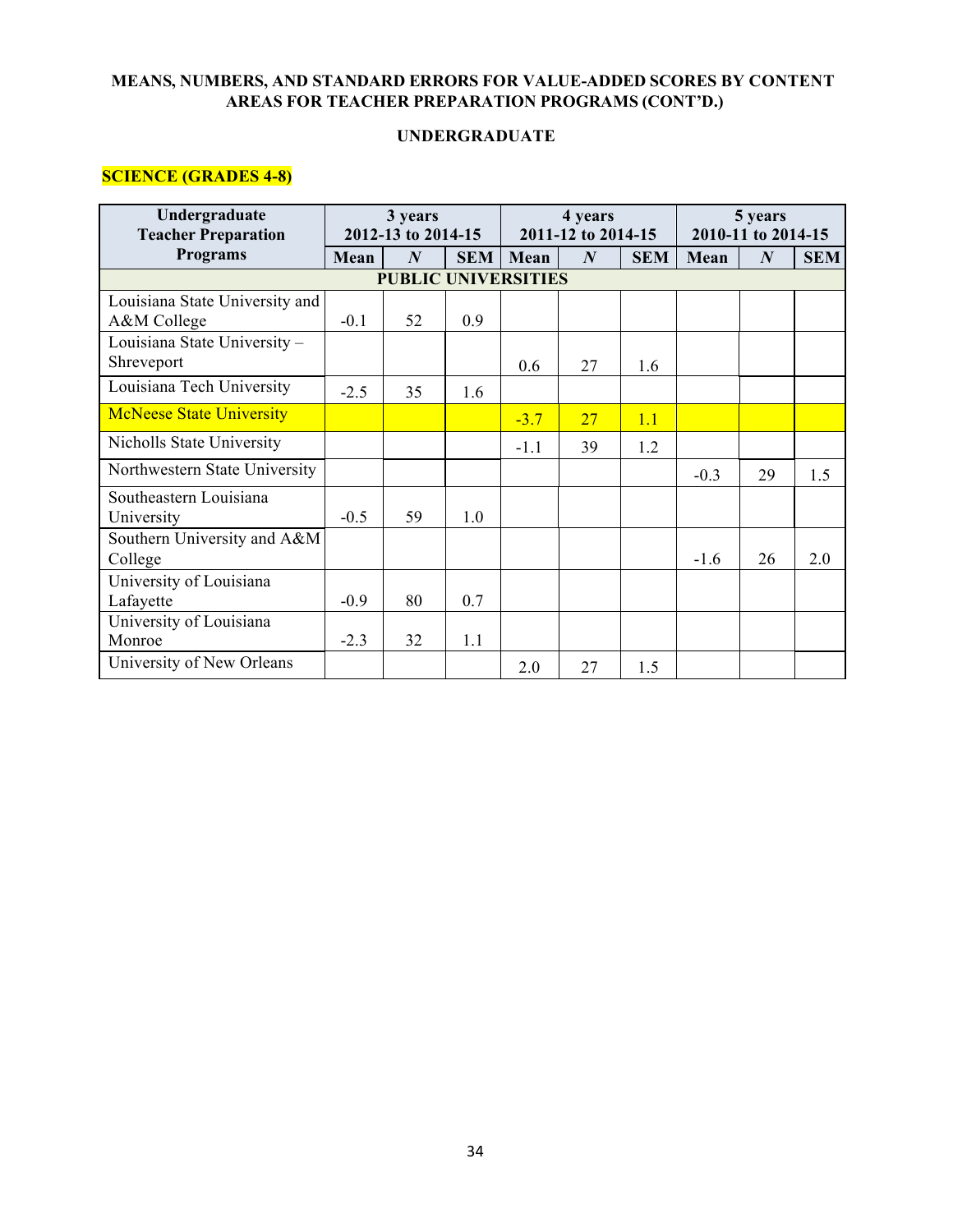## **MEANS, NUMBERS, AND STANDARD ERRORS FOR VALUE-ADDED SCORES BY CONTENT AREAS FOR TEACHER PREPARATION PROGRAMS (CONT'D.)**

#### **UNDERGRADUATE (CONT'D.)**

## **SOCIAL STUDIES (GRADES 4-8)**

| Undergraduate<br><b>Teacher Preparation</b> | 3 years<br>2012-13 to 2014-15 |                  | 4 years<br>2011-12 to 2014-15 |        | 5 years<br>2010-11 to 2014-15 |            |      |                  |            |  |
|---------------------------------------------|-------------------------------|------------------|-------------------------------|--------|-------------------------------|------------|------|------------------|------------|--|
| <b>Programs</b>                             | Mean                          | $\boldsymbol{N}$ | <b>SEM</b>                    | Mean   | $\boldsymbol{N}$              | <b>SEM</b> | Mean | $\boldsymbol{N}$ | <b>SEM</b> |  |
| <b>PUBLIC UNIVERSITIES</b>                  |                               |                  |                               |        |                               |            |      |                  |            |  |
| Louisiana State University                  |                               |                  |                               |        |                               |            |      |                  |            |  |
| and A&M College                             | $-0.8$                        | 53               | 0.9                           |        |                               |            |      |                  |            |  |
| Louisiana State University-                 |                               |                  |                               |        |                               |            |      |                  |            |  |
| Shreveport                                  |                               |                  |                               | $-1.5$ | 26                            | 1.9        |      |                  |            |  |
| Louisiana Tech University                   | $-2.1$                        | 31               | 1.6                           |        |                               |            |      |                  |            |  |
| <b>McNeese State University</b>             |                               |                  |                               | $-2.8$ | 35                            | 1.2        |      |                  |            |  |
| Nicholls State University                   | $-1.4$                        | 38               | 1.4                           |        |                               |            |      |                  |            |  |
| Northwestern State University               | 0.2                           | 27               | 1.9                           |        |                               |            |      |                  |            |  |
| Southeastern Louisiana                      |                               |                  |                               |        |                               |            |      |                  |            |  |
| University                                  | $-1.8$                        | 87               | 1.0                           |        |                               |            |      |                  |            |  |
| Southern University and                     |                               |                  |                               |        |                               |            |      |                  |            |  |
| A&M College                                 |                               |                  |                               |        |                               |            | 0.3  | 31               | 2.0        |  |
| University of Louisiana                     |                               |                  |                               |        |                               |            |      |                  |            |  |
| Lafayette                                   | $-2.0$                        | 84               | 0.9                           |        |                               |            |      |                  |            |  |
| University of Louisiana                     |                               |                  |                               |        |                               |            |      |                  |            |  |
| Monroe                                      |                               |                  |                               | $-1.0$ | 27                            | 1.4        |      |                  |            |  |
| University of New Orleans                   | $-0.2$                        | 25               | 1.6                           |        |                               |            |      |                  |            |  |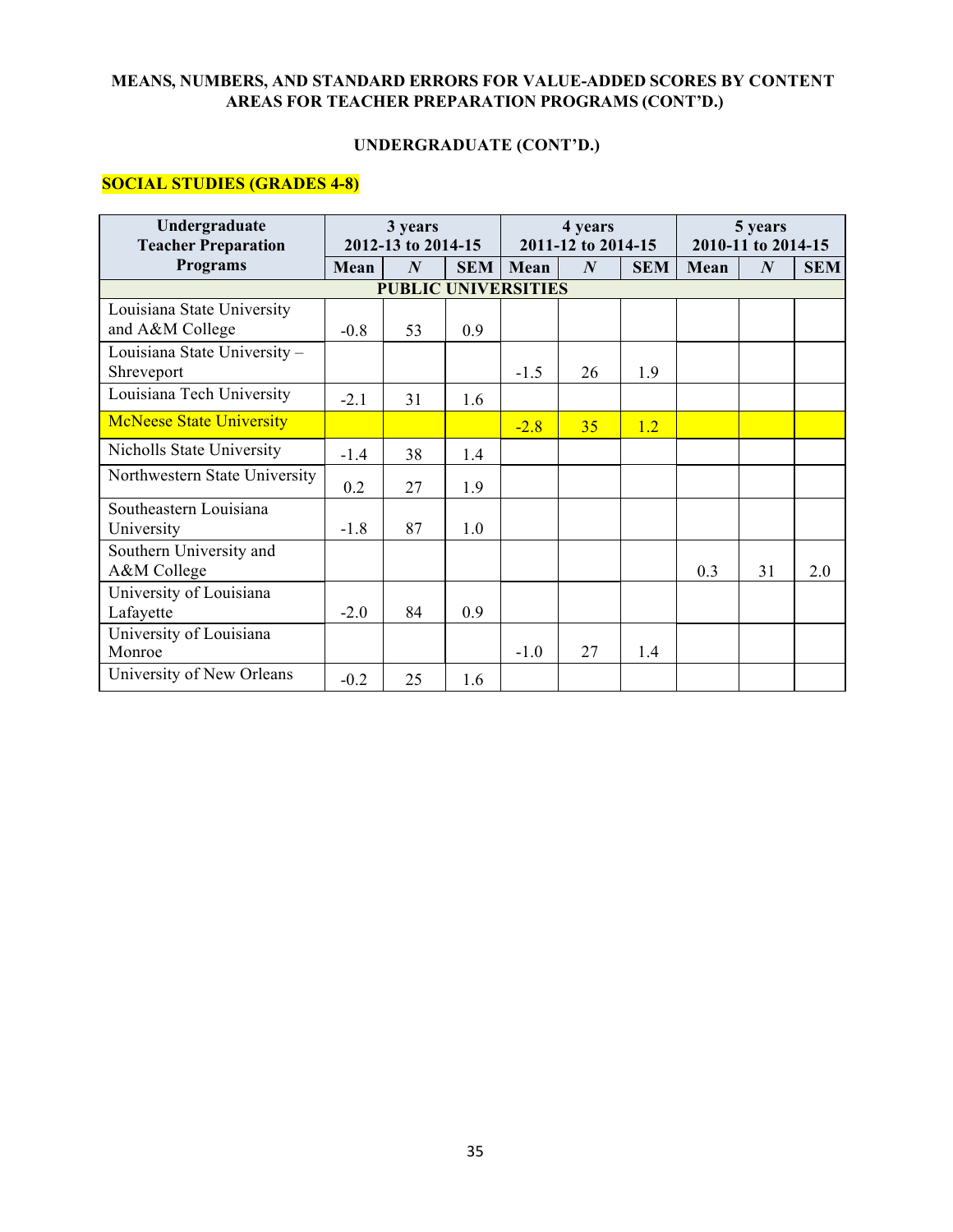## **MEANS, NUMBERS, AND STANDARD ERRORS FOR VALUE-ADDED SCORES BY CONTENT AREAS FOR TEACHER PREPARATION PROGRAMS (CONT'D.)**

#### **ALTERNATE PROGRAMS**

# **SCIENCE (GRADES 4-8)**

| <b>Alternate</b><br><b>Teacher Preparation</b>                                             |        | 3 years<br>2012-13 to 2014-15 |            |        | 4 years<br>2011-12 to 2014-15 |            |        | 5 years<br>2010-11 to 2014-15 |            |
|--------------------------------------------------------------------------------------------|--------|-------------------------------|------------|--------|-------------------------------|------------|--------|-------------------------------|------------|
| Programs                                                                                   | Mean   | $\boldsymbol{N}$              | <b>SEM</b> | Mean   | $\boldsymbol{N}$              | <b>SEM</b> | Mean   | $\boldsymbol{N}$              | <b>SEM</b> |
|                                                                                            |        | <b>PUBLIC UNIVERSITIES</b>    |            |        |                               |            |        |                               |            |
| Louisiana State University -<br>Master of Arts in Teaching                                 | 2.7    | 25                            | 1.5        |        |                               |            |        |                               |            |
| Louisiana State University -<br>Shreveport - Certification-<br>Only                        |        |                               |            | $-0.4$ | 34                            | 1.6        |        |                               |            |
| Louisiana Tech University -<br>Master of Arts in Teaching                                  |        |                               |            | $-2.7$ | 28                            | 1.5        |        |                               |            |
| Louisiana Tech University -<br>Certification-Only                                          |        |                               |            | $-1.5$ | 27                            | 0.9        |        |                               |            |
| McNeese State University -<br><b>Master of Arts in Teaching</b>                            |        |                               |            |        |                               |            | $-2.8$ | 29                            | 1.5        |
| Nicholls State University<br>- Certification-Only                                          |        |                               |            | $-2.4$ | 37                            | 1.0        |        |                               |            |
| University of Louisiana -<br>Lafayette - Certification-Only                                | $-1.3$ | 37                            | 1.2        |        |                               |            |        |                               |            |
| University of Louisiana -<br>Monroe - Master of Arts in<br>Teaching                        | $-0.8$ | 39                            | 0.8        |        |                               |            |        |                               |            |
|                                                                                            |        | <b>PRIVATE UNIVERSITIES</b>   |            |        |                               |            |        |                               |            |
| Louisiana College -<br>Practitioner Teacher Program                                        | $-0.7$ | 54                            | 0.8        |        |                               |            |        |                               |            |
|                                                                                            |        | <b>PRIVATE PROVIDERS</b>      |            |        |                               |            |        |                               |            |
| Louisiana Resource Center for<br><b>Educators - Practitioner</b><br><b>Teacher Program</b> | 0.8    | 45                            | 1.2        |        |                               |            |        |                               |            |
| The New Teacher Project -<br>Practitioner Teacher Program                                  | 1.7    | 45                            | 1.5        |        |                               |            |        |                               |            |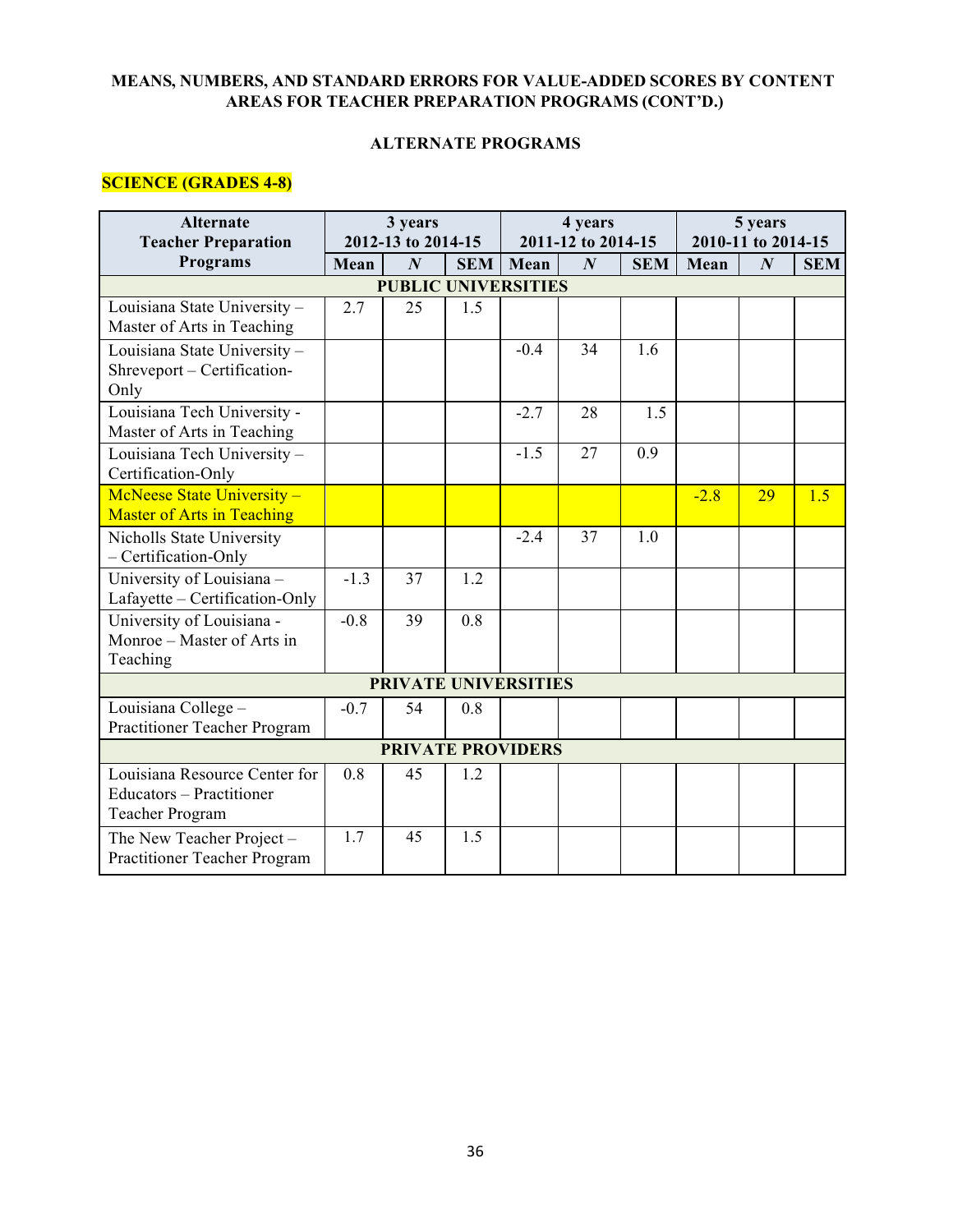The following tables identify the percentage of first and second year teachers who completed undergraduate teacher preparation programs and obtained value-added scores in each of the four levels of effectiveness for each of the four content areas when teaching students in grades 4-8. A minimum of 25 scores were required for each content area for percentages to be listed. The 25 scores were generated over a three year time period as new teachers taught during 2012-13 to 2014-15, four year time period as new teachers taught during 2011-12 to 2014-15, or five year time period as new teachers taught during 2010-11 to 2014-15 depending upon the sizes of the programs.

The Louisiana Department of Education has prepared tables that identify the distribution of value-added scores for all individual teachers for each academic year across the four teacher effectiveness levels for the Compass teacher evaluation system. The distribution tables for 2013-14 and 2014-15 have been provided below.

As an example, if a new teacher obtained a value-added score of 1.2 in English/Language Arts during 2014-15, their value-added score would fall within the Effective Proficient range. If another new teacher obtained a value-added score of -0.7 in Mathematics in 2013-14, their value-added score would fall within the Effective Emerging range. The percentages in the following tables were based upon the number of new grades 4-8 teachers whose value-added scores fell within each of the effectiveness levels for the respective years.

Since value-added scores of individual teachers were used each year to determine percentages, it was possible to report numbers and percentages for all four content areas (i.e., English Language Arts, Mathematics, Science, and Social Studies).

| Transitional Student Growth Data for All Individual Teachers (Compass) in Public Schools in Louisiana |                |                           |                                                                            |                                                                   |                                                          |  |  |  |  |
|-------------------------------------------------------------------------------------------------------|----------------|---------------------------|----------------------------------------------------------------------------|-------------------------------------------------------------------|----------------------------------------------------------|--|--|--|--|
| <b>Individual Teacher Labels For State</b><br><b>Teacher Evaluation System</b>                        |                | <b>Teachers (2014-15)</b> | Distribution of Transitional Student Growth Data Scores for all Individual | <b>Percentile Ranges of</b><br><b>Transitional Student Growth</b> |                                                          |  |  |  |  |
| (Compass)                                                                                             | English/       | <b>Mathematics</b>        | <b>Science</b>                                                             | <b>Social Studies</b>                                             | <b>Data Scores for all Individual</b><br><b>Teachers</b> |  |  |  |  |
|                                                                                                       | Language Arts  |                           |                                                                            |                                                                   |                                                          |  |  |  |  |
| <b>Highly Effective</b>                                                                               | 3.5 and higher | 5.5 & higher              | 5.5 & higher                                                               | 6.5 & higher                                                      | 80 <sup>th</sup> percentile and above                    |  |  |  |  |
| <b>Effective Proficient</b>                                                                           | $0.5$ to $3.4$ | $-0.4$ to 5.4             | $-0.4$ to 5.4                                                              | $-0.4$ to 6.4                                                     | 50 <sup>th</sup> to 79 <sup>th</sup> percentile          |  |  |  |  |
| <b>Effective Emerging</b>                                                                             | $-5.4$ to 0.4  | $-7.4$ to $-0.5$          | $-8.4$ to $-0.5$                                                           | $-10.4$ to $-0.5$                                                 | $11th$ to 49 <sup>th</sup> percentile                    |  |  |  |  |
| <b>Ineffective</b>                                                                                    | -5.5 & Lower   | -7.5 & Lower              | -8.5 & lower                                                               | $-10.5$ & Lower                                                   | At or below 10 <sup>th</sup> percentile                  |  |  |  |  |

| Transitional Student Growth Data for All Individual Teachers (Compass) in Public Schools in Louisiana |                |                    |                                                                            |                                                                   |                                                 |  |  |  |  |
|-------------------------------------------------------------------------------------------------------|----------------|--------------------|----------------------------------------------------------------------------|-------------------------------------------------------------------|-------------------------------------------------|--|--|--|--|
| <b>Individual Teacher Labels For State</b>                                                            |                |                    | Distribution of Transitional Student Growth Data Scores for all Individual | <b>Percentile Ranges of</b><br><b>Transitional Student Growth</b> |                                                 |  |  |  |  |
| <b>Teacher Evaluation System</b>                                                                      |                |                    | <b>Teachers (2013-14)</b>                                                  |                                                                   |                                                 |  |  |  |  |
| (Compass)                                                                                             | English/       | <b>Mathematics</b> | <b>Science</b>                                                             | <b>Social Studies</b>                                             | <b>Data Scores for all Individual</b>           |  |  |  |  |
|                                                                                                       | Language Arts  |                    |                                                                            |                                                                   | <b>Teachers</b>                                 |  |  |  |  |
| <b>Highly Effective</b>                                                                               | 7.5 and higher | 12.5 & higher      | 6.5 & higher                                                               | 6.5 & higher                                                      | 80 <sup>th</sup> percentile and above           |  |  |  |  |
| <b>Effective Proficient</b>                                                                           | $0.5$ to $7.4$ | $-0.4$ to 12.4     | $-0.4$ to 6.4                                                              | $-0.4$ to 6.4                                                     | 50 <sup>th</sup> to 79 <sup>th</sup> percentile |  |  |  |  |
| <b>Effective Emerging</b>                                                                             | $-11.4$ to 0.4 | $-19.4$ to $-0.5$  | $-9.4$ to $-0.5$                                                           | $-10.4$ to $-0.5$                                                 | 11 <sup>th</sup> to 49 <sup>th</sup> percentile |  |  |  |  |
| <b>Ineffective</b>                                                                                    | -11.5 & Lower  | -19.5 & Lower      | $-9.5$ & lower                                                             | $-10.5$ & Lower                                                   | At or below 10 <sup>th</sup> percentile         |  |  |  |  |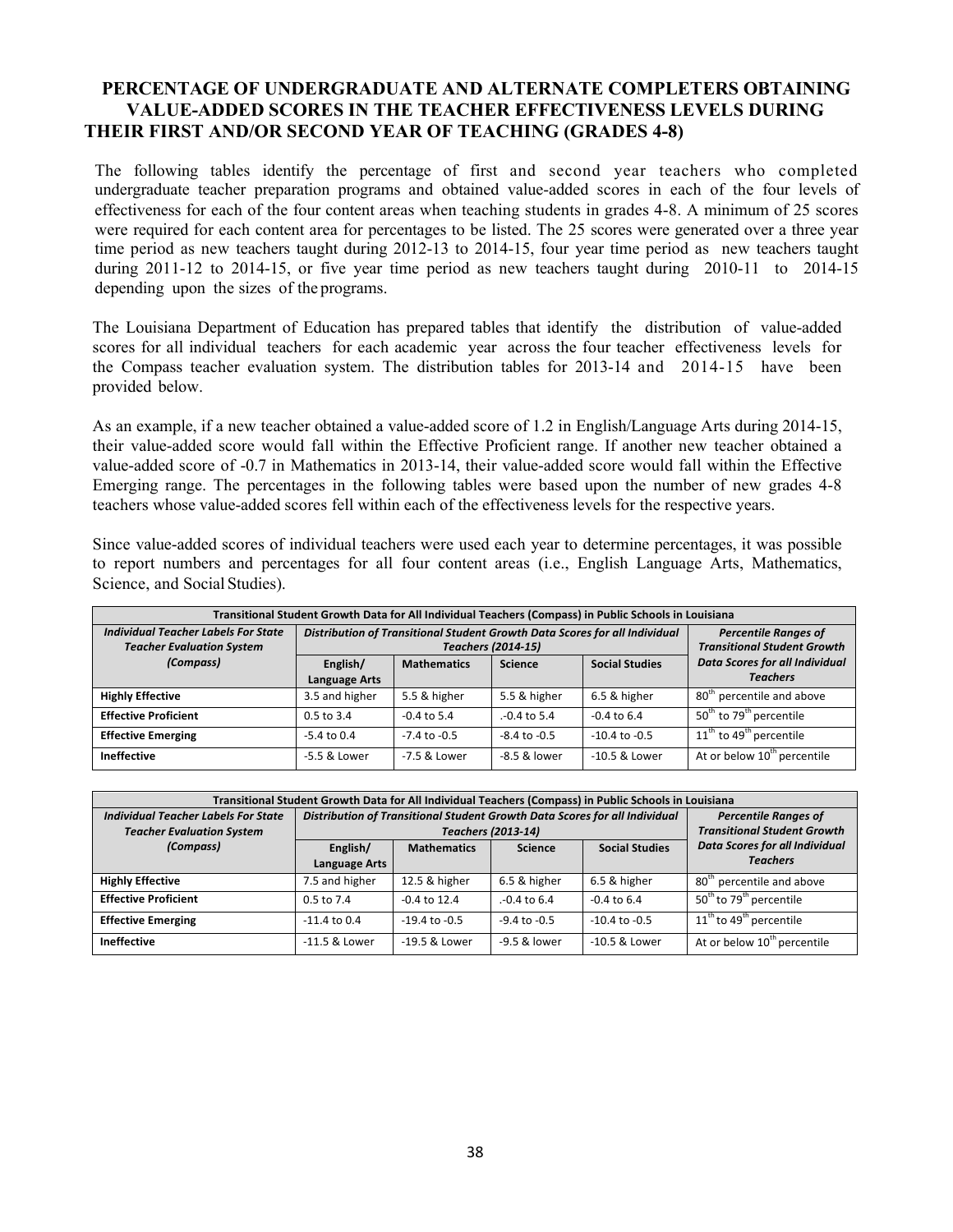#### **UNDERGRADUATE PROGRAMS**

## **MATHEMATICS (GRADES 4-8)**

| Undergraduate                                                           | <b>Levels of Effectiveness for Value-added Scores</b> |                               |                                 |                                   |  |  |  |  |  |  |
|-------------------------------------------------------------------------|-------------------------------------------------------|-------------------------------|---------------------------------|-----------------------------------|--|--|--|--|--|--|
| <b>Teacher Preparation</b><br>Program                                   | Ineffective                                           | <b>Effective:</b><br>Emerging | <b>Effective:</b><br>Proficient | <b>Highly</b><br><b>Effective</b> |  |  |  |  |  |  |
| <b>PUBLIC UNIVERSITIES</b>                                              |                                                       |                               |                                 |                                   |  |  |  |  |  |  |
| Louisiana State University and A&M<br>College $(n=70; 3 \text{ years})$ | 14%                                                   | 30%                           | 36%                             | 20%                               |  |  |  |  |  |  |
| Louisiana State University at<br>Shreveport $(n=26; 3 \text{ years})$   | 8%                                                    | 54%                           | 23%                             | 15%                               |  |  |  |  |  |  |
| Louisiana Tech University (n=47; 3                                      |                                                       |                               |                                 |                                   |  |  |  |  |  |  |
| years)                                                                  | 23%                                                   | 38%                           | 32%                             | 6%                                |  |  |  |  |  |  |
| McNeese State University (n=37; 3<br>years)                             | 41%                                                   | 35%                           | 19%                             | $5\%$                             |  |  |  |  |  |  |
| Nicholls State University (n=39; 3)                                     |                                                       |                               |                                 |                                   |  |  |  |  |  |  |
| years)                                                                  | 3%                                                    | 44%                           | 33%                             | 21%                               |  |  |  |  |  |  |
| Northwestern State University (n=27;<br>4 years)                        | 11%                                                   | 44%                           | 22%                             | 22%                               |  |  |  |  |  |  |
| Southeastern Louisiana University<br>$(n=85; 3 \text{ years})$          | 18%                                                   | 40%                           | 35%                             | $7\%$                             |  |  |  |  |  |  |
| Southern University and A&M<br>College ( $n=29$ ; 5 years)              | $7\%$                                                 | 38%                           | 24%                             | 31%                               |  |  |  |  |  |  |
| University of Louisiana at Lafayette<br>$(n=103; 3 \text{ years})$      | 14%                                                   | 42%                           | 29%                             | 16%                               |  |  |  |  |  |  |
| University of Louisiana at Monroe<br>$(n=39; 3 \text{ years})$          | 26%                                                   | 39%                           | 36%                             | $0\%$                             |  |  |  |  |  |  |
| University of New Orleans ( $n=27$ ; 5<br>years)                        | 11%                                                   | 41%                           | 26%                             | 22%                               |  |  |  |  |  |  |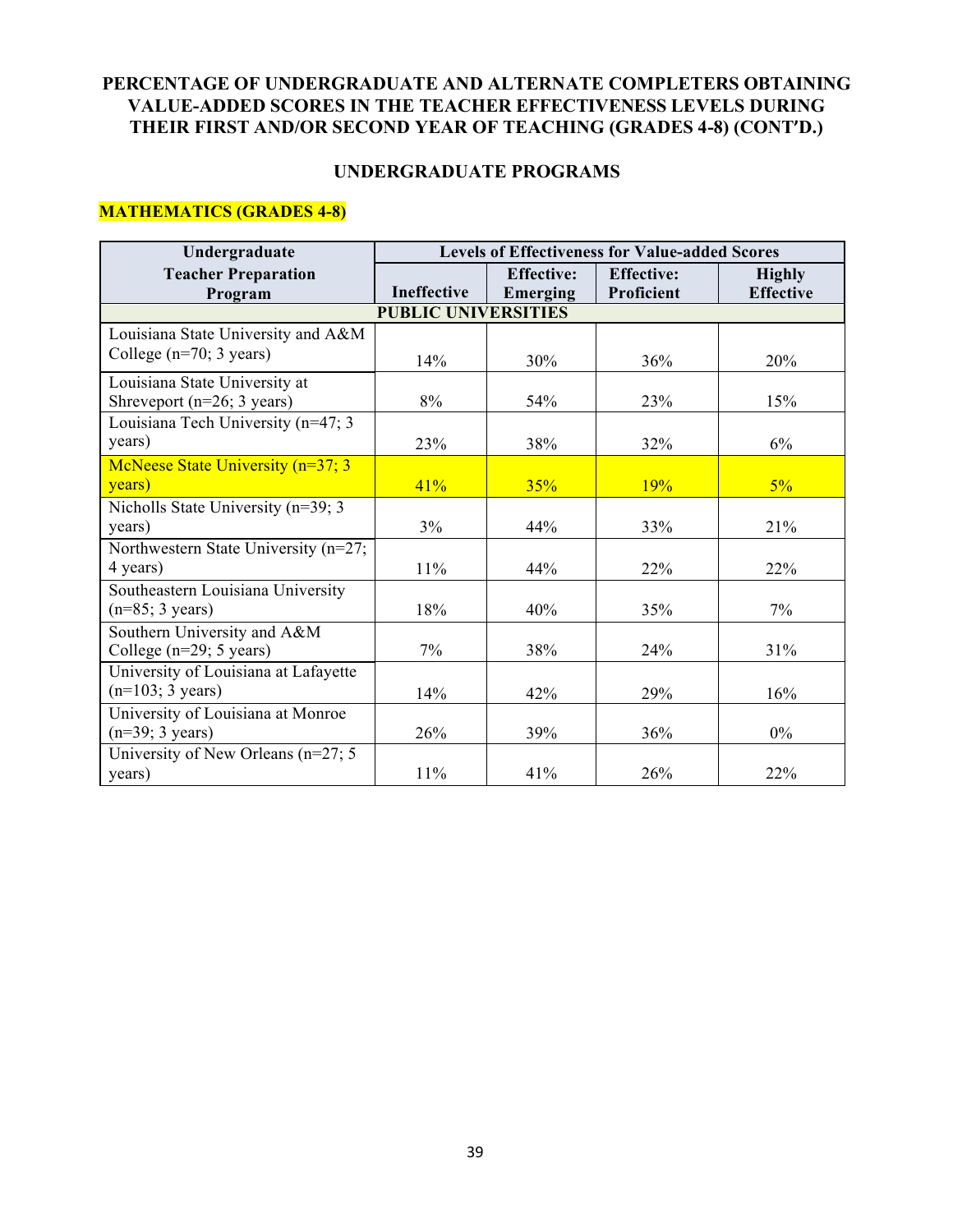### **UNDERGRADUATE PROGRAMS (CONT'D.)**

## **SCIENCE (GRADES 4-8)**

| Undergraduate                          | <b>Levels of Effectiveness for Value-added Scores</b> |                   |                   |                  |  |  |  |  |  |
|----------------------------------------|-------------------------------------------------------|-------------------|-------------------|------------------|--|--|--|--|--|
| <b>Teacher Preparation</b>             |                                                       | <b>Effective:</b> | <b>Effective:</b> | <b>Highly</b>    |  |  |  |  |  |
| Program                                | Ineffective                                           | Emerging          | Proficient        | <b>Effective</b> |  |  |  |  |  |
| <b>PUBLIC UNIVERSITIES</b>             |                                                       |                   |                   |                  |  |  |  |  |  |
| Louisiana State University and A&M     |                                                       |                   |                   |                  |  |  |  |  |  |
| College $(n=52; 3 \text{ years})$      | 8%                                                    | 42%               | 29%               | 21%              |  |  |  |  |  |
| Louisiana State University at          |                                                       |                   |                   |                  |  |  |  |  |  |
| Shreveport ( $n=27$ ; 4 years)         | 7%                                                    | 26%               | 44%               | 22%              |  |  |  |  |  |
| Louisiana Tech University (n=35; 3     |                                                       |                   |                   |                  |  |  |  |  |  |
| years)                                 | 23%                                                   | 40%               | 17%               | 20%              |  |  |  |  |  |
| McNeese State University (n=27; 4      |                                                       |                   |                   |                  |  |  |  |  |  |
| years)                                 | 15%                                                   | 48%               | 33%               | $4\%$            |  |  |  |  |  |
| Nicholls State University (n=39; 4)    |                                                       |                   |                   |                  |  |  |  |  |  |
| years)                                 | 8%                                                    | 46%               | 33%               | 13%              |  |  |  |  |  |
| Northwestern State University (n-29;   |                                                       |                   |                   |                  |  |  |  |  |  |
| 5 years)                               | 10%                                                   | 45%               | 17%               | 28%              |  |  |  |  |  |
| Southeastern Louisiana University      |                                                       |                   |                   |                  |  |  |  |  |  |
| $(n=59; 3 \text{ years})$              | 12%                                                   | 29%               | 42%               | 17%              |  |  |  |  |  |
| Southern University and A&M            |                                                       |                   |                   |                  |  |  |  |  |  |
| College ( $n=26$ ; 5 years)            | 12%                                                   | 46%               | 23%               | 19%              |  |  |  |  |  |
| University of Louisiana at Lafayette   |                                                       |                   |                   |                  |  |  |  |  |  |
| $(n=80; 3 \text{ years})$              | $5\%$                                                 | 46%               | 36%               | 13%              |  |  |  |  |  |
| University of Louisiana at Monroe      |                                                       |                   |                   |                  |  |  |  |  |  |
| $(n=32; 3 \text{ years})$              | 13%                                                   | 41%               | 41%               | 6%               |  |  |  |  |  |
| University of New Orleans $(n=27)$ ; 4 |                                                       |                   |                   |                  |  |  |  |  |  |
| years)                                 | 4%                                                    | 44%               | 26%               | 26%              |  |  |  |  |  |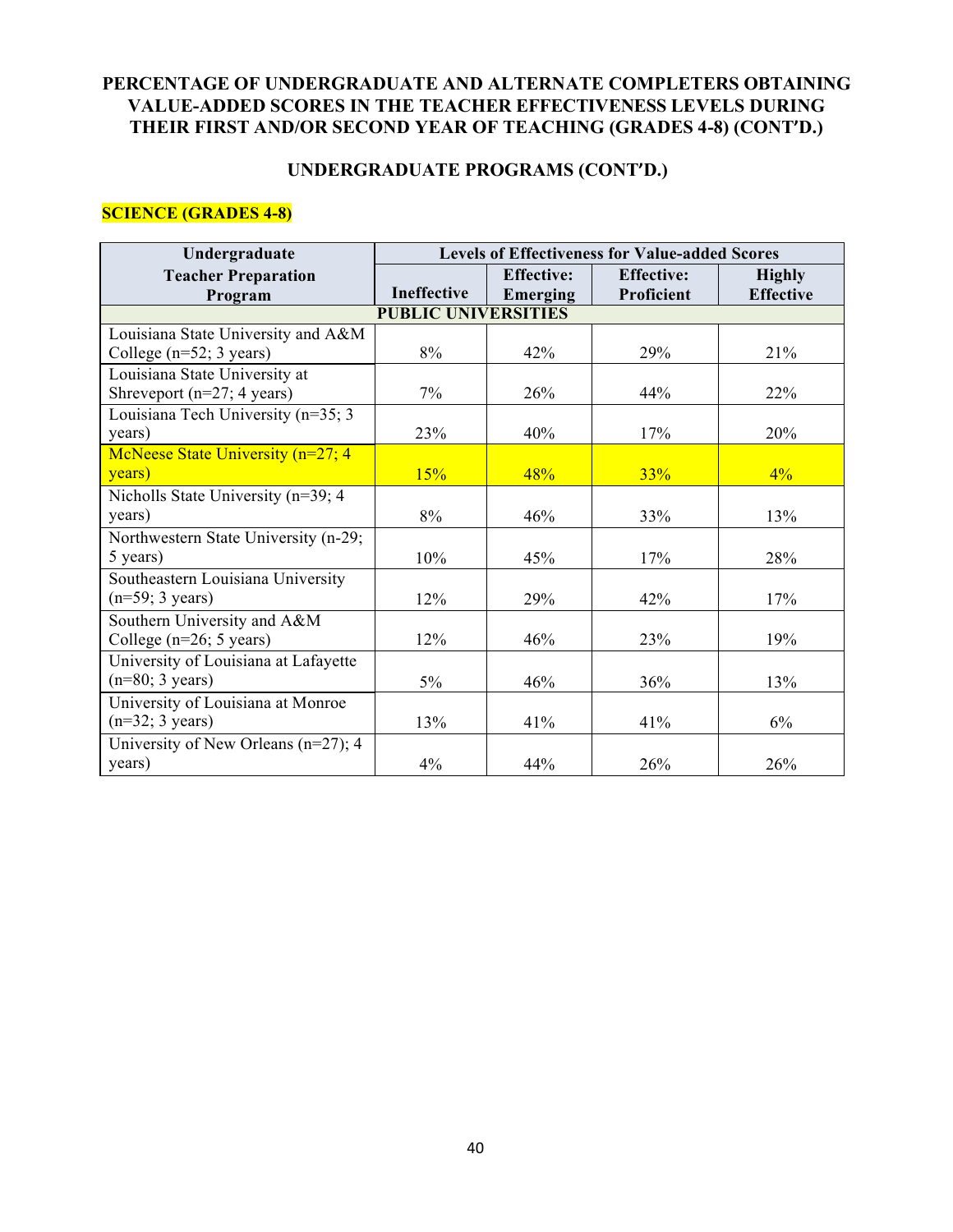# **UNDERGRADUATE PROGRAMS (CONT'D.)**

# **SOCIAL STUDIES (GRADES 4-8)**

| Undergraduate                        | <b>Levels of Effectiveness for Value-added Scores</b> |                   |                   |                  |  |  |  |  |  |
|--------------------------------------|-------------------------------------------------------|-------------------|-------------------|------------------|--|--|--|--|--|
| <b>Teacher Preparation</b>           |                                                       | <b>Effective:</b> | <b>Effective:</b> | <b>Highly</b>    |  |  |  |  |  |
| Program                              | Ineffective                                           | Emerging          | Proficient        | <b>Effective</b> |  |  |  |  |  |
| <b>PUBLIC UNIVERSITIES</b>           |                                                       |                   |                   |                  |  |  |  |  |  |
| Louisiana State University and A&M   |                                                       |                   |                   |                  |  |  |  |  |  |
| College $(n=53; 3 \text{ years})$    | 2%                                                    | 57%               | 32%               | 9%               |  |  |  |  |  |
| Louisiana State University at        |                                                       |                   |                   |                  |  |  |  |  |  |
| Shreveport $(n=26; 4 \text{ years})$ | 4%                                                    | 54%               | 31%               | 12%              |  |  |  |  |  |
| Louisiana Tech University (n=31; 3   |                                                       |                   |                   |                  |  |  |  |  |  |
| years)                               | 10%                                                   | 55%               | 13%               | 23%              |  |  |  |  |  |
| McNeese State University (n=35; 4)   |                                                       |                   |                   |                  |  |  |  |  |  |
| years)                               | $9\%$                                                 | 51%               | 29%               | 11%              |  |  |  |  |  |
| Nicholls State University (n=38; 3)  |                                                       |                   |                   |                  |  |  |  |  |  |
| years)                               | 11%                                                   | 42%               | 26%               | 21%              |  |  |  |  |  |
| Northwestern State University (n=27; |                                                       |                   |                   |                  |  |  |  |  |  |
| 3 years)                             | $11\%$                                                | 37%               | 33%               | 19%              |  |  |  |  |  |
| Southeastern Louisiana University    |                                                       |                   |                   |                  |  |  |  |  |  |
| $(n=87; 3 \text{ years})$            | 13%                                                   | 45%               | 29%               | 14%              |  |  |  |  |  |
| Southern University and A&M          |                                                       |                   |                   |                  |  |  |  |  |  |
| College (n=31; 5 years)              | 10%                                                   | 39%               | 29%               | 23%              |  |  |  |  |  |
| University of Louisiana at Lafayette |                                                       |                   |                   |                  |  |  |  |  |  |
| $(n=84; 3 \text{ years})$            | 10%                                                   | 48%               | 29%               | 14%              |  |  |  |  |  |
| University of Louisiana at Monroe    |                                                       |                   |                   |                  |  |  |  |  |  |
| $(n=27; 4 \text{ years})$            | $7\%$                                                 | 56%               | 15%               | 22%              |  |  |  |  |  |
| University of New Orleans (n=25; 3)  |                                                       |                   |                   |                  |  |  |  |  |  |
| years)                               | 8%                                                    | 40%               | 36%               | 16%              |  |  |  |  |  |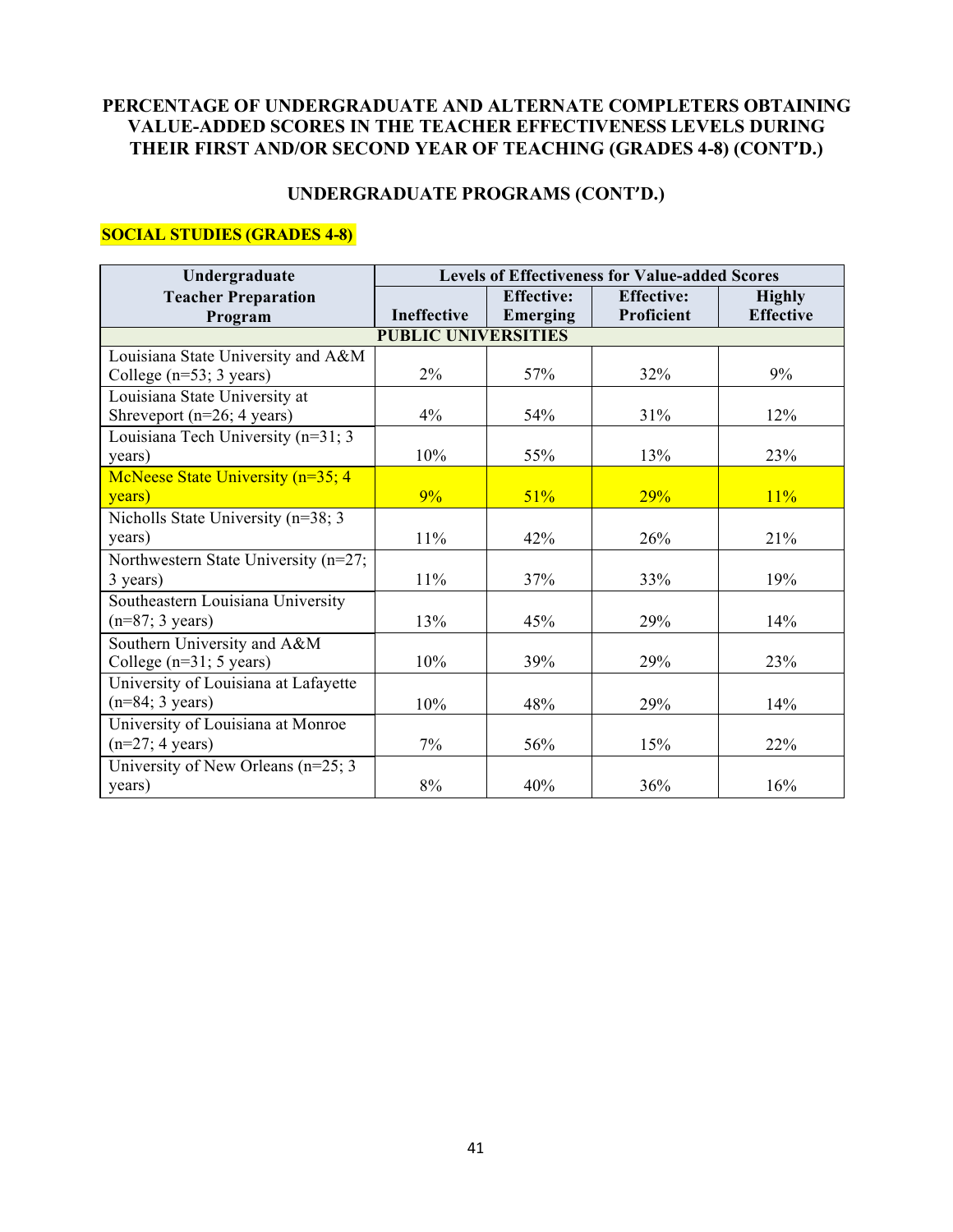# **UNDERGRADUATE PROGRAMS (CONT'D.)**

# **ENGLISH LANGUAGE ARTS (GRADES 4-8)**

| Undergraduate                        | <b>Levels of Effectiveness for Value-added Scores</b> |                   |                   |                  |  |  |  |  |  |
|--------------------------------------|-------------------------------------------------------|-------------------|-------------------|------------------|--|--|--|--|--|
| <b>Teacher Preparation</b>           |                                                       | <b>Effective:</b> | <b>Effective:</b> | <b>Highly</b>    |  |  |  |  |  |
| Program                              | Ineffective                                           | Emerging          | Proficient        | <b>Effective</b> |  |  |  |  |  |
| <b>PUBLIC UNIVERSITIES</b>           |                                                       |                   |                   |                  |  |  |  |  |  |
| Louisiana State University and A&M   |                                                       |                   |                   |                  |  |  |  |  |  |
| College $(n=86; 3 \text{ years})$    | 12%                                                   | 55%               | 23%               | 11%              |  |  |  |  |  |
| Louisiana State University at        |                                                       |                   |                   |                  |  |  |  |  |  |
| Shreveport $(n=29; 3 \text{ years})$ | 10%                                                   | 72%               | 10%               | $7\%$            |  |  |  |  |  |
| Louisiana Tech University (n=54; 3   |                                                       |                   |                   |                  |  |  |  |  |  |
| years)                               | 11%                                                   | 63%               | 13%               | 13%              |  |  |  |  |  |
| McNeese State University (n=45; 3    |                                                       |                   |                   |                  |  |  |  |  |  |
| years)                               | 27%                                                   | 42%               | 27%               | $4\%$            |  |  |  |  |  |
| Nicholls State University (n=50; 3   |                                                       |                   |                   |                  |  |  |  |  |  |
| years)                               | 8%                                                    | 36%               | 36%               | 20%              |  |  |  |  |  |
| Northwestern State University (n=35; |                                                       |                   |                   |                  |  |  |  |  |  |
| 3 years)                             | 14%                                                   | 34%               | 26%               | 26%              |  |  |  |  |  |
| Southeastern Louisiana University    |                                                       |                   |                   |                  |  |  |  |  |  |
| $(n=117; 3 \text{ years})$           | 9%                                                    | 51%               | 29%               | 10%              |  |  |  |  |  |
| Southern University and A&M          |                                                       |                   |                   |                  |  |  |  |  |  |
| College $(n=25; 4 \text{ years})$    | $0\%$                                                 | 48%               | 16%               | 36%              |  |  |  |  |  |
| University of Louisiana at           |                                                       |                   |                   |                  |  |  |  |  |  |
| Lafayette $(n=117; 3 \text{ years})$ | 12%                                                   | 46%               | 26%               | 16%              |  |  |  |  |  |
| University of Louisiana at Monroe    |                                                       |                   |                   |                  |  |  |  |  |  |
| $(n=48; 3 \text{ years})$            | 15%                                                   | 50%               | 27%               | 8%               |  |  |  |  |  |
| University of New Orleans (n=31; 3)  |                                                       |                   |                   |                  |  |  |  |  |  |
| years)                               | 3%                                                    | 42%               | 39%               | 16%              |  |  |  |  |  |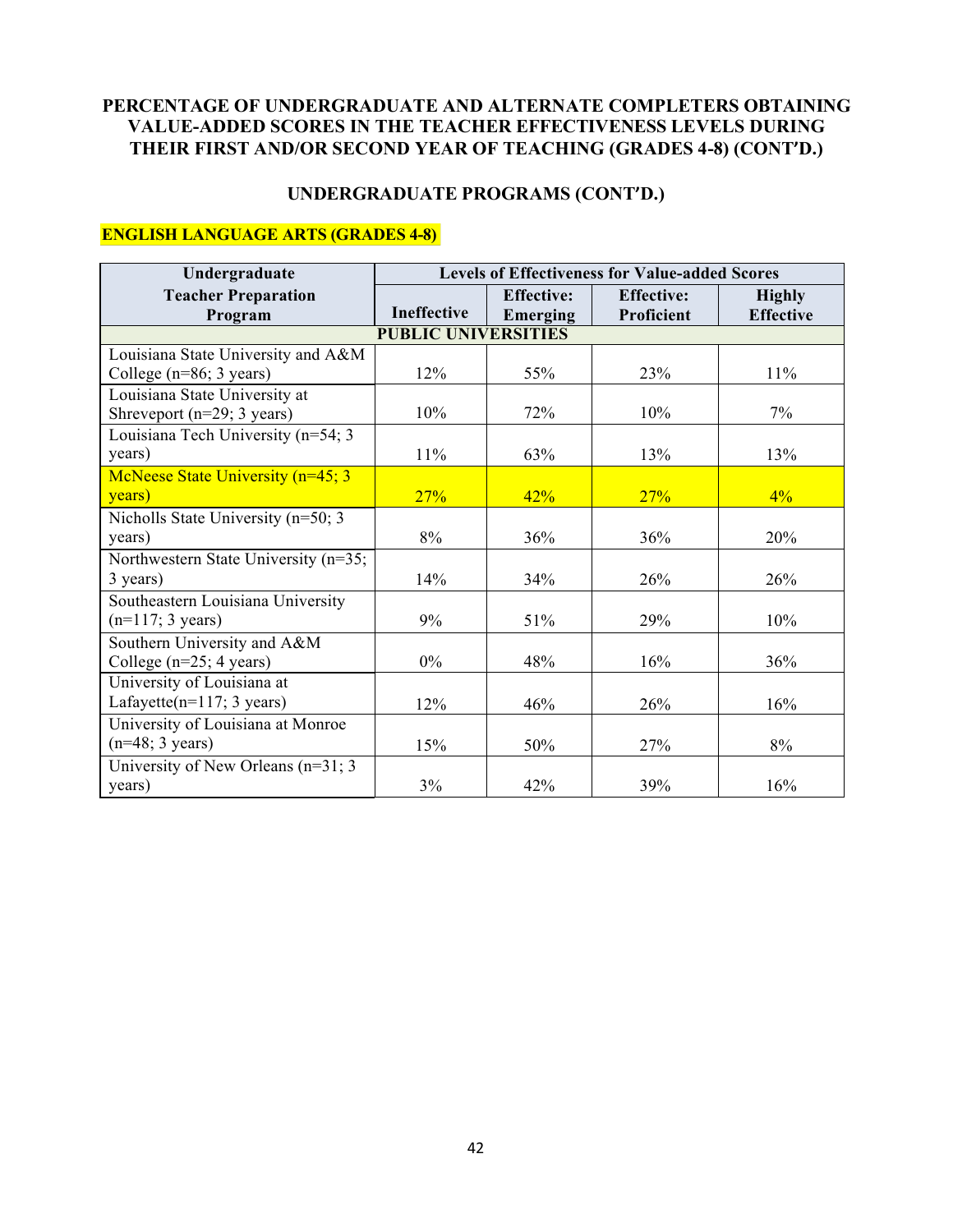# **ALTERNATE PROGRAMS**

## **MATHEMATICS (GRADES 4-8)**

| <b>Effective:</b><br><b>Effective:</b><br><b>Teacher Preparation</b><br><b>Highly</b><br>Ineffective<br><b>Effective</b><br>Proficient<br>Program<br>Emerging<br><b>PUBLIC UNIVERSITIES</b><br>30%<br>40%<br>10%<br>20%<br>Louisiana State University and A&M<br>College - Master of Arts in Teaching<br>$(n=30; 3 \text{ years})$<br>Louisiana State University at<br>20%<br>28%<br>32%<br>20%<br>Shreveport - Certification- Only<br>$(n=25; 4 \text{ years})$<br>Louisiana Tech University - Master<br>9%<br>53%<br>34%<br>3%<br>of Arts in Teaching (n=32; 3 years)<br>Louisiana Tech University -<br>22%<br>41%<br>30%<br>7%<br>Certification-Only (n=27; 4 years)<br>McNeese State University - Master of<br>12%<br>21%<br>15%<br>53%<br>Arts in Teaching (n=34; 5 years)<br>Nicholls State University-<br>19%<br>36%<br>29%<br>16%<br>Certification-Only (n=31; 3 years)<br>10%<br>20%<br>40%<br>30%<br>Southern University and A&M<br>College – Certification-Only ( $n=30$ ;<br>4years)<br>15%<br>44%<br>27%<br>14%<br>University of Louisiana at Lafayette -<br>Certification-Only (n=52; 3 years)<br>33%<br>7%<br>22%<br>37%<br>University of Louisiana at Monroe -<br>Master of Arts in Teaching (n=27; 4<br>years)<br>University of New Orleans - Master of<br>0%<br>35%<br>46%<br>19%<br>Arts in Teaching (n=26; 5years)<br>PRIVATE UNIVERSITIES<br>Louisiana College - Practitioner<br>15%<br>29%<br>$8\%$<br>48%<br>Teacher Program (n=65; 3years)<br><b>PRIVATE PROVIDERS</b><br>Louisiana Resource Center for<br>9%<br>34%<br>35%<br>22%<br>Educators - Practitioner Teacher<br>Program $(n=77; 3 \text{ years})$ | <b>Alternate</b>         | <b>Levels of Effectiveness for Value-added Scores</b> |     |     |     |
|-------------------------------------------------------------------------------------------------------------------------------------------------------------------------------------------------------------------------------------------------------------------------------------------------------------------------------------------------------------------------------------------------------------------------------------------------------------------------------------------------------------------------------------------------------------------------------------------------------------------------------------------------------------------------------------------------------------------------------------------------------------------------------------------------------------------------------------------------------------------------------------------------------------------------------------------------------------------------------------------------------------------------------------------------------------------------------------------------------------------------------------------------------------------------------------------------------------------------------------------------------------------------------------------------------------------------------------------------------------------------------------------------------------------------------------------------------------------------------------------------------------------------------------------------------------------------------------------------------------------------------------|--------------------------|-------------------------------------------------------|-----|-----|-----|
|                                                                                                                                                                                                                                                                                                                                                                                                                                                                                                                                                                                                                                                                                                                                                                                                                                                                                                                                                                                                                                                                                                                                                                                                                                                                                                                                                                                                                                                                                                                                                                                                                                     |                          |                                                       |     |     |     |
|                                                                                                                                                                                                                                                                                                                                                                                                                                                                                                                                                                                                                                                                                                                                                                                                                                                                                                                                                                                                                                                                                                                                                                                                                                                                                                                                                                                                                                                                                                                                                                                                                                     |                          |                                                       |     |     |     |
|                                                                                                                                                                                                                                                                                                                                                                                                                                                                                                                                                                                                                                                                                                                                                                                                                                                                                                                                                                                                                                                                                                                                                                                                                                                                                                                                                                                                                                                                                                                                                                                                                                     |                          |                                                       |     |     |     |
|                                                                                                                                                                                                                                                                                                                                                                                                                                                                                                                                                                                                                                                                                                                                                                                                                                                                                                                                                                                                                                                                                                                                                                                                                                                                                                                                                                                                                                                                                                                                                                                                                                     |                          |                                                       |     |     |     |
|                                                                                                                                                                                                                                                                                                                                                                                                                                                                                                                                                                                                                                                                                                                                                                                                                                                                                                                                                                                                                                                                                                                                                                                                                                                                                                                                                                                                                                                                                                                                                                                                                                     |                          |                                                       |     |     |     |
|                                                                                                                                                                                                                                                                                                                                                                                                                                                                                                                                                                                                                                                                                                                                                                                                                                                                                                                                                                                                                                                                                                                                                                                                                                                                                                                                                                                                                                                                                                                                                                                                                                     |                          |                                                       |     |     |     |
|                                                                                                                                                                                                                                                                                                                                                                                                                                                                                                                                                                                                                                                                                                                                                                                                                                                                                                                                                                                                                                                                                                                                                                                                                                                                                                                                                                                                                                                                                                                                                                                                                                     |                          |                                                       |     |     |     |
|                                                                                                                                                                                                                                                                                                                                                                                                                                                                                                                                                                                                                                                                                                                                                                                                                                                                                                                                                                                                                                                                                                                                                                                                                                                                                                                                                                                                                                                                                                                                                                                                                                     |                          |                                                       |     |     |     |
|                                                                                                                                                                                                                                                                                                                                                                                                                                                                                                                                                                                                                                                                                                                                                                                                                                                                                                                                                                                                                                                                                                                                                                                                                                                                                                                                                                                                                                                                                                                                                                                                                                     |                          |                                                       |     |     |     |
|                                                                                                                                                                                                                                                                                                                                                                                                                                                                                                                                                                                                                                                                                                                                                                                                                                                                                                                                                                                                                                                                                                                                                                                                                                                                                                                                                                                                                                                                                                                                                                                                                                     |                          |                                                       |     |     |     |
|                                                                                                                                                                                                                                                                                                                                                                                                                                                                                                                                                                                                                                                                                                                                                                                                                                                                                                                                                                                                                                                                                                                                                                                                                                                                                                                                                                                                                                                                                                                                                                                                                                     |                          |                                                       |     |     |     |
|                                                                                                                                                                                                                                                                                                                                                                                                                                                                                                                                                                                                                                                                                                                                                                                                                                                                                                                                                                                                                                                                                                                                                                                                                                                                                                                                                                                                                                                                                                                                                                                                                                     |                          |                                                       |     |     |     |
|                                                                                                                                                                                                                                                                                                                                                                                                                                                                                                                                                                                                                                                                                                                                                                                                                                                                                                                                                                                                                                                                                                                                                                                                                                                                                                                                                                                                                                                                                                                                                                                                                                     |                          |                                                       |     |     |     |
|                                                                                                                                                                                                                                                                                                                                                                                                                                                                                                                                                                                                                                                                                                                                                                                                                                                                                                                                                                                                                                                                                                                                                                                                                                                                                                                                                                                                                                                                                                                                                                                                                                     |                          |                                                       |     |     |     |
|                                                                                                                                                                                                                                                                                                                                                                                                                                                                                                                                                                                                                                                                                                                                                                                                                                                                                                                                                                                                                                                                                                                                                                                                                                                                                                                                                                                                                                                                                                                                                                                                                                     |                          |                                                       |     |     |     |
|                                                                                                                                                                                                                                                                                                                                                                                                                                                                                                                                                                                                                                                                                                                                                                                                                                                                                                                                                                                                                                                                                                                                                                                                                                                                                                                                                                                                                                                                                                                                                                                                                                     |                          |                                                       |     |     |     |
|                                                                                                                                                                                                                                                                                                                                                                                                                                                                                                                                                                                                                                                                                                                                                                                                                                                                                                                                                                                                                                                                                                                                                                                                                                                                                                                                                                                                                                                                                                                                                                                                                                     |                          |                                                       |     |     |     |
|                                                                                                                                                                                                                                                                                                                                                                                                                                                                                                                                                                                                                                                                                                                                                                                                                                                                                                                                                                                                                                                                                                                                                                                                                                                                                                                                                                                                                                                                                                                                                                                                                                     |                          |                                                       |     |     |     |
|                                                                                                                                                                                                                                                                                                                                                                                                                                                                                                                                                                                                                                                                                                                                                                                                                                                                                                                                                                                                                                                                                                                                                                                                                                                                                                                                                                                                                                                                                                                                                                                                                                     |                          |                                                       |     |     |     |
|                                                                                                                                                                                                                                                                                                                                                                                                                                                                                                                                                                                                                                                                                                                                                                                                                                                                                                                                                                                                                                                                                                                                                                                                                                                                                                                                                                                                                                                                                                                                                                                                                                     |                          |                                                       |     |     |     |
|                                                                                                                                                                                                                                                                                                                                                                                                                                                                                                                                                                                                                                                                                                                                                                                                                                                                                                                                                                                                                                                                                                                                                                                                                                                                                                                                                                                                                                                                                                                                                                                                                                     |                          |                                                       |     |     |     |
|                                                                                                                                                                                                                                                                                                                                                                                                                                                                                                                                                                                                                                                                                                                                                                                                                                                                                                                                                                                                                                                                                                                                                                                                                                                                                                                                                                                                                                                                                                                                                                                                                                     |                          |                                                       |     |     |     |
|                                                                                                                                                                                                                                                                                                                                                                                                                                                                                                                                                                                                                                                                                                                                                                                                                                                                                                                                                                                                                                                                                                                                                                                                                                                                                                                                                                                                                                                                                                                                                                                                                                     |                          |                                                       |     |     |     |
|                                                                                                                                                                                                                                                                                                                                                                                                                                                                                                                                                                                                                                                                                                                                                                                                                                                                                                                                                                                                                                                                                                                                                                                                                                                                                                                                                                                                                                                                                                                                                                                                                                     |                          |                                                       |     |     |     |
|                                                                                                                                                                                                                                                                                                                                                                                                                                                                                                                                                                                                                                                                                                                                                                                                                                                                                                                                                                                                                                                                                                                                                                                                                                                                                                                                                                                                                                                                                                                                                                                                                                     |                          |                                                       |     |     |     |
|                                                                                                                                                                                                                                                                                                                                                                                                                                                                                                                                                                                                                                                                                                                                                                                                                                                                                                                                                                                                                                                                                                                                                                                                                                                                                                                                                                                                                                                                                                                                                                                                                                     |                          |                                                       |     |     |     |
|                                                                                                                                                                                                                                                                                                                                                                                                                                                                                                                                                                                                                                                                                                                                                                                                                                                                                                                                                                                                                                                                                                                                                                                                                                                                                                                                                                                                                                                                                                                                                                                                                                     |                          |                                                       |     |     |     |
|                                                                                                                                                                                                                                                                                                                                                                                                                                                                                                                                                                                                                                                                                                                                                                                                                                                                                                                                                                                                                                                                                                                                                                                                                                                                                                                                                                                                                                                                                                                                                                                                                                     |                          |                                                       |     |     |     |
|                                                                                                                                                                                                                                                                                                                                                                                                                                                                                                                                                                                                                                                                                                                                                                                                                                                                                                                                                                                                                                                                                                                                                                                                                                                                                                                                                                                                                                                                                                                                                                                                                                     |                          |                                                       |     |     |     |
|                                                                                                                                                                                                                                                                                                                                                                                                                                                                                                                                                                                                                                                                                                                                                                                                                                                                                                                                                                                                                                                                                                                                                                                                                                                                                                                                                                                                                                                                                                                                                                                                                                     |                          |                                                       |     |     |     |
|                                                                                                                                                                                                                                                                                                                                                                                                                                                                                                                                                                                                                                                                                                                                                                                                                                                                                                                                                                                                                                                                                                                                                                                                                                                                                                                                                                                                                                                                                                                                                                                                                                     |                          |                                                       |     |     |     |
|                                                                                                                                                                                                                                                                                                                                                                                                                                                                                                                                                                                                                                                                                                                                                                                                                                                                                                                                                                                                                                                                                                                                                                                                                                                                                                                                                                                                                                                                                                                                                                                                                                     |                          |                                                       |     |     |     |
|                                                                                                                                                                                                                                                                                                                                                                                                                                                                                                                                                                                                                                                                                                                                                                                                                                                                                                                                                                                                                                                                                                                                                                                                                                                                                                                                                                                                                                                                                                                                                                                                                                     |                          |                                                       |     |     |     |
|                                                                                                                                                                                                                                                                                                                                                                                                                                                                                                                                                                                                                                                                                                                                                                                                                                                                                                                                                                                                                                                                                                                                                                                                                                                                                                                                                                                                                                                                                                                                                                                                                                     |                          |                                                       |     |     |     |
|                                                                                                                                                                                                                                                                                                                                                                                                                                                                                                                                                                                                                                                                                                                                                                                                                                                                                                                                                                                                                                                                                                                                                                                                                                                                                                                                                                                                                                                                                                                                                                                                                                     | The New Teacher Project- | 9%                                                    | 21% | 32% | 39% |
| Practitioner Teacher Program (n=57; 3                                                                                                                                                                                                                                                                                                                                                                                                                                                                                                                                                                                                                                                                                                                                                                                                                                                                                                                                                                                                                                                                                                                                                                                                                                                                                                                                                                                                                                                                                                                                                                                               |                          |                                                       |     |     |     |
| years)                                                                                                                                                                                                                                                                                                                                                                                                                                                                                                                                                                                                                                                                                                                                                                                                                                                                                                                                                                                                                                                                                                                                                                                                                                                                                                                                                                                                                                                                                                                                                                                                                              |                          |                                                       |     |     |     |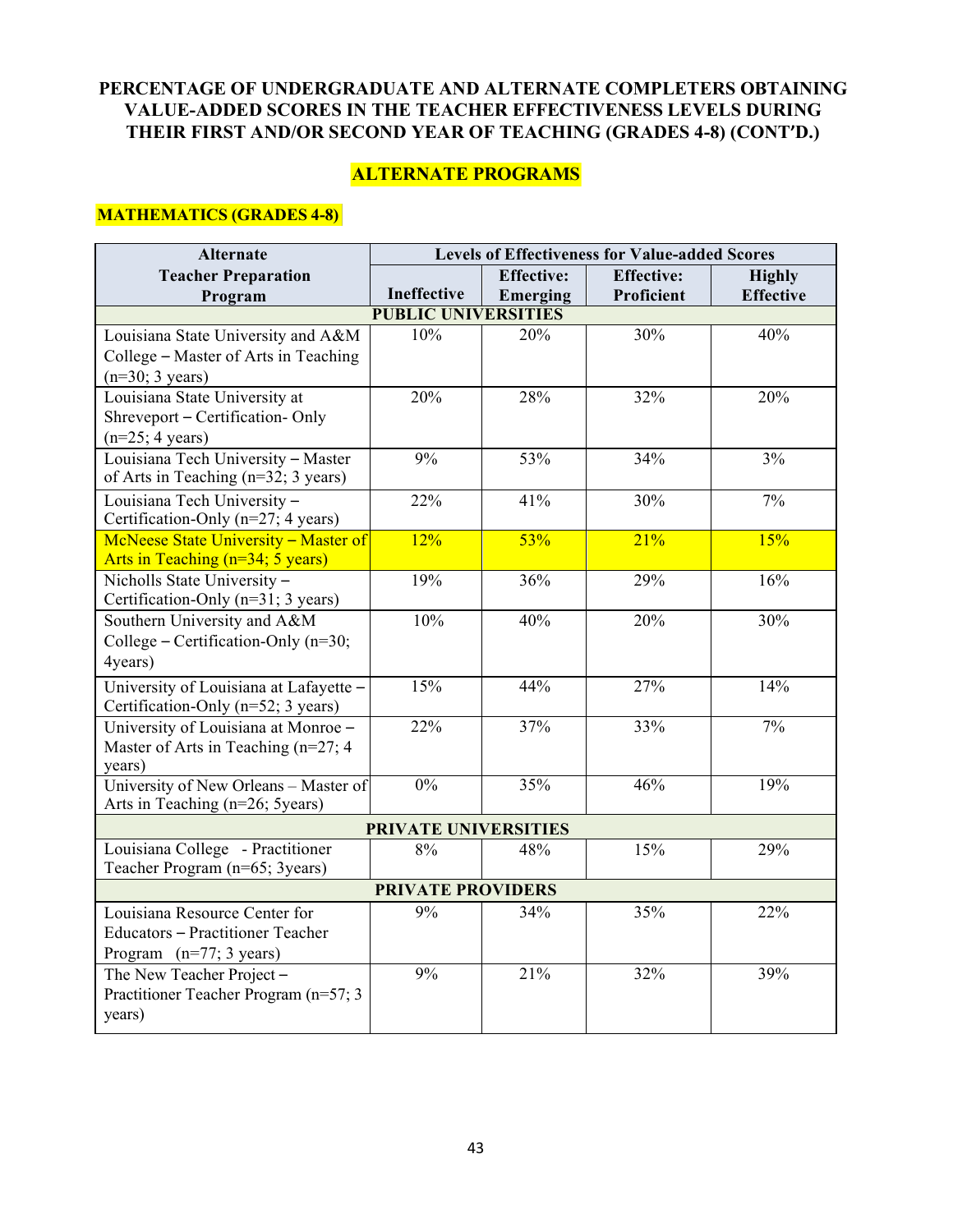# **ALTERNATE PROGRAMS (CONT'D.)**

#### **SCIENCE (GRADES 4-8)**

| <b>Alternate</b>                       | <b>Levels of Effectiveness for Value-added Scores</b> |                   |                   |                  |
|----------------------------------------|-------------------------------------------------------|-------------------|-------------------|------------------|
| <b>Teacher Preparation</b>             |                                                       | <b>Effective:</b> | <b>Effective:</b> | <b>Highly</b>    |
| Program                                | Ineffective                                           | Emerging          | Proficient        | <b>Effective</b> |
|                                        | <b>PUBLIC UNIVERSITIES</b>                            |                   |                   |                  |
| Louisiana State University and A&M     | $0\%$                                                 | 44%               | 24%               | 32%              |
| College - Master of Arts in Teaching   |                                                       |                   |                   |                  |
| $(n=25; 3 \text{ years})$              |                                                       |                   |                   |                  |
| Louisiana State University at          | 12%                                                   | 32%               | 44%               | 12%              |
| Shreveport - Certification-            |                                                       |                   |                   |                  |
| Only (n=34; 4 years)                   |                                                       |                   |                   |                  |
| Louisiana Tech University - Master of  | 11%                                                   | 46%               | 36%               | 7%               |
| Arts in Teaching (n=28; 4 years)       |                                                       |                   |                   |                  |
| Louisiana Tech University -            | 11%                                                   | 41%               | 48%               | $0\%$            |
| Certification-Only (n=27; 4 years)     |                                                       |                   |                   |                  |
| McNeese State University - Master      | 14%                                                   | 59%               | 14%               | 14%              |
| of Arts in Teaching (n=29; 5 years)    |                                                       |                   |                   |                  |
| Nicholls State University-             | 8%                                                    | 54%               | 30%               | 8%               |
| Certification-Only (n=37; 4 years)     |                                                       |                   |                   |                  |
| University of Louisiana at Lafayette - | 11%                                                   | 46%               | 24%               | 19%              |
| Certification-Only (n=37; 3 years)     |                                                       |                   |                   |                  |
| University of Louisiana at Monroe -    | 5%                                                    | 51%               | 33%               | 10%              |
| Master of Arts in Teaching (n=39; 3    |                                                       |                   |                   |                  |
| years)                                 |                                                       |                   |                   |                  |
| PRIVATE UNIVERSITIES                   |                                                       |                   |                   |                  |
| Louisiana College - Practitioner       | 13%                                                   | 39%               | 35%               | 13%              |
| Teacher Program (n=54; 3               |                                                       |                   |                   |                  |
| years)                                 |                                                       |                   |                   |                  |
| <b>PRIVATE PROVIDERS</b>               |                                                       |                   |                   |                  |
| Louisiana Resource Center for          | 13%                                                   | 24%               | 38%               | 24%              |
| Educators - Practitioner Teacher       |                                                       |                   |                   |                  |
| Program $(n=45; 3 \text{ years})$      |                                                       |                   |                   |                  |
| The New Teacher Project -              | 13%                                                   | 22%               | 36%               | 29%              |
| Practitioner Teacher Program (n=45; 3) |                                                       |                   |                   |                  |
| years)                                 |                                                       |                   |                   |                  |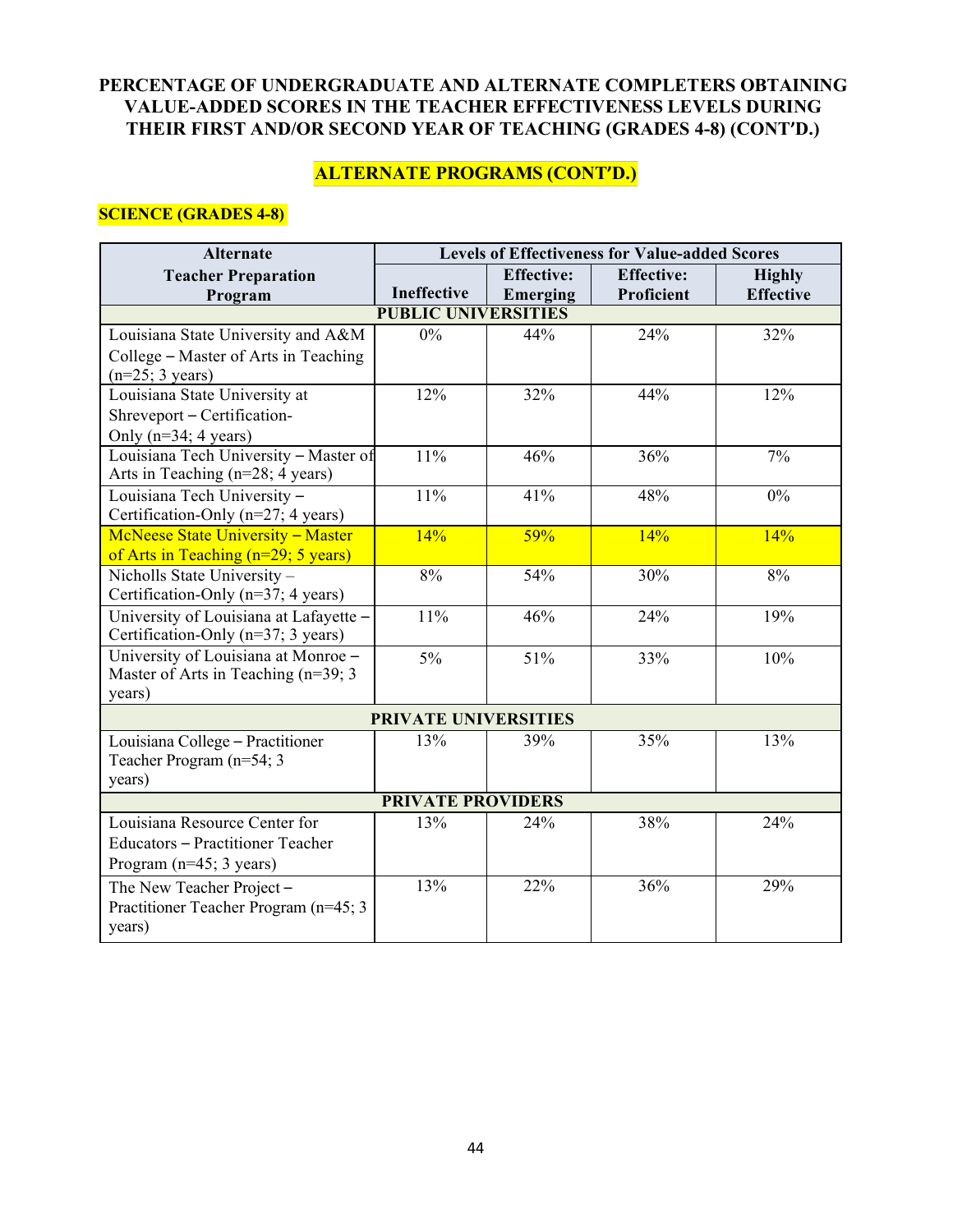# **ALTERNATE PROGRAMS (CONT'D.)**

## **SOCIAL STUDIES (GRADES 4-8)**

| <b>Alternate</b>                       | <b>Levels of Effectiveness for Value-added Scores</b> |                   |                   |                  |
|----------------------------------------|-------------------------------------------------------|-------------------|-------------------|------------------|
| <b>Teacher Preparation</b>             |                                                       | <b>Effective:</b> | <b>Effective:</b> | <b>Highly</b>    |
| Program                                | Ineffective                                           | Emerging          | Proficient        | <b>Effective</b> |
|                                        | <b>PUBLIC UNIVERSITIES</b>                            |                   |                   |                  |
| Louisiana State University and A&M     | 6%                                                    | 28%               | 34%               | 31%              |
| College - Master of Arts in Teaching   |                                                       |                   |                   |                  |
| $(n=32; 3 \text{ years})$              |                                                       |                   |                   |                  |
| Louisiana State University at          | 10%                                                   | 28%               | 38%               | 25%              |
| Shreveport - Certification Only        |                                                       |                   |                   |                  |
| $(n=40; 4 \text{ years})$              |                                                       |                   |                   |                  |
| Louisiana Tech University - Master     | 22%                                                   | 41%               | 33%               | 4%               |
| of Arts in Teaching (n=27; 5 years)    |                                                       |                   |                   |                  |
| Louisiana Tech University -            | 33%                                                   | 37%               | 22%               | 7%               |
| Certification-Only (n=27; 5 years)     |                                                       |                   |                   |                  |
| Nicholls State University -            | 14%                                                   | 49%               | 23%               | 14%              |
| Certification-Only (n=35; 4 years)     |                                                       |                   |                   |                  |
| Southern University and A&M            | $4\%$                                                 | 26%               | 30%               | 41%              |
| College – Certification-Only (n=27; 4  |                                                       |                   |                   |                  |
| years)                                 |                                                       |                   |                   |                  |
| University of Louisiana at Lafayette - | 16%                                                   | 46%               | 23%               | 16%              |
| Certification-Only (n=44; 3 years)     |                                                       |                   |                   |                  |
| University of Louisiana at Monroe -    | 14%                                                   | 52%               | 21%               | 14%              |
| Master of Arts in Teaching $(n=29; 4)$ |                                                       |                   |                   |                  |
| years)                                 |                                                       |                   |                   |                  |
| <b>PRIVATE UNIVERSITIES</b>            |                                                       |                   |                   |                  |
| Louisiana College - Practitioner       | 6%                                                    | 40%               | 32%               | 23%              |
| Teacher Program (n=53; 3               |                                                       |                   |                   |                  |
| years)                                 |                                                       |                   |                   |                  |
| <b>PRIVATE PROVIDERS</b>               |                                                       |                   |                   |                  |
| Louisiana Resource Center for          | 10%                                                   | 34%               | 34%               | 22%              |
| Educators - Practitioner Teacher       |                                                       |                   |                   |                  |
| Program $(n=41; 3 \text{ years})$      |                                                       |                   |                   |                  |
| The New Teacher Project-               | 3%                                                    | 24%               | 24%               | 49%              |
| Practitioner Teacher Program (n=33; 3) |                                                       |                   |                   |                  |
| years)                                 |                                                       |                   |                   |                  |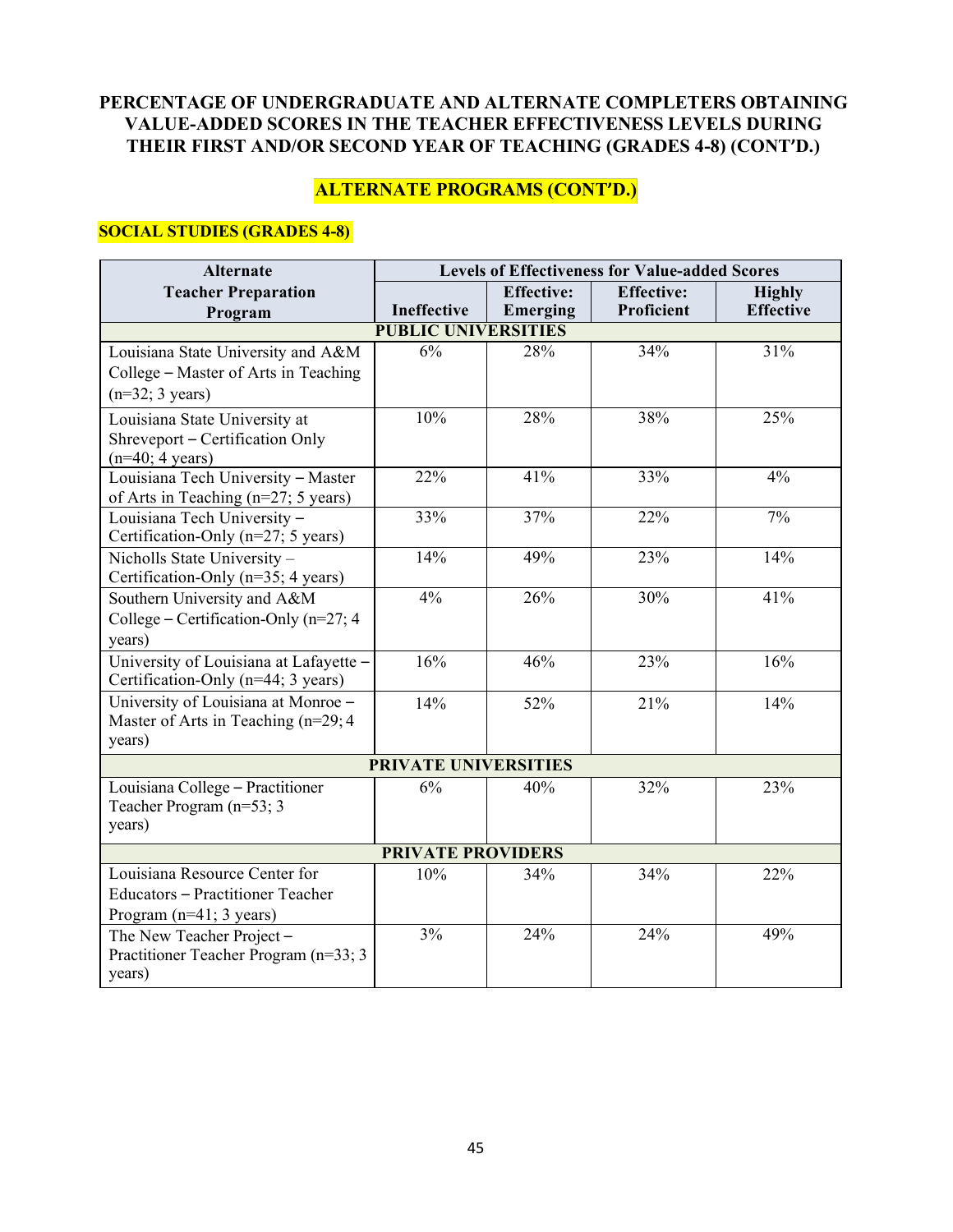# **ALTERNATE PROGRAMS (CONT'D.)**

# **ENGLISH LANGUAGE ARTS (GRADES 4-8)**

| <b>Alternate</b>                                                                   | <b>Levels of Effectiveness for Value-added Scores</b> |                   |                   |                   |  |
|------------------------------------------------------------------------------------|-------------------------------------------------------|-------------------|-------------------|-------------------|--|
| <b>Teacher Preparation</b>                                                         |                                                       | <b>Effective:</b> | <b>Effective:</b> | <b>Highly</b>     |  |
| Program                                                                            | Ineffective                                           | Emerging          | Proficient        | <b>Effective</b>  |  |
| <b>PUBLIC UNIVERSITIES</b>                                                         |                                                       |                   |                   |                   |  |
| Louisiana State University and A&M                                                 | 0%                                                    | 55%               | 21%               | 24%               |  |
| College – Master of Arts in Teaching                                               |                                                       |                   |                   |                   |  |
| $(n=29; 3 \text{ years})$                                                          |                                                       |                   |                   |                   |  |
| Louisiana State University at                                                      | 6%                                                    | 55%               | 24%               | 15%               |  |
| Shreveport - Certification-Only                                                    |                                                       |                   |                   |                   |  |
| $(n=33; 3 \text{ years})$                                                          |                                                       |                   |                   |                   |  |
| Louisiana Tech University - Master of                                              | 19%                                                   | 41%               | 15%               | 26%               |  |
| Arts in Teaching (n=27; 3 years)                                                   | 21%                                                   | 43%               | 25%               | 11%               |  |
| McNeese State University - Master of<br>Arts in Teaching $(n=28; 3 \text{ years})$ |                                                       |                   |                   |                   |  |
|                                                                                    |                                                       |                   |                   |                   |  |
| McNeese State University -<br>Certification-Only (n=25; 5 years)                   | 28%                                                   | 36%               | 24%               | 12%               |  |
| Nicholls State University -                                                        | 11%                                                   | 47%               | 32%               | 11%               |  |
| Certification-Only (n=47; 3 years)                                                 |                                                       |                   |                   |                   |  |
| Northwestern State University -                                                    | 18%                                                   | 39%               | 29%               | 14%               |  |
| Master of Arts in Teaching (n=28;                                                  |                                                       |                   |                   |                   |  |
| 3 years)                                                                           |                                                       |                   |                   |                   |  |
| Northwestern State University -                                                    | 28%                                                   | 20%               | 32%               | 20%               |  |
| Practitioner Teacher Program (n=25;                                                |                                                       |                   |                   |                   |  |
| 5 years)                                                                           |                                                       |                   |                   |                   |  |
| Southern University and A&M                                                        | 4%                                                    | 44%               | 32%               | 20%               |  |
| College – Certification-Only (n=25; 5                                              |                                                       |                   |                   |                   |  |
| years)                                                                             |                                                       |                   |                   |                   |  |
| University of Louisiana at Lafayette -                                             | 16%                                                   | 46%               | 25%               | $\overline{12\%}$ |  |
| Certification-Only (n=67; 3 years)                                                 |                                                       |                   |                   |                   |  |
| University of Louisiana at Monroe -                                                | 9%                                                    | 59%               | 19%               | 13%               |  |
| Master of Arts in Teaching $(n=32; 3)$                                             |                                                       |                   |                   |                   |  |
| years)                                                                             |                                                       |                   |                   |                   |  |
|                                                                                    | <b>PRIVATE UNIVERSITIES</b>                           |                   |                   |                   |  |
| Louisiana College - Practitioner                                                   | 11%                                                   | 44%               | 24%               | 21%               |  |
| Teacher Program (n=82; 3 years)                                                    |                                                       |                   |                   |                   |  |